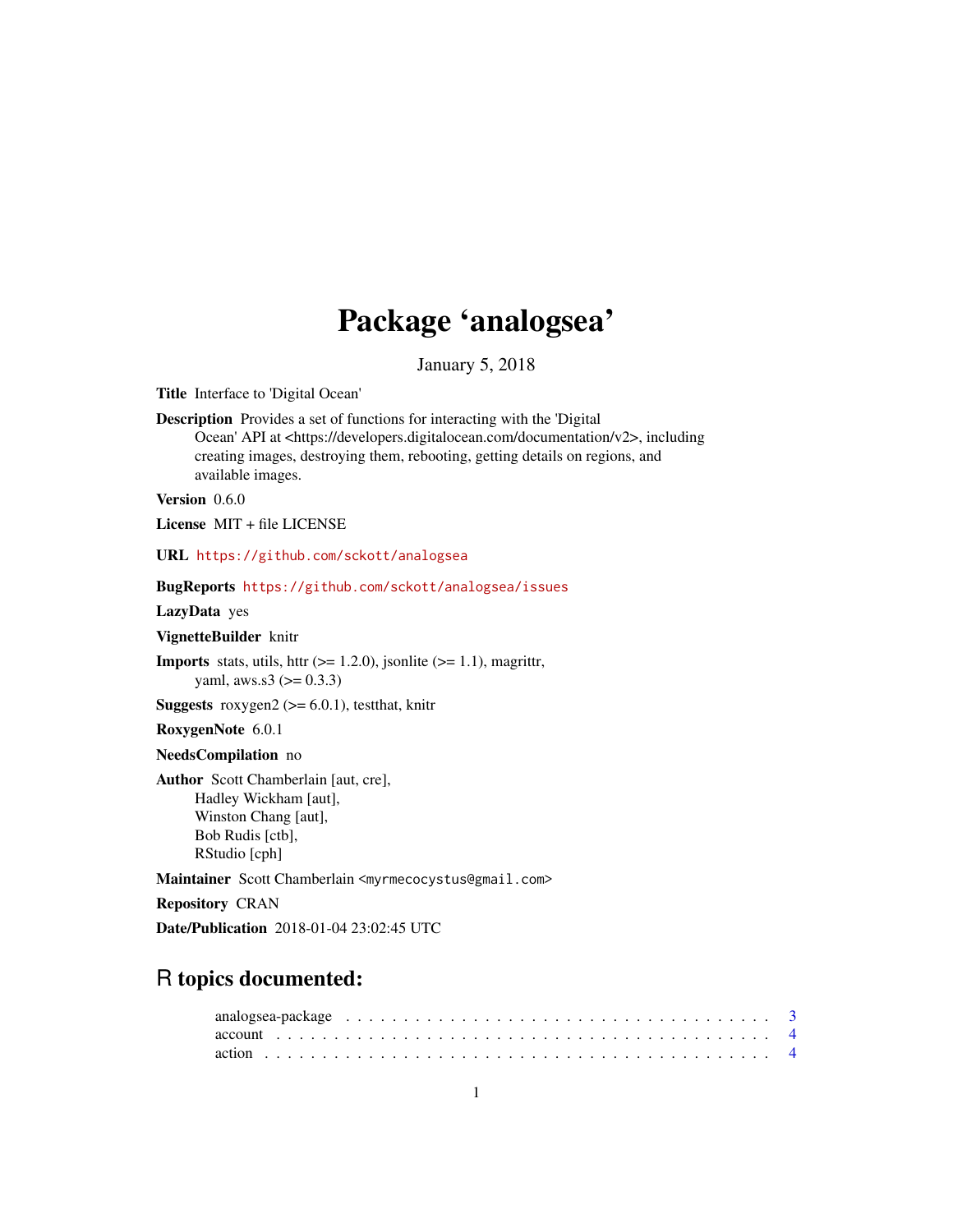|                                                                                                                  | 5  |
|------------------------------------------------------------------------------------------------------------------|----|
|                                                                                                                  | 5  |
|                                                                                                                  | 6  |
|                                                                                                                  | 6  |
|                                                                                                                  | 6  |
|                                                                                                                  | 8  |
|                                                                                                                  | 9  |
|                                                                                                                  | 10 |
|                                                                                                                  | 12 |
|                                                                                                                  | 13 |
|                                                                                                                  | 15 |
|                                                                                                                  | 18 |
|                                                                                                                  | 19 |
|                                                                                                                  | 20 |
|                                                                                                                  | 20 |
|                                                                                                                  | 22 |
|                                                                                                                  | 22 |
|                                                                                                                  | 23 |
|                                                                                                                  | 24 |
|                                                                                                                  | 26 |
|                                                                                                                  | 27 |
|                                                                                                                  |    |
|                                                                                                                  |    |
|                                                                                                                  |    |
|                                                                                                                  | 31 |
|                                                                                                                  | 32 |
|                                                                                                                  |    |
|                                                                                                                  | 34 |
|                                                                                                                  | 35 |
|                                                                                                                  | 36 |
|                                                                                                                  | 37 |
|                                                                                                                  | 38 |
|                                                                                                                  | 39 |
|                                                                                                                  | 39 |
| $image\_convert \dots \dots \dots \dots \dots \dots \dots \dots \dots \dots \dots \dots \dots \dots \dots \dots$ | 40 |
|                                                                                                                  |    |
|                                                                                                                  |    |
|                                                                                                                  | 41 |
|                                                                                                                  | 42 |
|                                                                                                                  | 43 |
| nouns                                                                                                            | 43 |
|                                                                                                                  | 44 |
|                                                                                                                  | 44 |
|                                                                                                                  | 45 |
|                                                                                                                  | 46 |
| tags                                                                                                             | 46 |
|                                                                                                                  | 47 |
|                                                                                                                  | 48 |
|                                                                                                                  |    |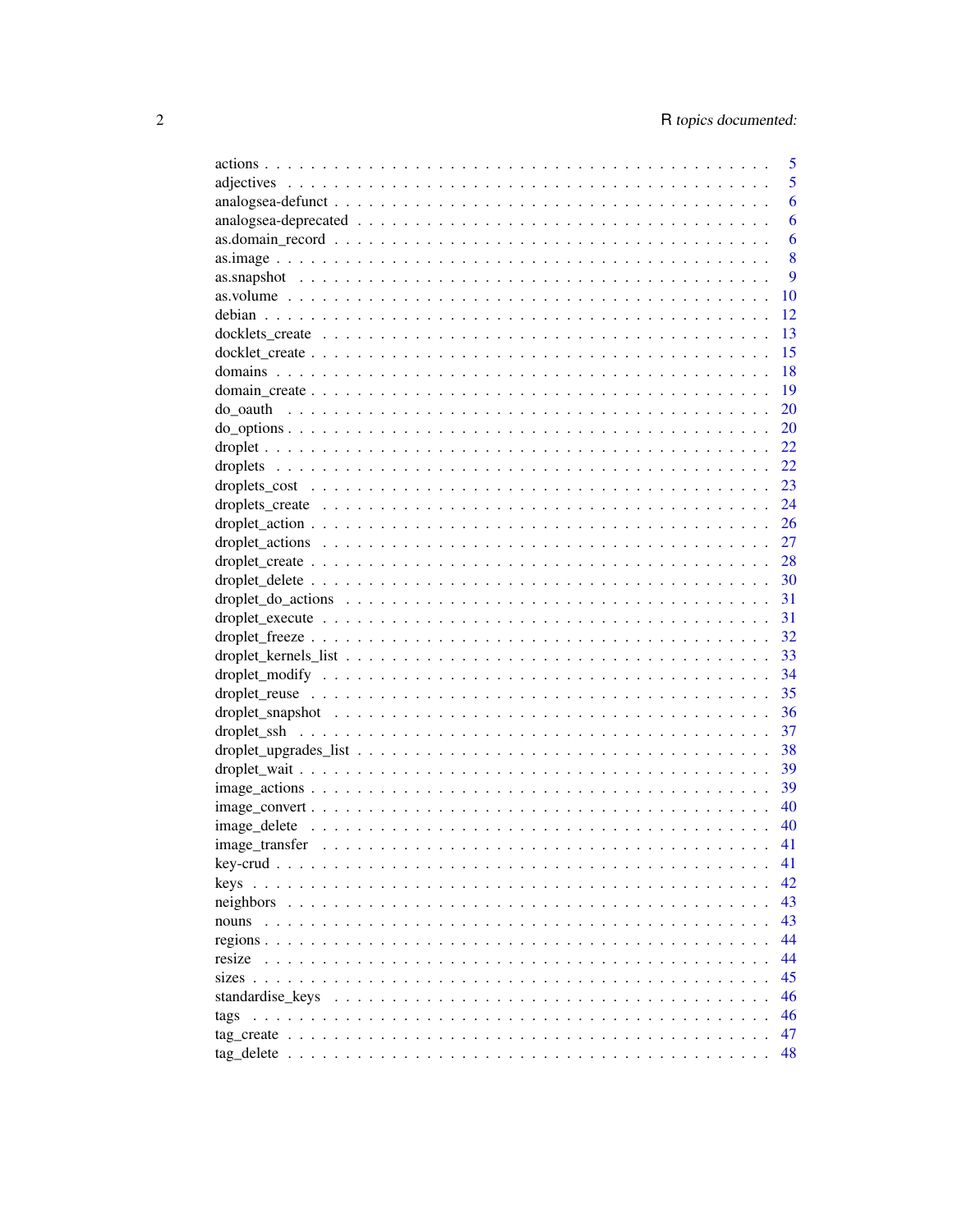### <span id="page-2-0"></span>analogsea-package 3

| Index |  |  |  |  |  |  |  |  |  |  |  |  |  |  |  |  |  |  |
|-------|--|--|--|--|--|--|--|--|--|--|--|--|--|--|--|--|--|--|
|       |  |  |  |  |  |  |  |  |  |  |  |  |  |  |  |  |  |  |
|       |  |  |  |  |  |  |  |  |  |  |  |  |  |  |  |  |  |  |
|       |  |  |  |  |  |  |  |  |  |  |  |  |  |  |  |  |  |  |
|       |  |  |  |  |  |  |  |  |  |  |  |  |  |  |  |  |  |  |

analogsea-package *R client for Digital Ocean*

#### Description

This package is an R client for Digital Ocean's RESTful API, and a set of scripts that allow you to install R, RStudio server, RStudio Shiny server, or OpenCPU server, in addition to common packages used. The goal here is to spin up a cloud R environment without leaving R, and requiring no knowledge other than R. Of course if you are more experienced you can log in on the command line and modify anything you want, but for those that just want a quick cloud R environment, this should be one of the easiest options.

You need to authenticate to use this package. Get your auth token at https://cloud.digitalocean.com/settings/api/tokens - See do oauth for more on authentication.

#### ssh keys

analogsea allows you to interact with your droplet(s) from R via SSH. To do this you need to setup SSH keys with Digital Ocean. Make sure you provide Digitial Ocean your public key at [https://](https://cloud.digitalocean.com/ssh_keys) [cloud.digitalocean.com/ssh\\_keys](https://cloud.digitalocean.com/ssh_keys). GitHub has some good advice on creating a new public key if you don't already have one: <https://help.github.com/articles/generating-ssh-keys>.

Note that when using ssh, you'll likely get warnings like "The authenticity of host can't be established ...". This is normal, don't be worried about this.

Note that if you want to connect over SSH to a droplet you have to create the droplet with an SSH key with the ssh\_keys parameter. If you don't you can still interact with the droplet via the Digital Ocean API, but you can't access the droplet over SSH.

#### Author(s)

Scott Chamberlain <myrmecocystus@gmail.com>

Hadley Wickham <hadley@rstudio.com>

Winston Chang <winston@stdout.org>

Bob Rudis <bob@rudis.net>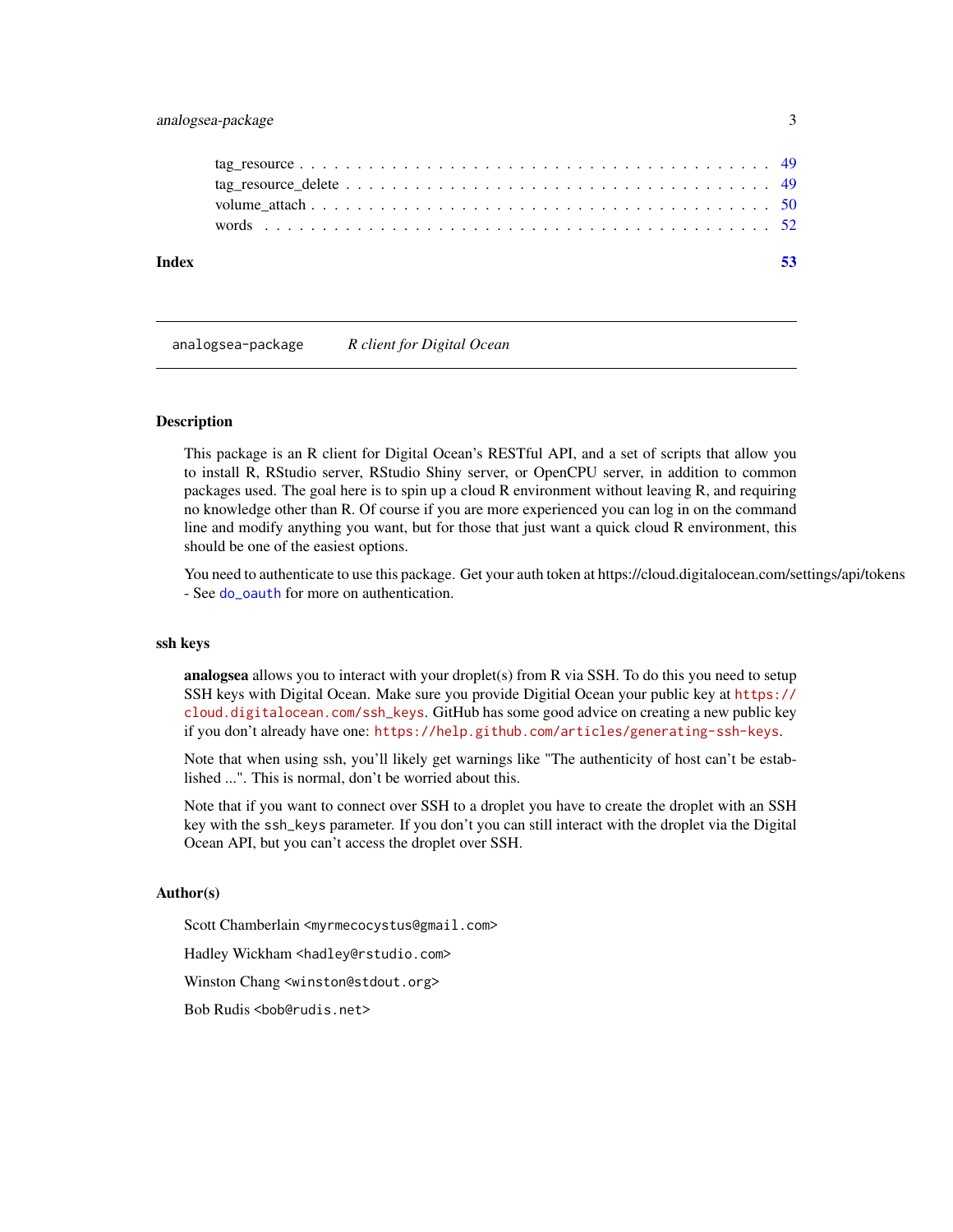<span id="page-3-0"></span>

### Description

Get account information

### Usage

account(...)

### Arguments

... Options passed down to [GET](#page-0-0)

### Examples

## Not run: account()

## End(Not run)

action *Retrieve an existing action by action id*

### Description

Retrieve an existing action by action id

### Usage

action(actionid, ...)

### Arguments

| actionid | (integer) Optional. An action id.                                    |
|----------|----------------------------------------------------------------------|
| $\cdots$ | Additional arguments passed down to low-level API function $(d_0 x)$ |

### Examples

```
## Not run:
d <- droplet_create()
droplet_actions(d)[[1]]$id %>% action()
```
## End(Not run)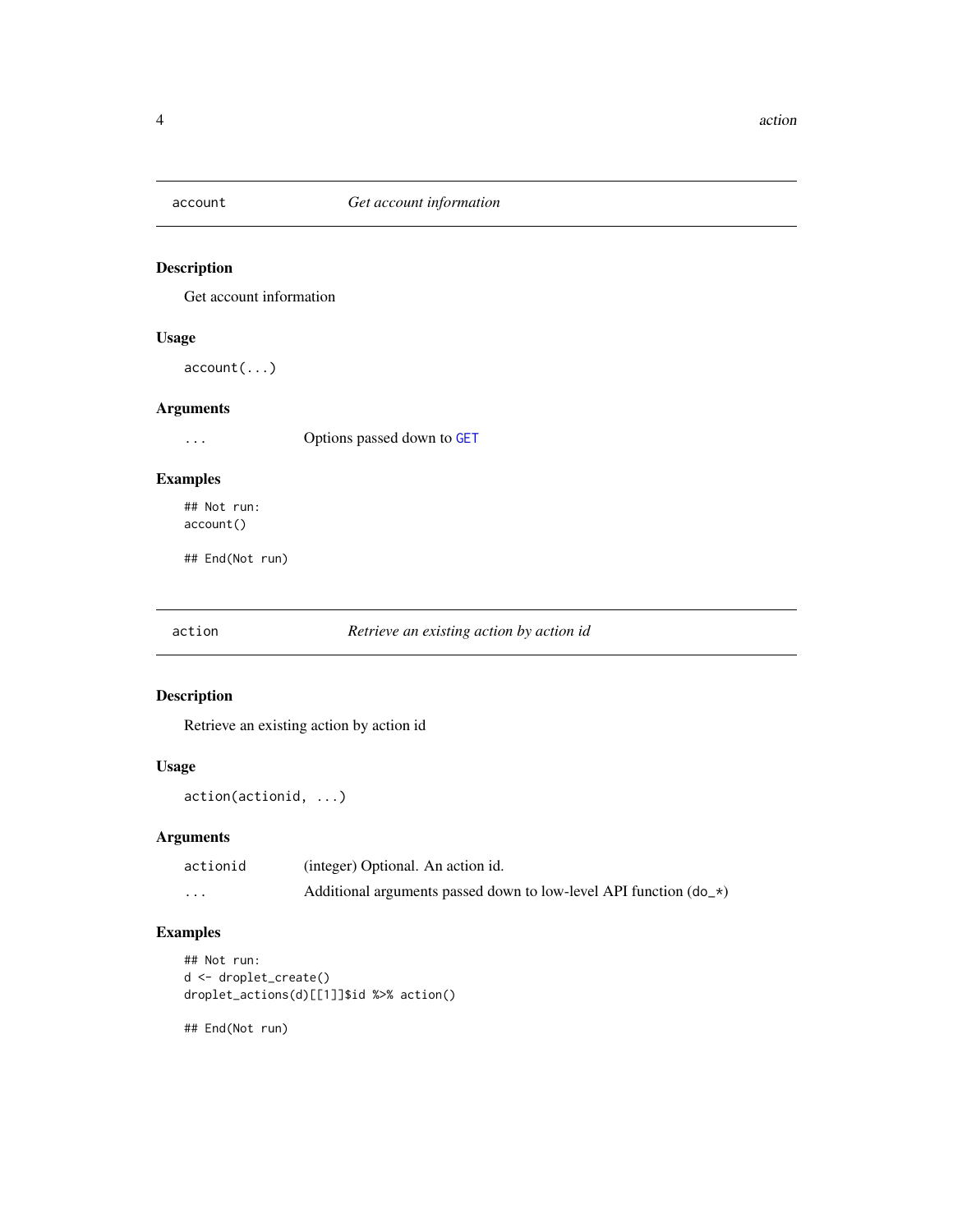<span id="page-4-0"></span>

#### Description

"Actions are records of events that have occurred on the resources in your account. These can be things like rebooting a Droplet, or transferring an image to a new region."

#### Usage

```
actions(..., page = 1, per-page = 25)
```
action\_wait(x)

#### Arguments

| $\cdot$ $\cdot$ $\cdot$ | Additional arguments passed down to low-level API function $(d_0 x)$ |
|-------------------------|----------------------------------------------------------------------|
| page                    | Page to return. Default: 1.                                          |
| per_page                | Number of results per page. Default: 25.                             |
| $\mathsf{x}$            | Input object                                                         |

### Details

"An action object is created every time one of these actions is initiated. The action object contains information about the current status of the action, start and complete timestamps, and the associated resource type and ID."

"Every action that creates an action object is available through this endpoint. Completed actions are not removed from this list and are always available for querying."

#### Examples

## Not run: actions() ## End(Not run)

adjectives *Adjectives to use for seeding random word selection when name not given for a droplet*

### Description

Adjectives to use for seeding random word selection when name not given for a droplet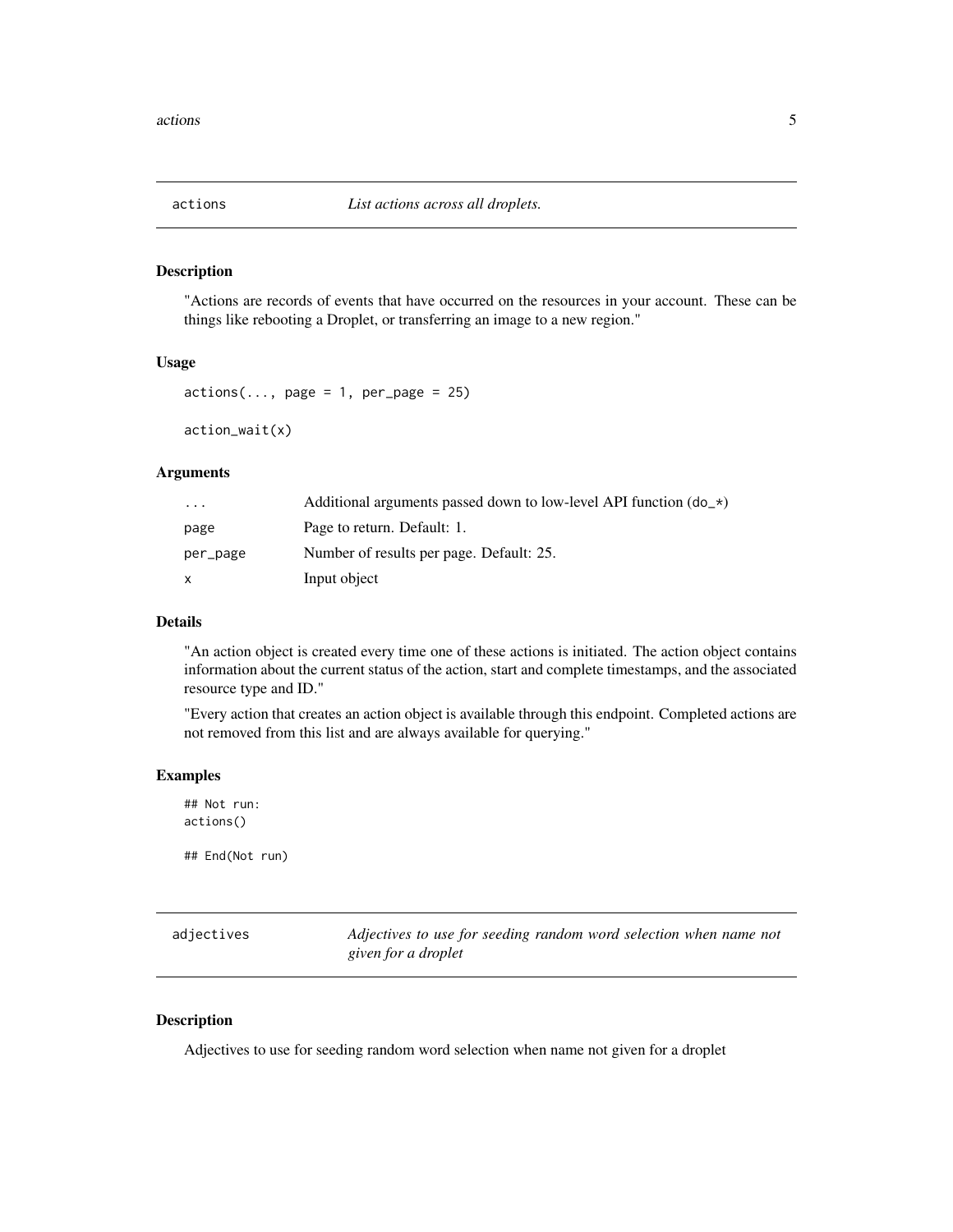### <span id="page-5-0"></span>Details

A vector of 999 adjectives. From the GitHub repo <https://github.com/dariusk/corpora> - the data is licensed CC0.

analogsea-defunct *Defunct functions in* analogsea

#### Description

These functions are gone, no longer available.

### Details

• [tag\\_rename](#page-0-0): DigitalOcean removed this functionality from their API. See [https://develope](https://developers.digitalocean.com/documentation/changelog/api-v2/deprecating-update-tag/)rs. [digitalocean.com/documentation/changelog/api-v2/deprecating-update-tag/](https://developers.digitalocean.com/documentation/changelog/api-v2/deprecating-update-tag/) for details.

analogsea-deprecated *Deprecated functions in* analogsea

#### Description

None at the moment

as.domain\_record *List, create, update, and delete domain records.*

#### Description

List, create, update, and delete domain records.

#### Usage

```
as.domain_record(x, domain)
## S3 method for class 'list'
as.domain_record(x, domain)
## S3 method for class 'domain_record'
as.domain_record(x, domain)
## S3 method for class 'domain_record'
as.url(x, \ldots)
```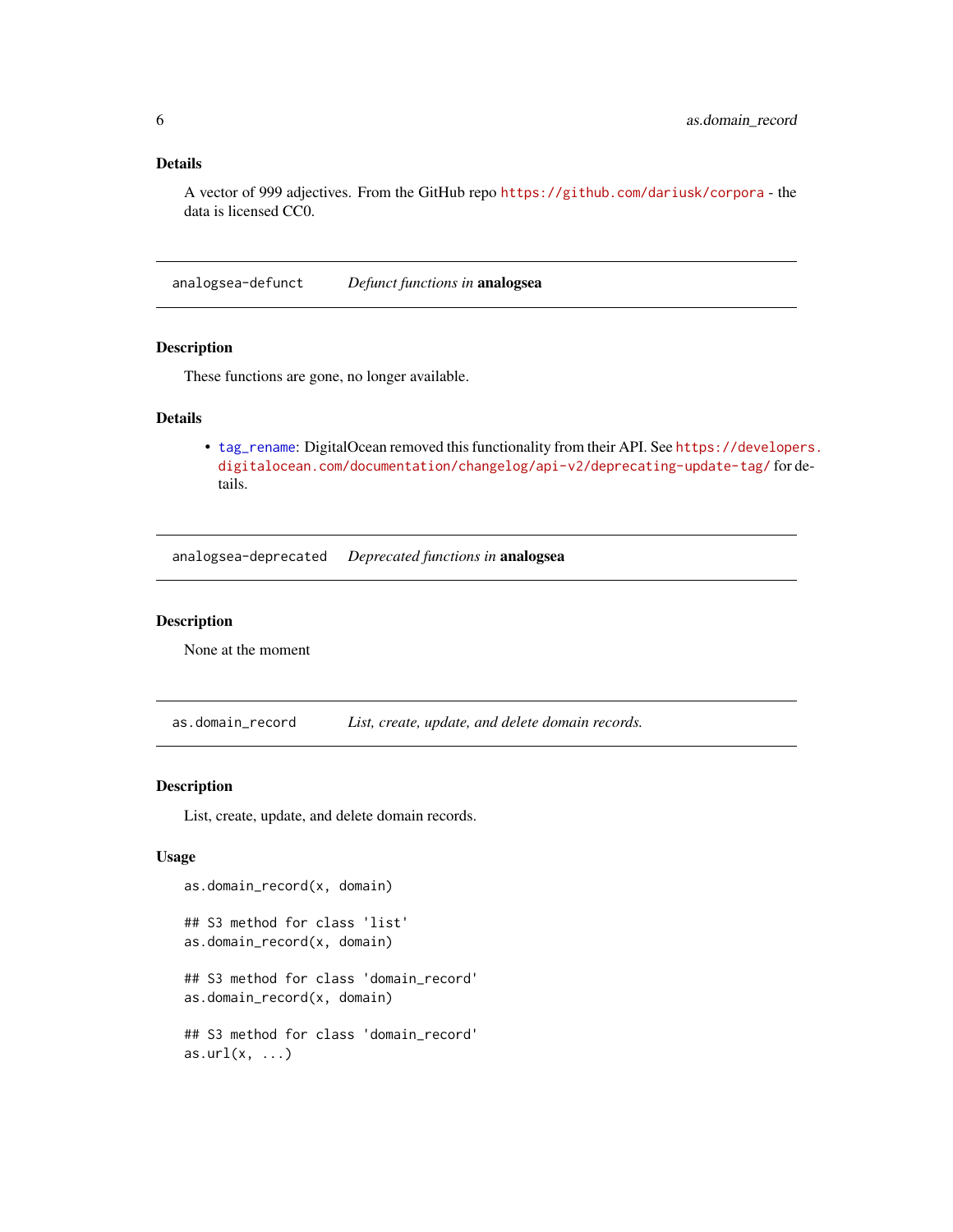```
domain_records(domain, ...)
domain_record(domain, domain_record_id, ...)
domain_record_create(domain, type, name = NULL, data = NULL,
 priority = NULL, port = NULL, ttl = NULL, weight = NULL,
 flags = NULL, tag = NULL, ...)domain_record_update(domain_record, type = NULL, name = NULL, data = NULL,
 priority = NULL, port = NULL, ttl = NULL, weight = NULL,
 flags = NULL, tag = NULL, ...)
```

```
domain_record_delete(domain_record, ...)
```
#### Arguments

| x                | Domain record.                                                                                                                                                                                              |
|------------------|-------------------------------------------------------------------------------------------------------------------------------------------------------------------------------------------------------------|
| domain           | (domain) Required. Domain Name (e.g. domain.com), specifies the domain for<br>which to create a record.                                                                                                     |
| .                | Further args passed on the curl call to the web.                                                                                                                                                            |
| domain_record_id |                                                                                                                                                                                                             |
|                  | (numeric/integer) A domain record ID                                                                                                                                                                        |
| type             | (character) Required. The type of record you would like to create. 'A', 'CNAME',<br>'NS', 'TXT', 'MX' or 'SRV'                                                                                              |
| name             | (character) The host name, alias, or service being defined by the record. Re-<br>quired for 'A', 'CNAME', 'TXT' and 'SRV' records                                                                           |
| data             | (character) Variable data depending on record type. Required for 'A', 'AAAA',<br>'CNAME', 'MX', 'TXT', 'SRV', and 'NS' records                                                                              |
| priority         | (integer) Required for 'SRV' and 'MX' records                                                                                                                                                               |
| port             | (integer) Required for 'SRV' records                                                                                                                                                                        |
| ttl              | (numeric/integer) Time to live for the record, in seconds. This defines the time<br>frame that clients can cache queried information before a refresh should be re-<br>quested. If not set, default is 1800 |
| weight           | (integer) Required for 'SRV' records                                                                                                                                                                        |
| flags            | (integer) An unsigned integer between 0-255 used for CAA records                                                                                                                                            |
| tag              | (character) The parameter tag for CAA records. Valid values are "issue", "wild-<br>issue", or "iodef"                                                                                                       |
| domain_record    | A domain record, or anything coercible to one                                                                                                                                                               |

### Examples

## Not run: # list domains, then get domain records (d <- domains()[[1]])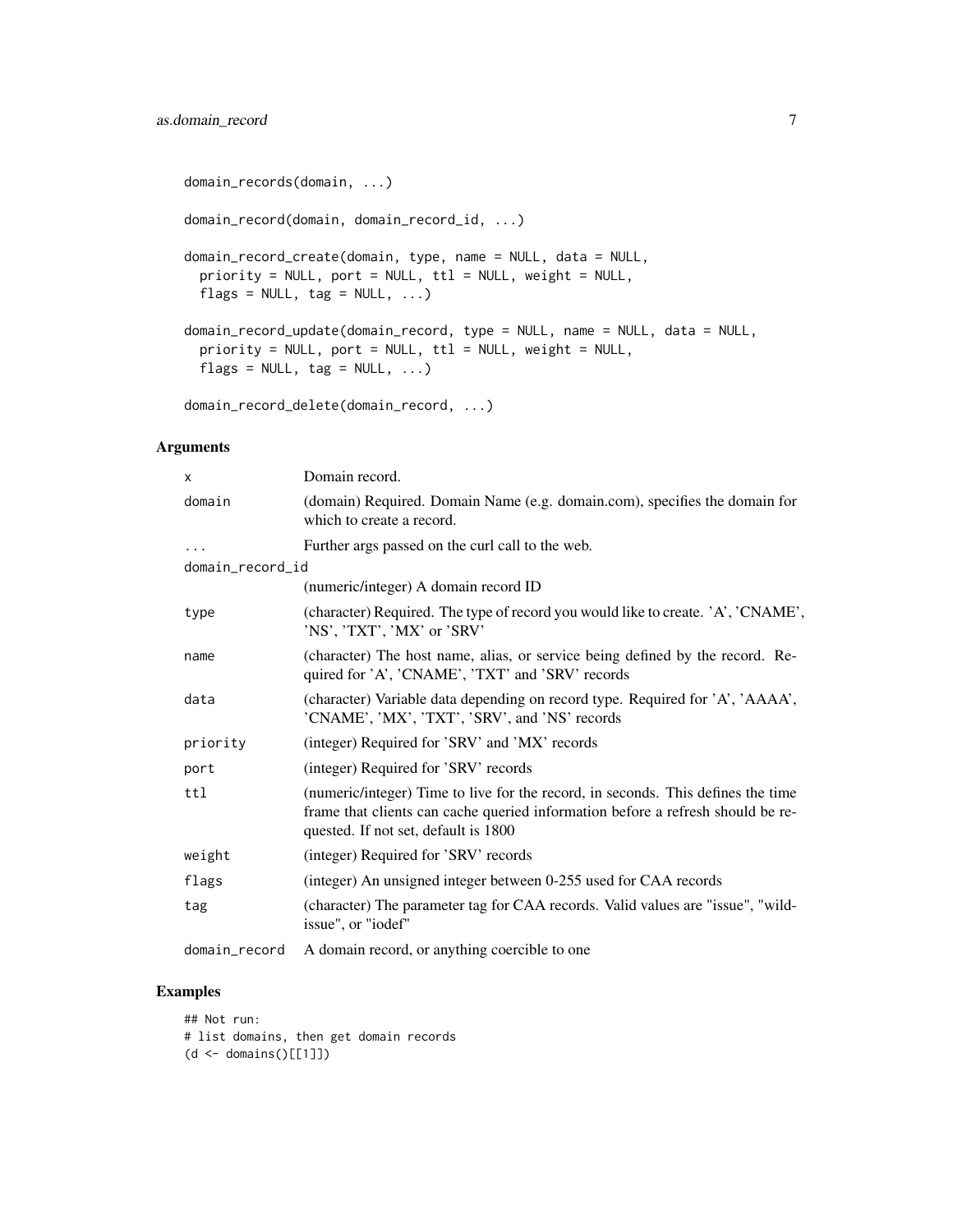#### <span id="page-7-0"></span>8 as. image 2012 as  $\frac{1}{2}$  as  $\frac{1}{2}$  as  $\frac{1}{2}$  as  $\frac{1}{2}$  as  $\frac{1}{2}$  as  $\frac{1}{2}$  as  $\frac{1}{2}$  as  $\frac{1}{2}$  as  $\frac{1}{2}$  as  $\frac{1}{2}$  as  $\frac{1}{2}$  as  $\frac{1}{2}$  as  $\frac{1}{2}$  as  $\frac{1}{2}$  as  $\frac{1}{2}$  as  $\frac{1}{2$

```
(rec <- domain_records(d))
# create a domain
dom <- domain_create('tablesandchairsbunnies.info', '107.170.220.59')
## list domain records
domain_records(dom)
# create a domain record
dr <- domain_record_create(dom, "CNAME", name = "helloworld", data = "@")
domain_record(dom, dr$id)
# update a domain record
dru <- domain_record_update(domain_record = dr, name = "blog")
# delete a domain record
domain_record_delete(dr)
## End(Not run)
```
as.image *Get list of images and their metadata, or a single image*

### <span id="page-7-1"></span>Description

Get list of images and their metadata, or a single image

### Usage

```
as.image(x)
```

```
images(private = FALSE, type = NULL, page = 1, per_page = 25,
 public = TRUE, \ldots)
```
image(id, ...)

| X         | Object to coerce to an image.                                                                     |
|-----------|---------------------------------------------------------------------------------------------------|
| private   | Include public images? If FALSE, returns only the images that you've created<br>(with snapshots). |
| type      | (character) One of distribution or application. Default: NULL (no type<br>parameter passed)       |
| page      | Page to return. Default: 1.                                                                       |
| per_page  | Number of results per page. Default: 25.                                                          |
| public    | Include public images? If FALSE, returns only the images that you've created<br>(with snapshots). |
| $\ddotsc$ | Additional arguments passed down to low-level API function $(do_*)$                               |
| id        | (numeric) Image id.                                                                               |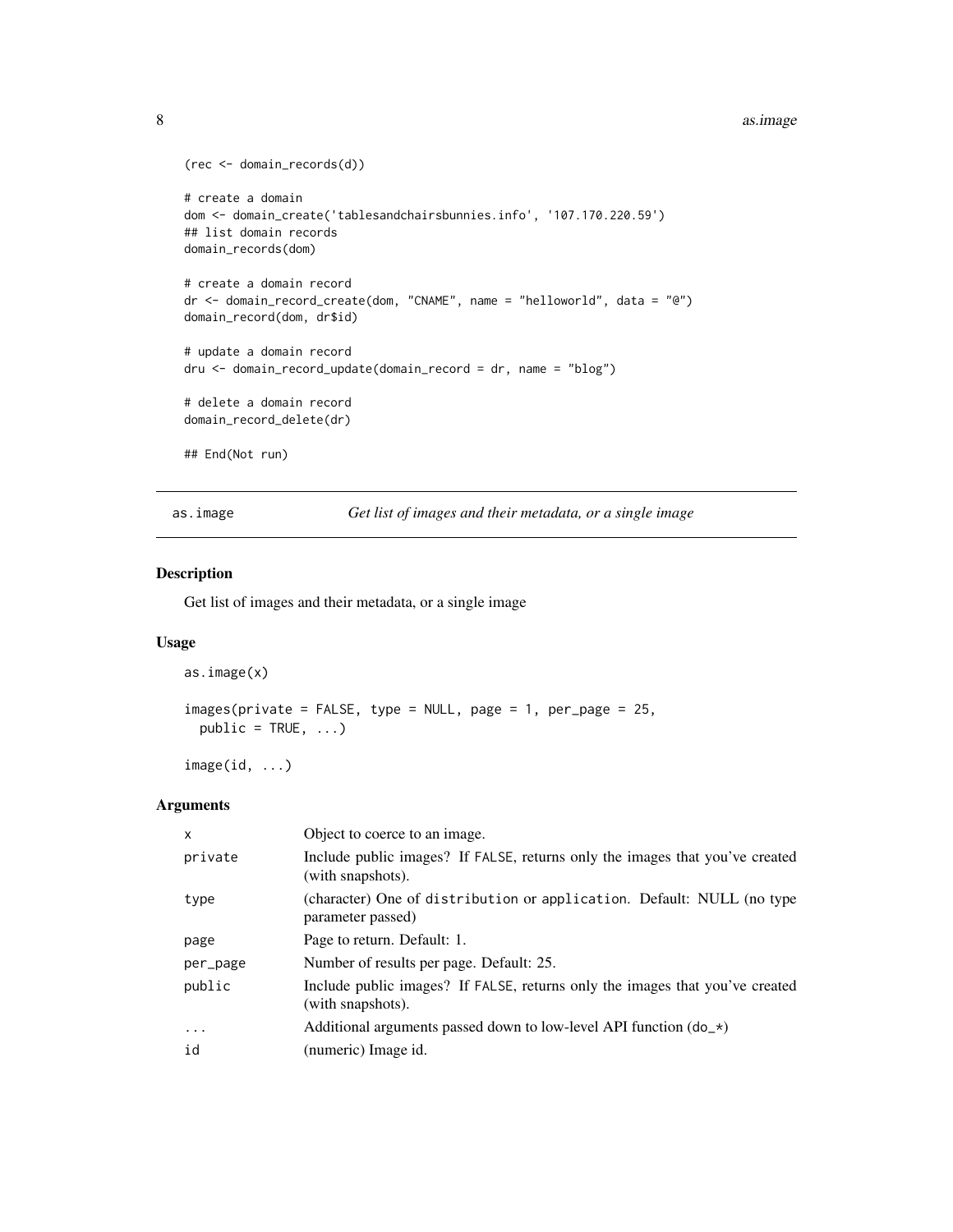### <span id="page-8-0"></span>as.snapshot 9

### Examples

```
## Not run:
images()
# list private images
images(private = TRUE)
# list by type
images(type = "distribution")
images(type = "application")
# paging
images(per_page = 3)
images(per-page = 3, page = 2)## End(Not run)
```
<span id="page-8-1"></span>as.snapshot *Snapshot operations*

### Description

snapshot retrieve a snapshot snapshots list snapshots, all, droplets, or volumes snapshot\_delete delete a snapshot

### Usage

```
as.snapshot(x)
snapshots(type = NULL, ...)snapshot(id, ...)
snapshot_delete(snapshot, ...)
```

| x        | Object to coerce to an snapshot                                                                         |
|----------|---------------------------------------------------------------------------------------------------------|
| type     | (character) NULL (all snapshots), or one of droplet (droplet snapshots) or volume<br>(volume snapshots) |
| $\cdots$ | Additional options passed down to GET, POST, etc.                                                       |
| id       | A snapshot id (varies depending on droplet or volume ID)                                                |
| snapshot | A snapshot, or something that can be coerced to a snapshot by as a snapshot.                            |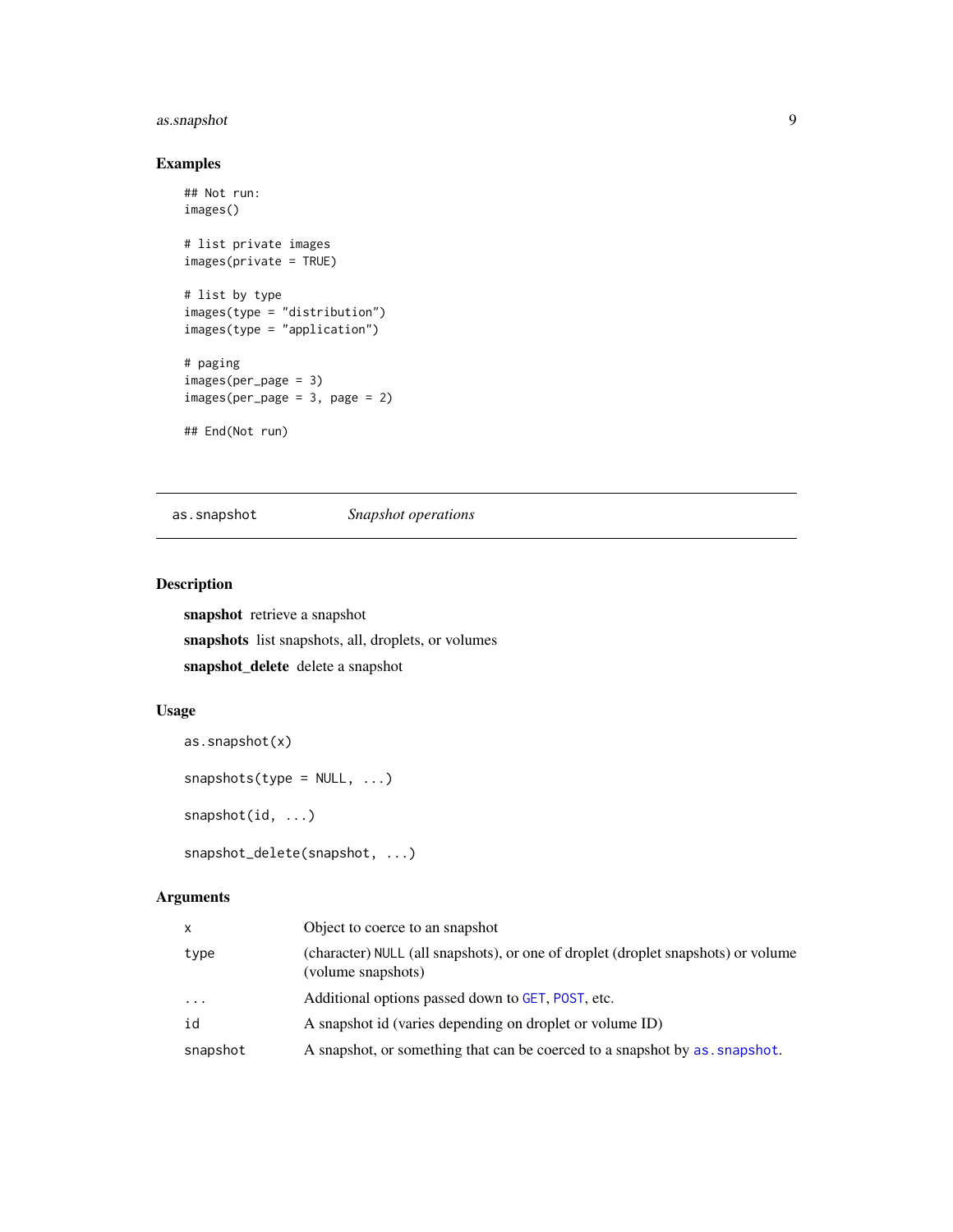### Examples

```
## Not run:
# list all snapshots
(res <- snapshots())
# list droplet snapshots
snapshots(type = "droplet")
# list volume snapshots
snapshots(type = "volume")
# get a single snapshot
snapshot(res[[1]]$id)
# delete a snapshot
## a whole snapshot class object
snapshot_delete(res[[2]])
## by id
snapshot_delete(res[[2]]$id)
## by name
snapshot_delete(res[[2]]$name)
# delete many snapshots
lapply(snapshots(), snapshot_delete)
```

```
## End(Not run)
```
#### <span id="page-9-1"></span>as.volume *Block storage operations*

#### Description

volume get a single volume volumes list volumes volume\_create create a volume volume\_snapshot\_create create a snapshot of a volume volume\_snapshots list snapshots for a volume volume\_delete delete a volume

#### Usage

```
as.volume(x)
```
volumes(...)

volume(volume, ...)

<span id="page-9-0"></span>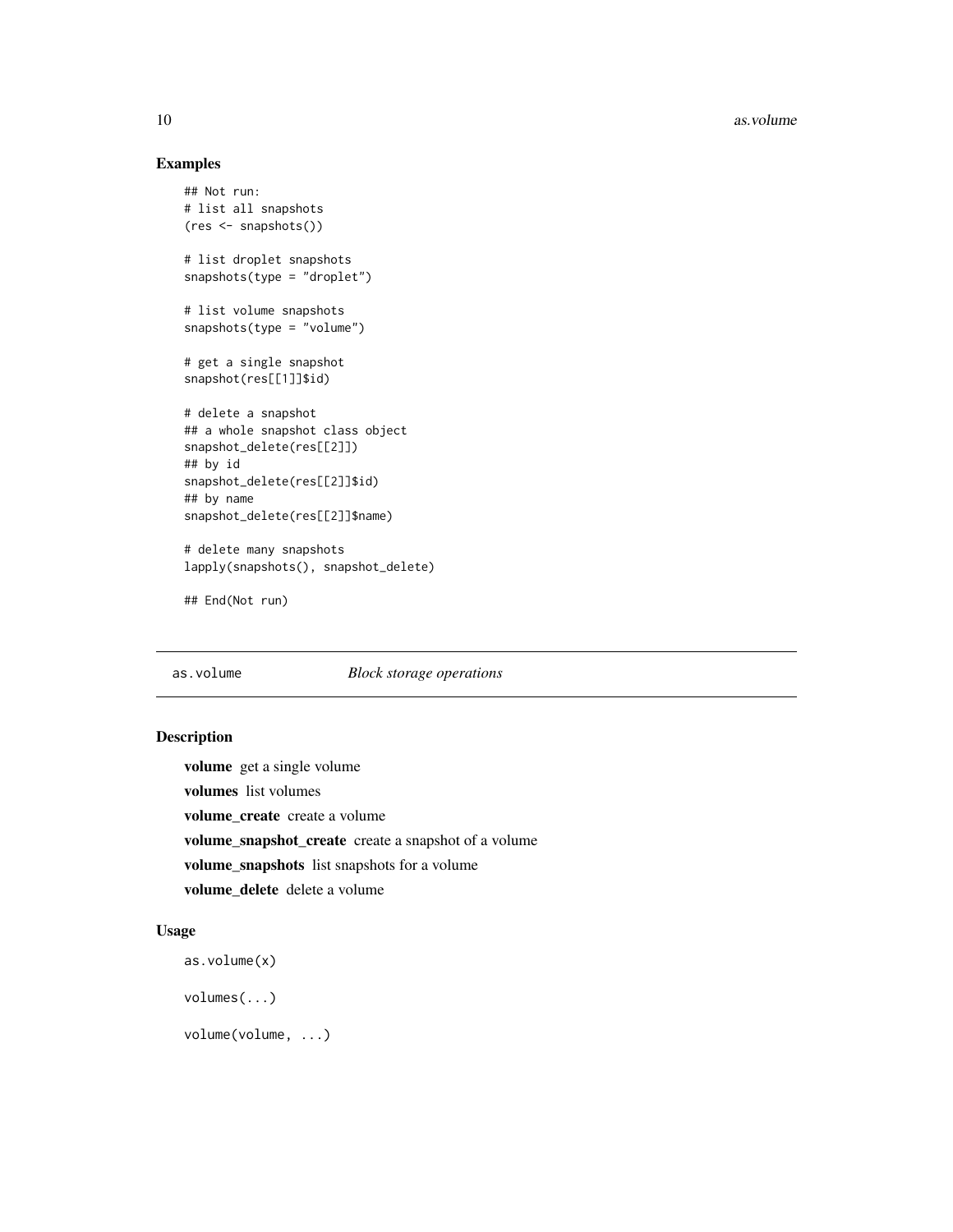#### <span id="page-10-0"></span>as.volume 11

```
volume_create(name, size, description = NULL, region = "nyc1",
  snapshot_id = NULL, ...)volume_snapshot_create(volume, name, ...)
volume_snapshots(volume, ...)
volume_delete(volume, ...)
```
### Arguments

| $\mathsf{x}$ | Object to coerce to an volume                                                                                                                                                                                                                                                                              |
|--------------|------------------------------------------------------------------------------------------------------------------------------------------------------------------------------------------------------------------------------------------------------------------------------------------------------------|
| .            | Additional options passed down to GET, POST, etc.                                                                                                                                                                                                                                                          |
| volume       | A volume, or something that can be coerced to a volume by as volume.                                                                                                                                                                                                                                       |
| name         | (character) Name of the new volume, required.                                                                                                                                                                                                                                                              |
| size         | (integer) The size of the Block Storage volume in GiB                                                                                                                                                                                                                                                      |
| description  | (character) An optional free-form text field to describe a Block Storage volume.                                                                                                                                                                                                                           |
| region       | (character) The region where the Block Storage volume will be created. When<br>setting a region, the value should be the slug identifier for the region. When you<br>query a Block Storage volume, the entire region object will be returned. Should<br>not be specified with a snapshot_id. Default: nyc1 |
| snapshot_id  | (integer) The unique identifier for the volume snapshot from which to create the<br>volume. Should not be specified with a region_id.                                                                                                                                                                      |

#### Details

note that if you delete a volume, and it has a snapshot, the snapshot still exists, so beware

### Examples

```
## Not run:
# list volumes
volumes()
# create a volume
vol1 <- volume_create('testing', 5)
vol2 <- volume_create('foobar', 6)
# create snapshot of a volume
xx <- volume_snapshot_create(vol2, "howdy")
# list snaphots for a volume
volume_snapshots(xx)
# list volumes again
res <- volumes()
# get a single volume
## a whole volume class object
```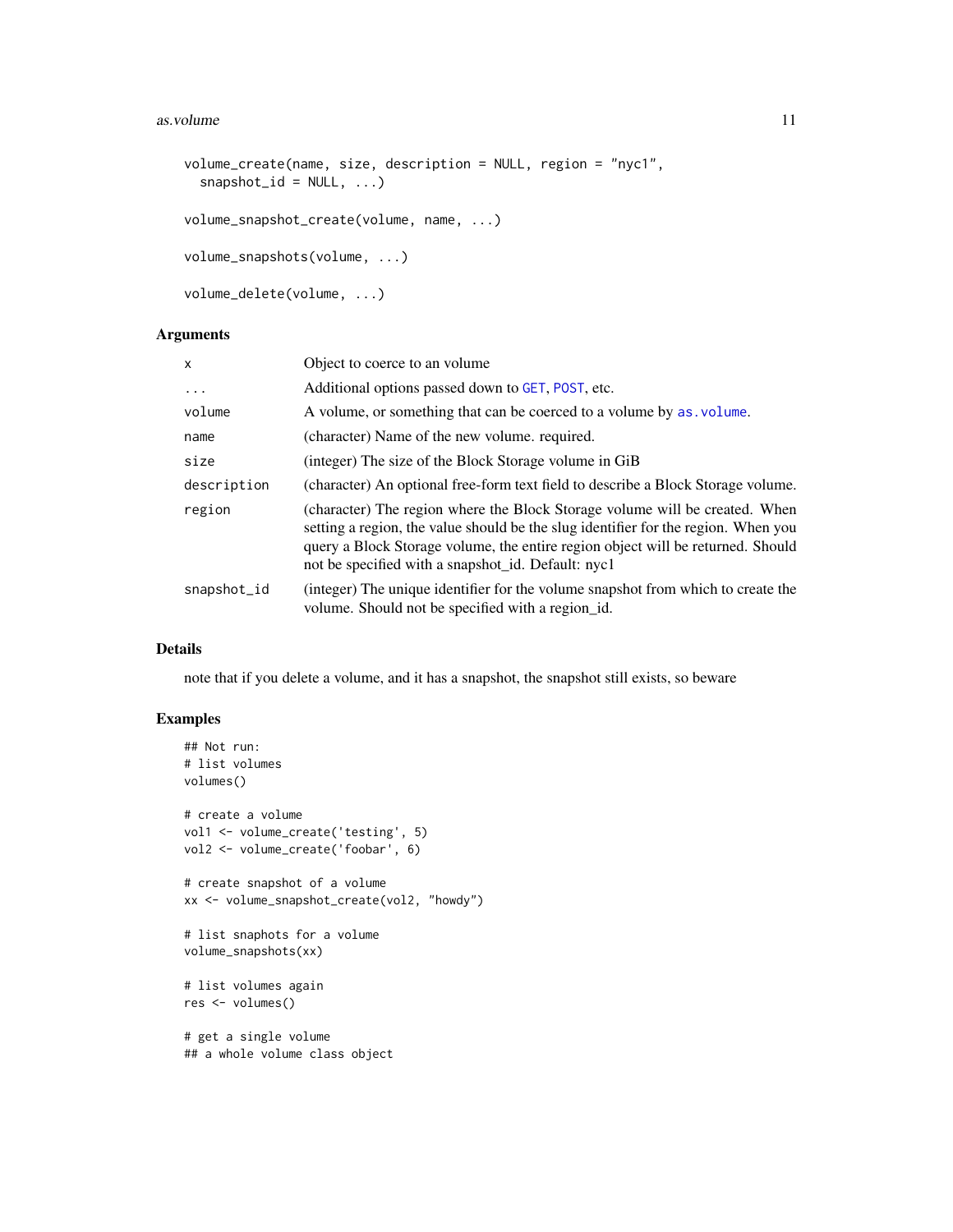<span id="page-11-0"></span>12 debian

```
volume(res$testing)
## by id
volume(res[[1]]$id)
## by name
volume(res[[1]]$name)
# delete a volume
## a whole volume class object
volume_delete(res$testing)
## by id
volume_delete(res[[1]]$id)
## by name
volume_delete(res[[1]]$name)
# delete many volumes
lapply(volumes(), volume_delete)
```
## End(Not run)

debian *Helpers for managing a debian droplets.*

#### Description

Helpers for managing a debian droplets.

#### Usage

```
debian_add_swap(droplet)
```
debian\_install\_r(droplet)

debian\_install\_rstudio(droplet, user = "rstudio", password = "rstudio", version = "0.99.484")

debian\_install\_shiny(droplet, version = "1.4.0.756")

debian\_apt\_get\_update(droplet)

```
debian_apt_get_install(droplet, ...)
```
install\_r\_package(droplet, package, repo = "http://cran.rstudio.com")

| droplet  | A droplet, or object that can be coerced to a droplet by as droplet. |
|----------|----------------------------------------------------------------------|
| user     | Default username for Rstudio.                                        |
| password | Default password for Rstudio.                                        |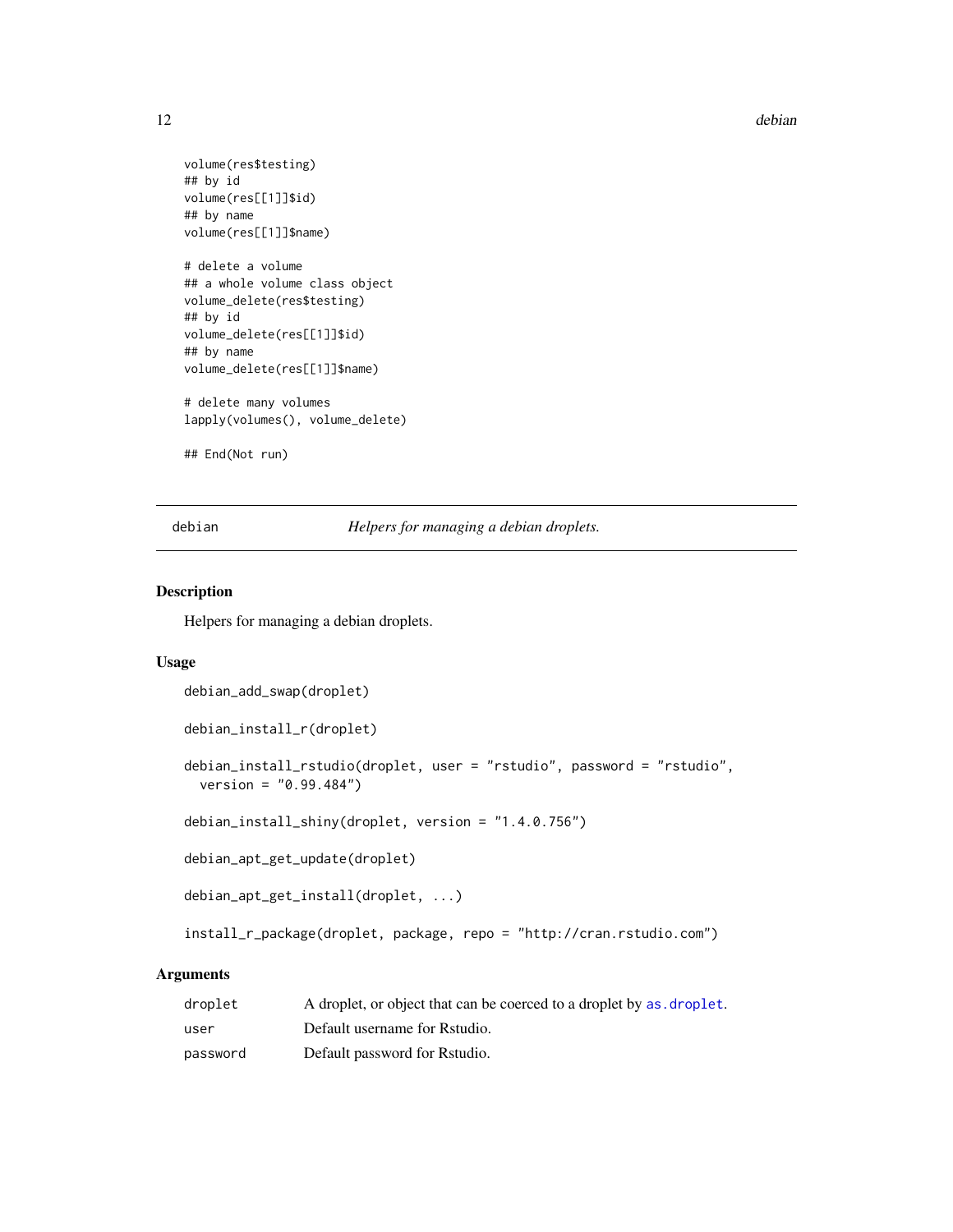### <span id="page-12-0"></span>docklets\_create 13

| version                 | Version of rstudio to install. |
|-------------------------|--------------------------------|
| $\cdot$ $\cdot$ $\cdot$ | Arguments to apt-get install.  |
| package                 | Name of R package to install.  |
| repo                    | CRAN mirror to use.            |

### Examples

```
## Not run:
d <- droplet_create()
d %>% debian_add_swap()
d %>% debian_apt_get_update()
d %>% debian_install_r()
d %>% debian_install_rstudio()
# Install libcurl, then build RCurl from source
d %>% debian_apt_get_install("libcurl4-openssl-dev")
d %>% install_r_package("RCurl")
droplet_delete(d)
## End(Not run)
```
<span id="page-12-1"></span>docklets\_create *Docklets: docker on droplets - create many docklets*

#### Description

Docklets: docker on droplets - create many docklets

### Usage

```
docklets_create(names = NULL, size = getOption("do_size", "1gb"),
  region = getOption("do_region", "sfo1"),
  ssh_keys = getOption("do_ssh_keys", NULL),
 backups = getOption("do_backups", NULL), ipv6 = getOption("do_ipv6",
 NULL), private_networking = getOption("do_private_networking", NULL),
  tags = NULL, wait = TRUE, image = "docker", ...)
```

| names | (character) Names of the droplets. The human-readable string you wish to use                            |
|-------|---------------------------------------------------------------------------------------------------------|
|       | when displaying the Droplet name. The name, if set to a domain name managed                             |
|       | in the DigitalOcean DNS management system, will configure a PTR record for                              |
|       | the Droplet. The name set during creation will also determine the hostname for                          |
|       | the Droplet in its internal configuration. Default: picks a random name from<br>words if none supplied. |
| size  | (character) Size slug identifier. See sizes () for a complete list. Default: 512mb,<br>the smallest     |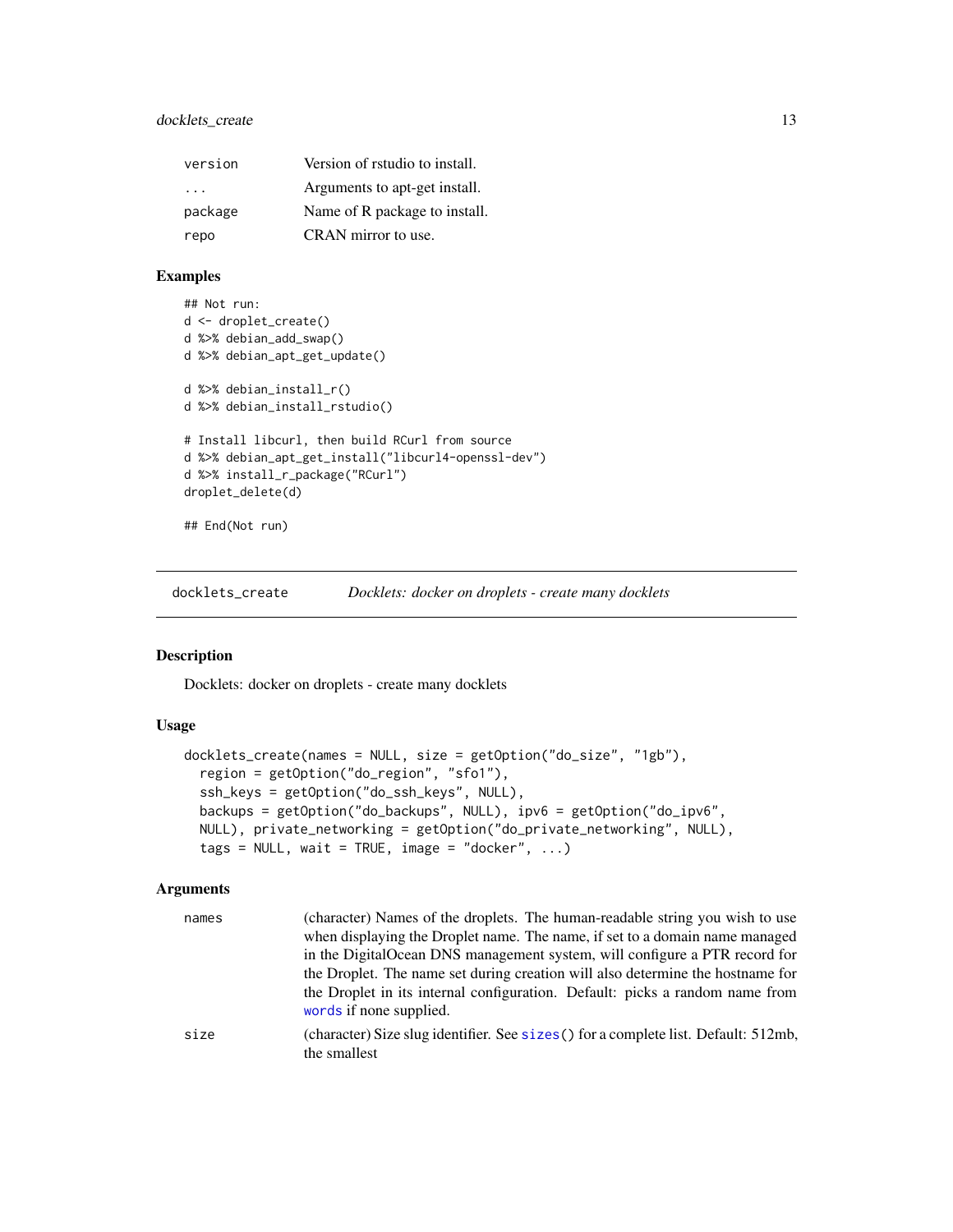<span id="page-13-0"></span>

| region             | (character) The unique slug identifier for the region that you wish to deploy in.<br>See regions () for a complete list. Default: sfo1                                                                                                                                                                                                                                                                                                                                                                                                                                                                                                                               |
|--------------------|----------------------------------------------------------------------------------------------------------------------------------------------------------------------------------------------------------------------------------------------------------------------------------------------------------------------------------------------------------------------------------------------------------------------------------------------------------------------------------------------------------------------------------------------------------------------------------------------------------------------------------------------------------------------|
| ssh_keys           | (character) A character vector of key names, an integer vector of key ids, or<br>NULL, to use all keys in your account. Accounts with the corresponding private<br>key will be able to log in to the droplet. See keys() for a list of the keys that<br>you've added. Default: NULL                                                                                                                                                                                                                                                                                                                                                                                  |
| backups            | (logical) Enable backups. A boolean indicating whether automated backups<br>should be enabled for the droplet. Automated backups can only be enabled<br>when the droplet is created, and cost extra. Default: FALSE                                                                                                                                                                                                                                                                                                                                                                                                                                                  |
| ipv6               | (logical) A boolean indicating whether IPv6 is enabled on the droplet.                                                                                                                                                                                                                                                                                                                                                                                                                                                                                                                                                                                               |
| private_networking |                                                                                                                                                                                                                                                                                                                                                                                                                                                                                                                                                                                                                                                                      |
|                    | (logical) Use private networking. Private networking is currently only available<br>in certain regions. Default: FALSE                                                                                                                                                                                                                                                                                                                                                                                                                                                                                                                                               |
| tags               | (character) A vector of tag names to apply to the Droplet after it is created. Tag<br>names can either be existing or new tags. Default: list()                                                                                                                                                                                                                                                                                                                                                                                                                                                                                                                      |
| wait               | If TRUE (default), wait until droplet has been initialised and is ready for use. If<br>set to FALSE we return a droplet object right away after droplet creation request<br>has been sent. Note that there won't be an IP address in the object yet. Note<br>that waiting means we ping the DigitalOcean API to check on the status of your<br>droplet, which uses up your API requests. The option do.wait_time can be<br>set to any positive integer to determine how many seconds between pings. The<br>default is 1 sec. Note that if you are creating droplets in a loop, parallel or<br>otherwise, set do. wait_time within the loop instead of outside of it. |
| image              | (character/numeric) The image ID of a public or private image, or the unique<br>slug identifier for a public image. This image will be the base image for your<br>droplet. See images () for a complete list. Default: ubuntu-14-04-x64                                                                                                                                                                                                                                                                                                                                                                                                                              |
| $\cdots$           | Additional options passed down to POST                                                                                                                                                                                                                                                                                                                                                                                                                                                                                                                                                                                                                               |

### Value

Two or more droplet objects

### Examples

```
## Not run:
# if no names given, creates two droplets with random names
docklets_create()
# give names
docklets_create(names = c('drop1', 'drop2'))
docklets_create(names = c('drop3', 'drop4'))
## End(Not run)
```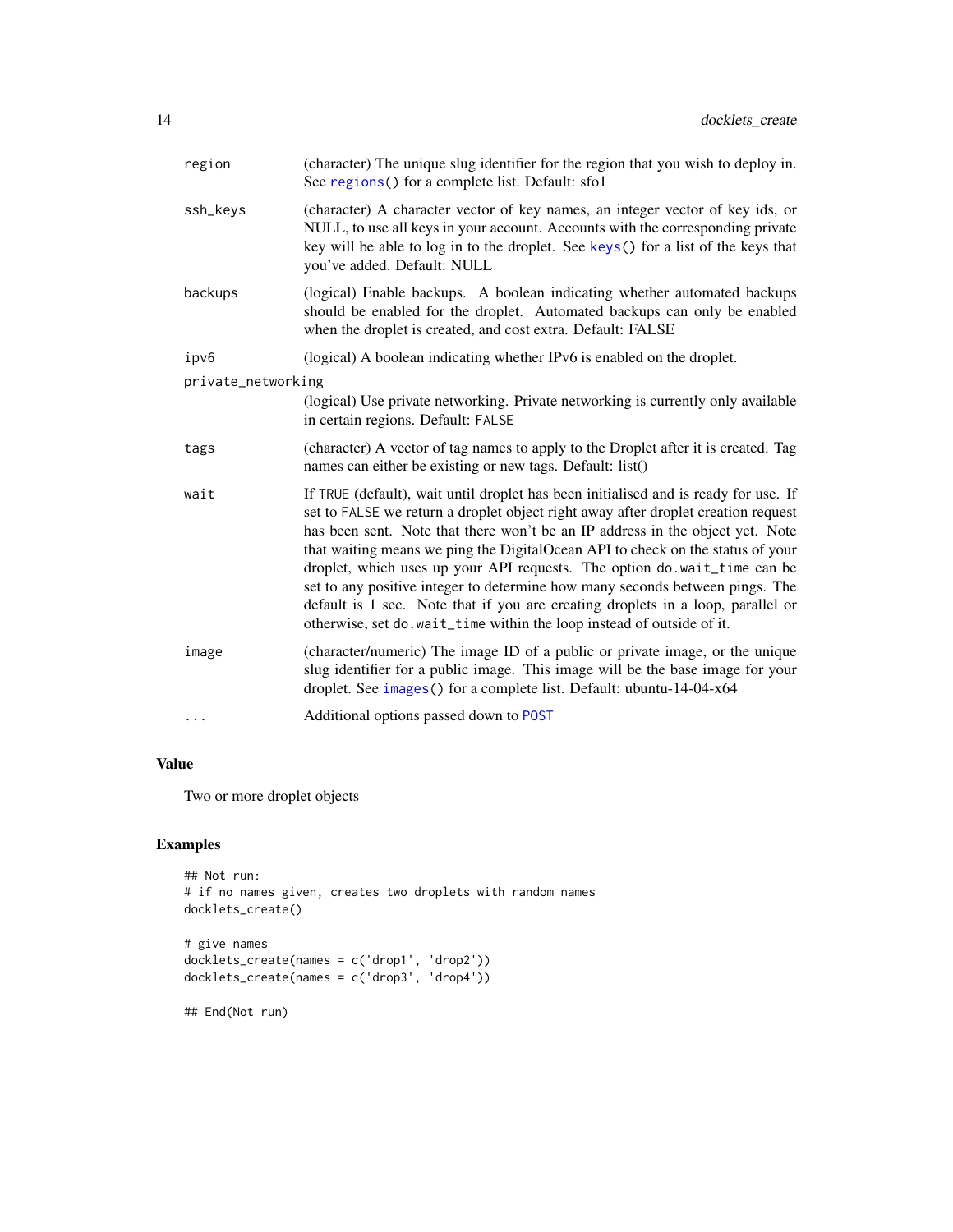#### <span id="page-14-0"></span>Description

Docklets: docker on droplets.

#### Usage

```
docklet_create(name = random_name(), size = getOption("do_size", "1gb"),
  region = getOption("do_region", "sfo1"),
  ssh_keys = getOption("do_ssh_keys", NULL),
 backups = getOption("do_backups", NULL), ipv6 = getOption("do_ipv6",
 NULL), private_networking = getOption("do_private_networking", NULL),
  tags = list(), wait = TRUE, image = "docker", ...)docklet_ps(droplet, all = TRUE, ssh_user = "root")
docklet_images(droplet, all = TRUE, ssh_user = "root")
docklet_pull(droplet, repo, ssh_user = "root")
docklet_run(droplet, ..., rm = FALSE, name = NULL, ssh_user = "root")
docklet_stop(droplet, container, ssh_user = "root")
docklet_rm(droplet, container, ssh_user = "root")
docklet_docker(droplet, cmd, args = NULL, docker_args = NULL,
 ssh_user = "root")
docklet_rstudio(droplet, user = "rstudio", password = "rstudio",
  email = "rstudio@example.com", img = "rocker/rstudio", port = "8787",
  volume = ", dir = ", browse = TRUE, add_users = FALSE,
  ssh_user = "root")
docklet_rstudio_addusers(droplet, user = "rstudio", password = "rstudio",
  img = "rocker/rstudio", port = "8787")
docklet_shinyserver(droplet, img = "rocker/shiny", port = "3838",
  volume = ", dir = ", browse = TRUE, ssh_user = "root")
docklet_shinyapp(droplet, path, img = "rocker/shiny", port = "80",
 dir = "", browse = TRUE, ssh_user = "root")
```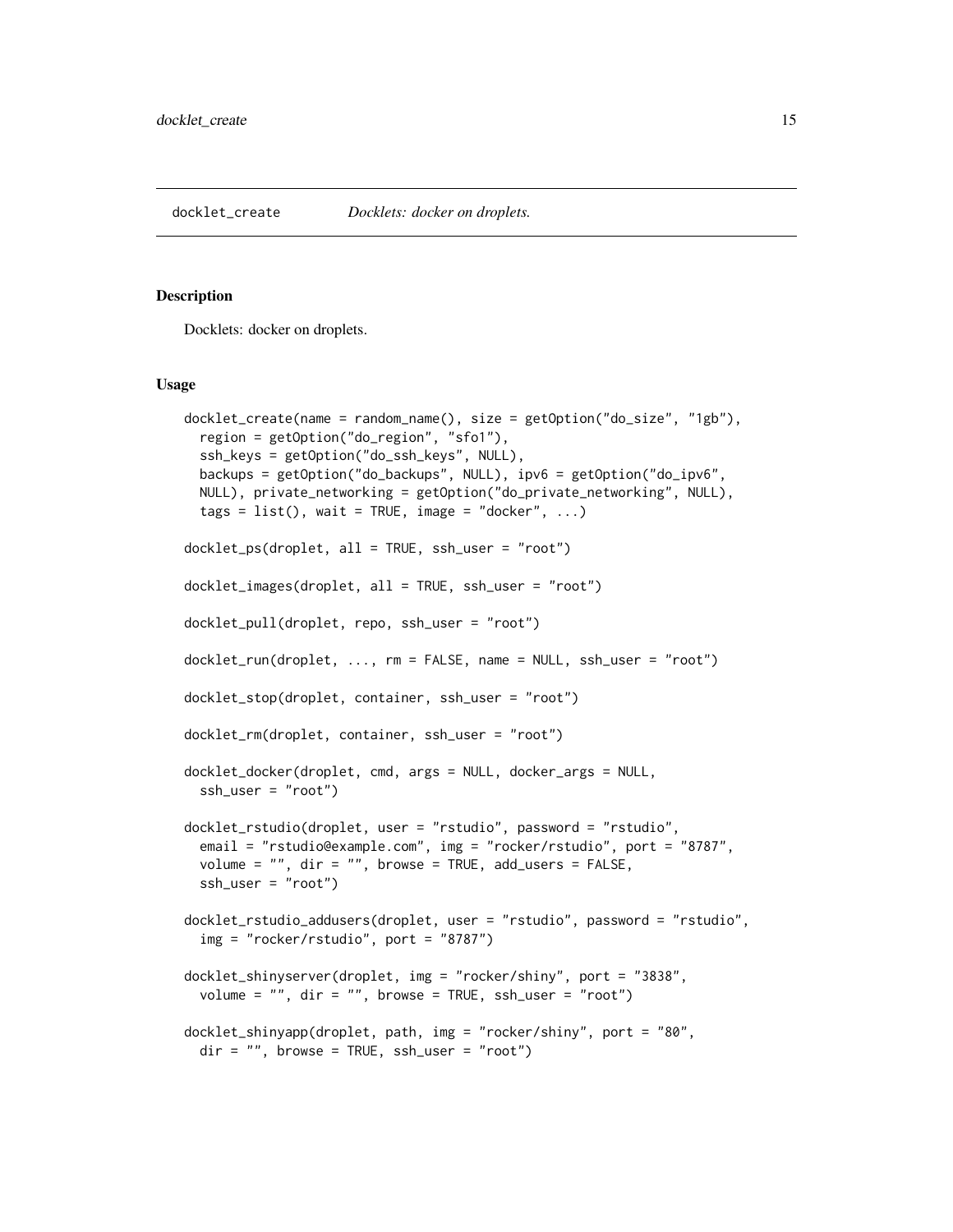<span id="page-15-0"></span>

| name               | (character) Name of the droplet. The human-readable string you wish to use<br>when displaying the Droplet name. The name, if set to a domain name managed<br>in the DigitalOcean DNS management system, will configure a PTR record for<br>the Droplet. The name set during creation will also determine the hostname for<br>the Droplet in its internal configuration. Default: picks a random name from<br>words if none supplied.                                                                                                                                                                                                                                |
|--------------------|---------------------------------------------------------------------------------------------------------------------------------------------------------------------------------------------------------------------------------------------------------------------------------------------------------------------------------------------------------------------------------------------------------------------------------------------------------------------------------------------------------------------------------------------------------------------------------------------------------------------------------------------------------------------|
| size               | (character) Size slug identifier. See sizes() for a complete list. Default: 512mb,<br>the smallest                                                                                                                                                                                                                                                                                                                                                                                                                                                                                                                                                                  |
| region             | (character) The unique slug identifier for the region that you wish to deploy in.<br>See regions () for a complete list. Default: sfo1                                                                                                                                                                                                                                                                                                                                                                                                                                                                                                                              |
| ssh_keys           | (character) A character vector of key names, an integer vector of key ids, or<br>NULL, to use all keys in your account. Accounts with the corresponding private<br>key will be able to log in to the droplet. See keys() for a list of the keys that<br>you've added. Default: NULL                                                                                                                                                                                                                                                                                                                                                                                 |
| backups            | (logical) Enable backups. A boolean indicating whether automated backups<br>should be enabled for the droplet. Automated backups can only be enabled<br>when the droplet is created, and cost extra. Default: FALSE                                                                                                                                                                                                                                                                                                                                                                                                                                                 |
| ipv6               | (logical) A boolean indicating whether IPv6 is enabled on the droplet.                                                                                                                                                                                                                                                                                                                                                                                                                                                                                                                                                                                              |
| private_networking |                                                                                                                                                                                                                                                                                                                                                                                                                                                                                                                                                                                                                                                                     |
|                    | (logical) Use private networking. Private networking is currently only available<br>in certain regions. Default: FALSE                                                                                                                                                                                                                                                                                                                                                                                                                                                                                                                                              |
| tags               | (character) A vector of tag names to apply to the Droplet after it is created. Tag<br>names can either be existing or new tags. Default: list()                                                                                                                                                                                                                                                                                                                                                                                                                                                                                                                     |
| wait               | If TRUE (default), wait until droplet has been initialised and is ready for use. If<br>set to FALSE we return a droplet object right away after droplet creation request<br>has been sent. Note that there won't be an IP address in the object yet. Note<br>that waiting means we ping the DigitalOcean API to check on the status of your<br>droplet, which uses up your API requests. The option do.wait_time can be<br>set to any positive integer to determine how many seconds between pings. The<br>default is 1 sec. Note that if you are creating droplets in a loop, parallel or<br>otherwise, set do.wait_time within the loop instead of outside of it. |
| image              | (character/numeric) The image ID of a public or private image, or the unique<br>slug identifier for a public image. This image will be the base image for your<br>droplet. See images () for a complete list. Default: ubuntu-14-04-x64                                                                                                                                                                                                                                                                                                                                                                                                                             |
| $\ddots$           | For docklet_create, additional options passed down to POST. For docklet_run,<br>additional arguments combined and applied to docker statement.                                                                                                                                                                                                                                                                                                                                                                                                                                                                                                                      |
| droplet            | A droplet, or something that can be coerced to a droplet by as. droplet.                                                                                                                                                                                                                                                                                                                                                                                                                                                                                                                                                                                            |
| all                | (logical) List all containers or images. Default: TRUE                                                                                                                                                                                                                                                                                                                                                                                                                                                                                                                                                                                                              |
| ssh_user           | (character) User account for ssh commands against droplet. Default: root                                                                                                                                                                                                                                                                                                                                                                                                                                                                                                                                                                                            |
| repo               | (character) Docker name, can be local to the Droplet or remote, e.g., rocker/rstudio                                                                                                                                                                                                                                                                                                                                                                                                                                                                                                                                                                                |
| rm                 | (logical) Automatically remove the container when it exits. Default: FALSE                                                                                                                                                                                                                                                                                                                                                                                                                                                                                                                                                                                          |
| container          | (character) Container name, can be partial (though has to be unique)                                                                                                                                                                                                                                                                                                                                                                                                                                                                                                                                                                                                |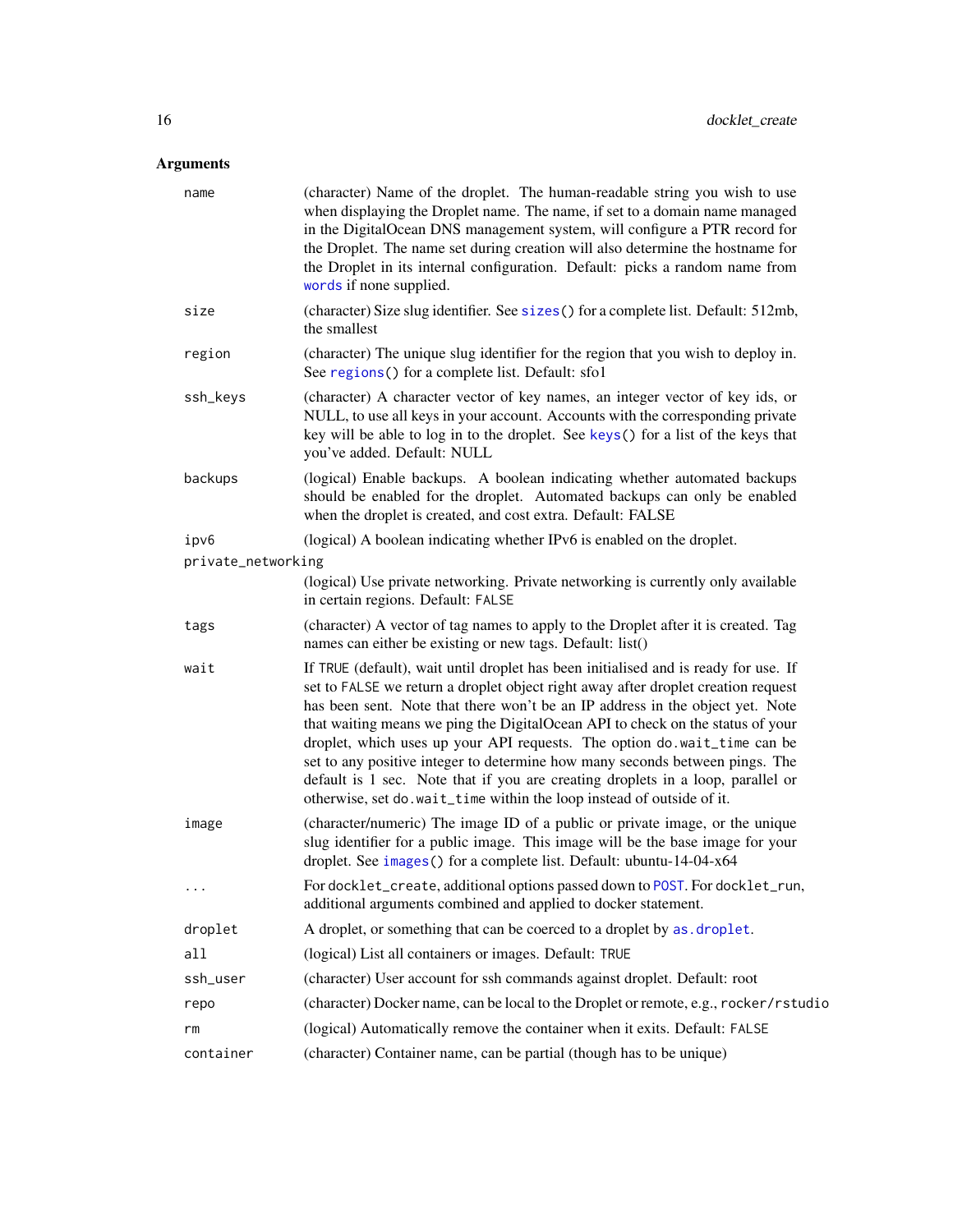### <span id="page-16-0"></span>docklet\_create 17

| cmd         | (character) A docker command (e.g., "run")                                     |
|-------------|--------------------------------------------------------------------------------|
| args        | (character) Docker args                                                        |
| docker_args | (character) Docker args                                                        |
| user        | (character) User name. Default: "rstudio"                                      |
| password    | (character) Password. Default: "rstudio"                                       |
| email       | (character) Password. Default: "rstudio@example.com"                           |
| img         | (character) Docker image (not a DigitalOcean image). Default: 'rocker/rstudio' |
| port        | (character) Port. Default: 8787                                                |
| volume      | (character) Volume. Can use to bind a volume.                                  |
| dir         | (character) Working directory inside the container.                            |
| browse      | (logical) If TRUE, open RStudio instance in your default browser.              |
| add_users   | (logical) Add users or not when installing RStudio server. Default: FALSE      |
| path        | (character) Path to a directory with Shiny app files                           |

#### Value

all functions return a droplet

### URLs

If you need to figure out the URL for your RStudio or Shiny server instance, you can construct like http://<ip address>:<port> where IP address can most likely be found like d\$networks\$v4[[1]]\$ip\_address and the port is the port you set in the function call.

#### See Also

### [docklets\\_create](#page-12-1)

### Examples

```
## Not run:
d <- docklet_create()
d %>% docklet_pull("dockerpinata/sqlite")
d %>% docklet_images()
# sqlite
d %>% docklet_run("dockerpinata/sqlite", "sqlite3 --version", rm = TRUE)
d %>% docklet_ps()
# cowsay
d %>% docklet_pull("chuanwen/cowsay")
d %>% docklet_run("chuanwen/cowsay", rm = TRUE)
# docker images
d %>% docklet_images()
# install various R versions via Rocker
```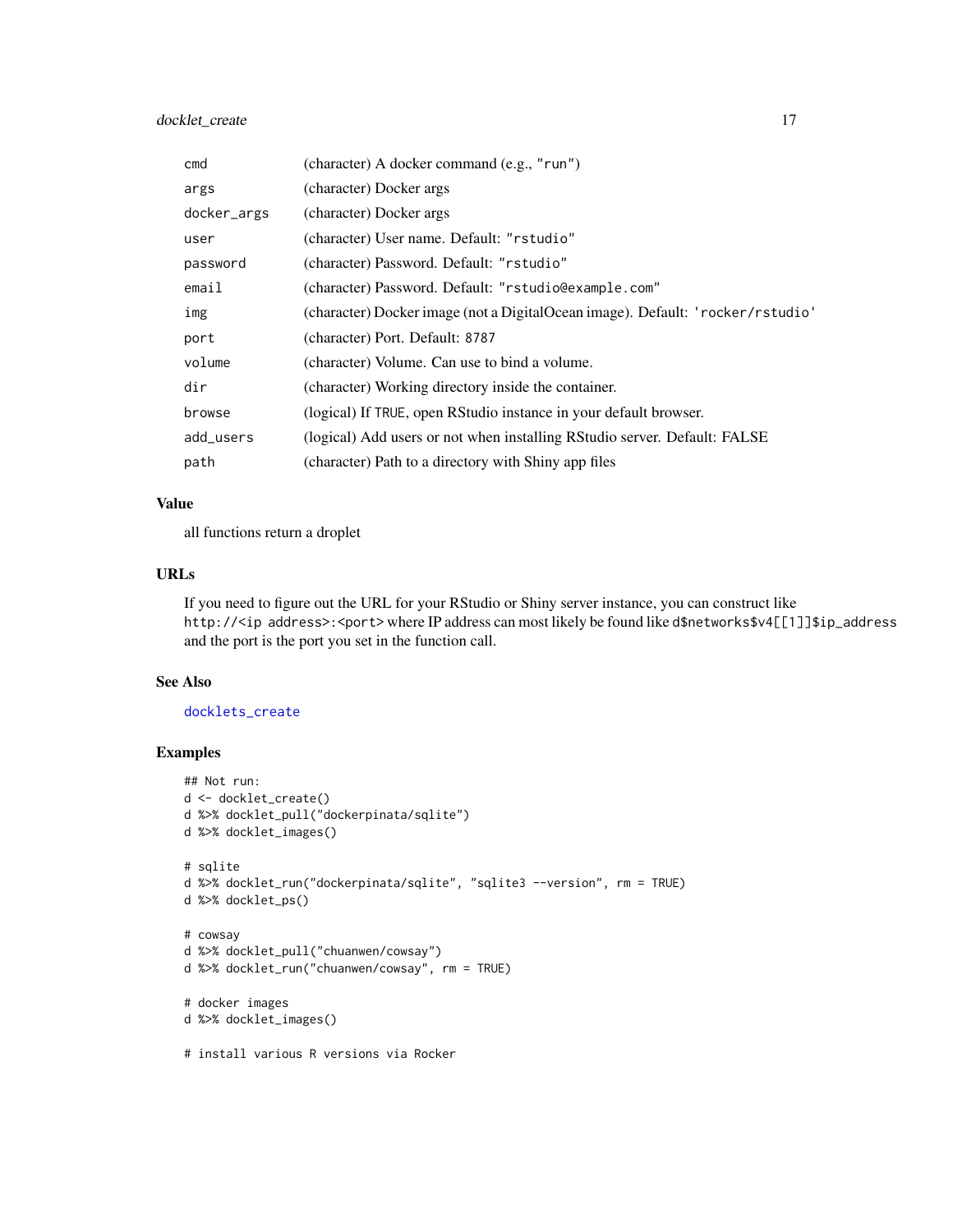```
d %>% docklet_pull("rocker/r-base")
d %>% docklet_pull("rocker/r-devel")
d %>% docklet_pull("rocker/r-ver:3.2")
d %>% docklet_run("rocker/r-ver:3.2", "R --version", rm = TRUE)
d %>% docklet_run("rocker/r-ver:3.2", "Rscript -e '2 + 3'", rm = TRUE)
# Run a docklet containing rstudio
d %>% docklet_rstudio()
# Delete a droplet
d %>% droplet_delete()
# Add users to an Rstudio instance
## This adds 100 users to the instance, with username/passwords
## following pattern user1/user1 ... through 100
d <- docklet_create()
d %>% docklet_rstudio() %>% docklet_rstudio_addusers()
# Spin up a Shiny server (opens in default browser)
(d <- docklet_create())
d %>% docklet_shinyserver()
docklet_create() %>% docklet_shinyserver()
# Spin up a Shiny server with an app (opens in default browser)
d <- docklet_create()
path <- system.file("examples", "widgets", package = "analogsea")
d %>% docklet_shinyapp(path)
## uploading more apps - use droplet_upload, then navigate in browser
### if you try to use docklet_shinyapp again on the same droplet, it will error
path2 <- system.file("examples", "mpg", package = "analogsea")
d %>% droplet_upload(path2, "/srv/shinyapps/mpg") # then go to browser
```
## End(Not run)

domains *Get information on a single domain or all your domains.*

#### **Description**

Get information on a single domain or all your domains.

#### Usage

```
domains(...)
as.domain(x)
```
 $domain(x, ...)$ 

<span id="page-17-0"></span>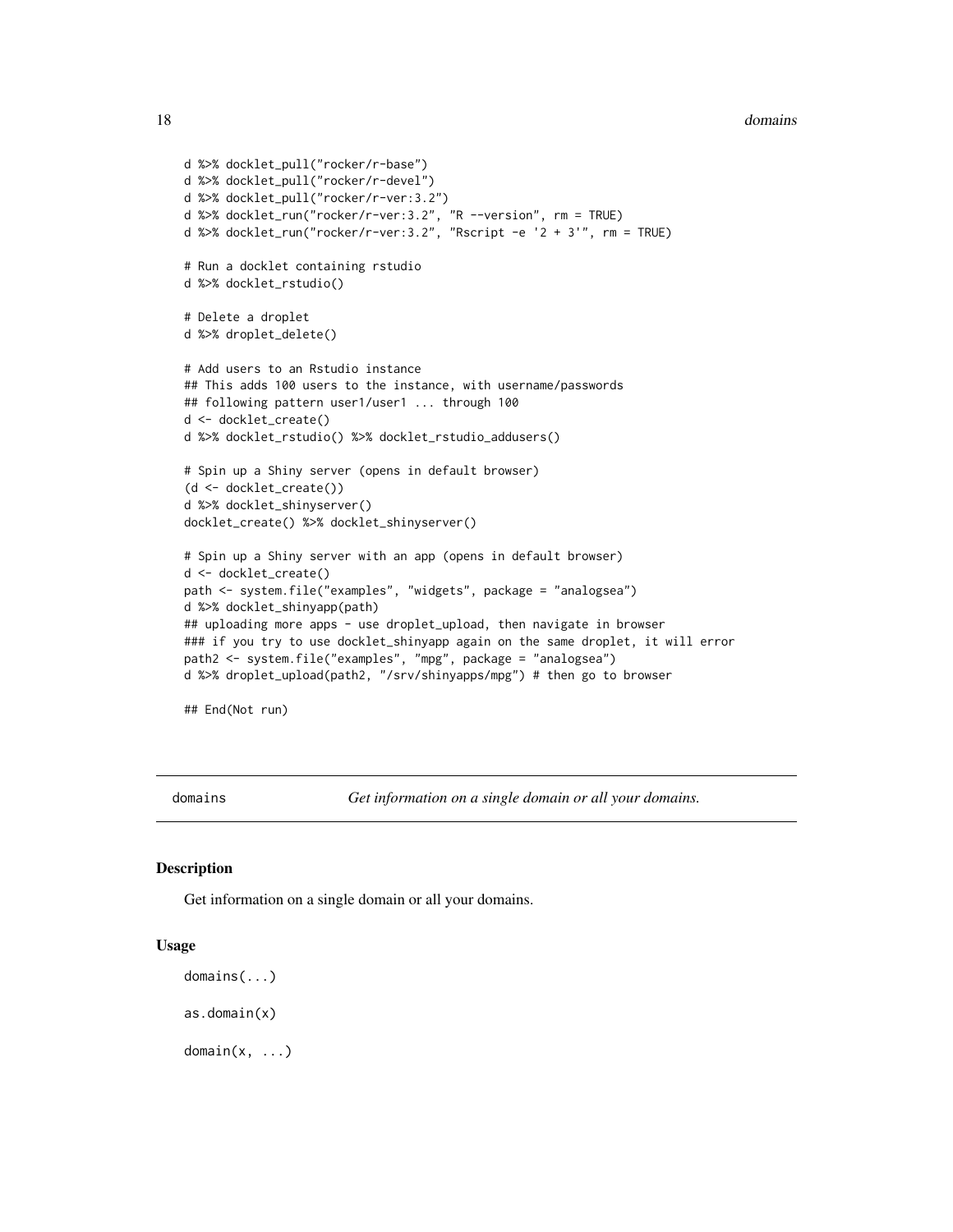### <span id="page-18-0"></span>domain\_create 19

### Arguments

| $\cdots$ | Further args passed on the curl call to the web. |
|----------|--------------------------------------------------|
|          | (character) Required. Domain name                |

### Examples

## Not run: domains()

## End(Not run)

domain\_create *Create/delete domains.*

### Description

Create/delete domains.

### Usage

```
domain_create(name, ip_address, ...)
```

```
domain_delete(domain, ...)
```
### Arguments

| name                | (character) Required. The domain name to add to the DigitalOcean DNS man-<br>agement interface. The name must be unique in DigitalOcean's DNS system.<br>The request will fail if the name has already been taken. |
|---------------------|--------------------------------------------------------------------------------------------------------------------------------------------------------------------------------------------------------------------|
| ip_address          | (character) Required. An IP address for the domain's initial A record.                                                                                                                                             |
| $\cdot \cdot \cdot$ | Further args passed on the curl call to the web.                                                                                                                                                                   |
| domain              | A domain to modify                                                                                                                                                                                                 |

### Examples

```
## Not run:
d <- domain_create('tablesandchairsbunnies.info', '107.170.220.59')
domain_delete(d)
```
## End(Not run)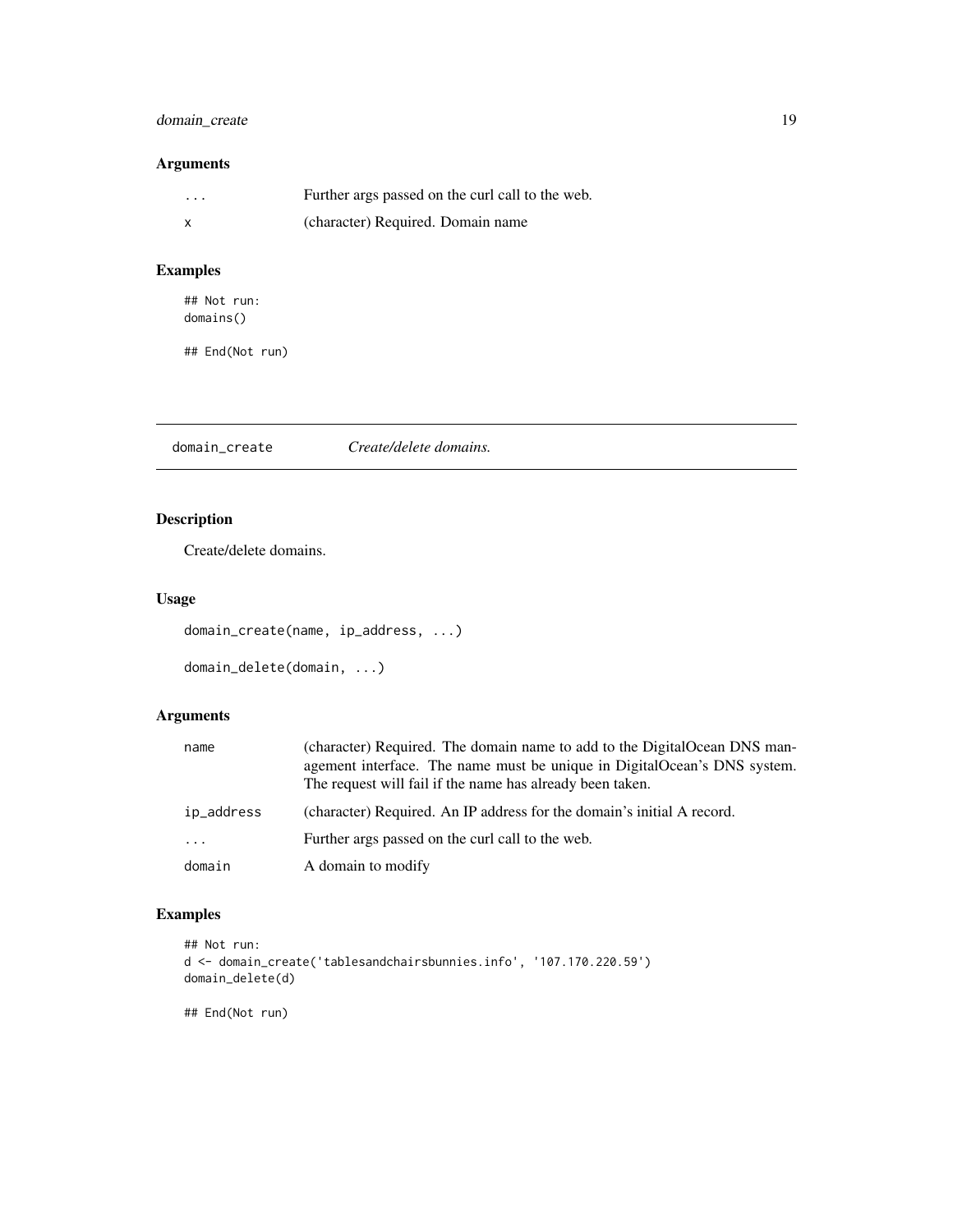<span id="page-19-1"></span><span id="page-19-0"></span>

### Description

This function is run automatically to allow analogsea to access your digital ocean account.

#### Usage

 $do_outh(ap = do_app, reach = FALSE)$ 

#### Arguments

| app    | An oauth_app for DO. The default uses the standard ROpenSci application. |
|--------|--------------------------------------------------------------------------|
| reauth | (logical) Force re-authorization?                                        |

#### Details

There are two ways to authorise analogsea to work with your digital ocean account:

- Generate a personal access token at https://cloud.digitalocean.com/settings/api/tokens and record in the DO\_PAT envar.
- Interatively login into your DO account and authorise with OAuth.

Using DO\_PAT is recommended.

do\_options *Set Digital Ocean options including ssh keys, etc.*

### Description

This function sets options and prints them so you know what options are set.

#### Usage

```
do_options(size = NULL, image = NULL, region = NULL, ssh_keys = NULL,
 private_networking = NULL, backups = NULL, ipv6 = NULL, unset = FALSE)
```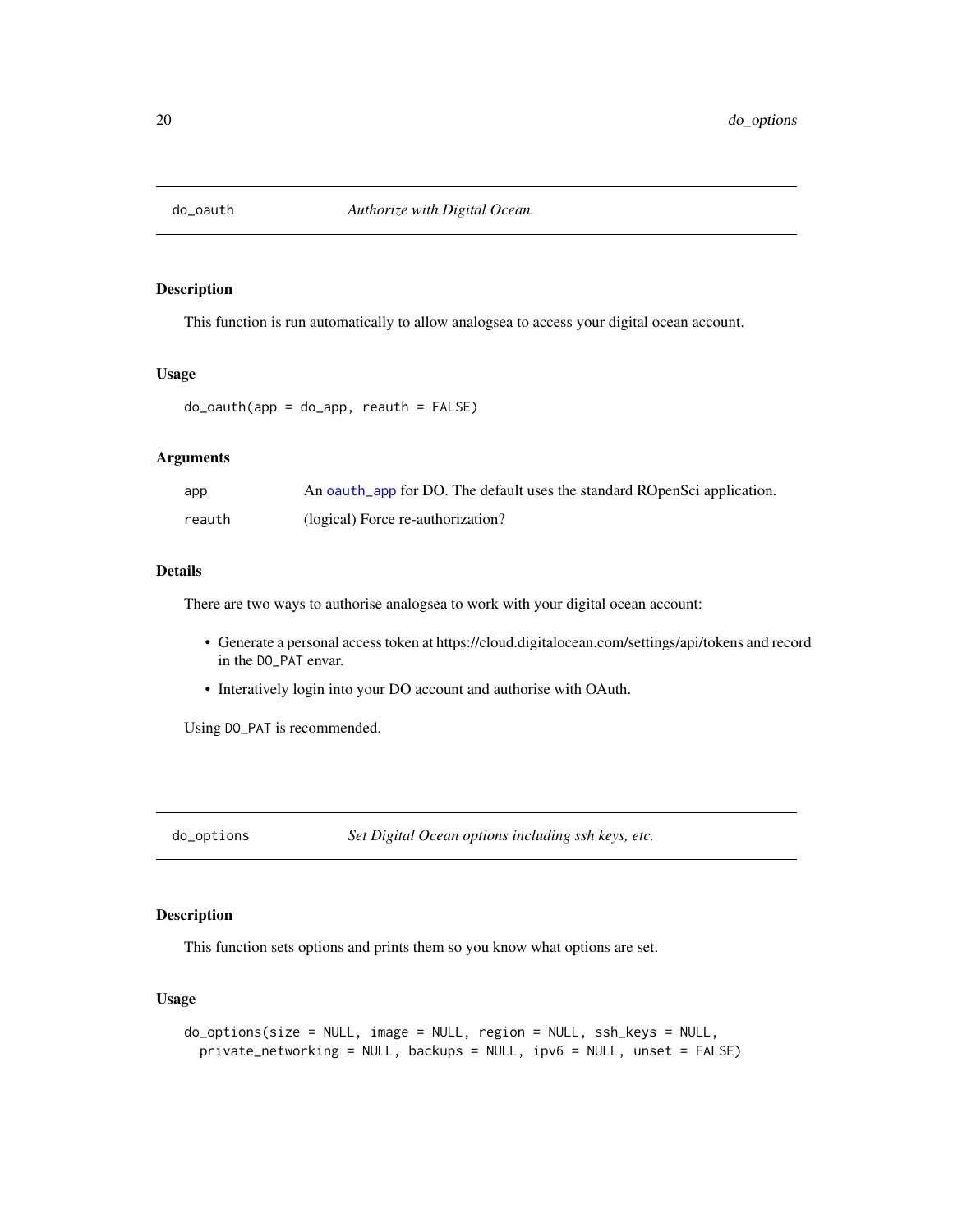### <span id="page-20-0"></span>do\_options 21

### Arguments

| size               | (optional) A Digital Ocean size slug name, e.g. '1gb'. Saved in options as<br>'do_size'                                                                 |
|--------------------|---------------------------------------------------------------------------------------------------------------------------------------------------------|
| image              | (optional) A Digital Ocean image name, e.g., 'ubuntu-14-04-x64'. Saved in<br>options as 'do_image'                                                      |
| region             | (optional) A Digital Ocean region name, e.g., 'nyc1'. Saved in options as<br>'do_region'                                                                |
| ssh_keys           | (optional) One or more ssh key id numbers or fingerprints. Put many in a list or<br>vector. Saved in options as 'do_ssh_keys'                           |
| private_networking | (optional) A logical, whether to use private networking or not. Saved in options<br>as 'do_private_networking'                                          |
| backups            | (optional) A logical, whether to enable backups. Automated backups can only<br>be enabled when the Droplet is created. Saved in options as 'do_backups' |
| ipv6               | (optional) A boolean indicating whether IPv6 is enabled on the Droplet. Saved<br>in options as 'do_ipv6'                                                |
| unset              | (optional) A boolean. If TRUE, unsets options so as to use defaults in droplet_create.<br>If FALSE (default) your options are used in droplet_create.   |

### Details

These options are read and used by [droplet\\_create](#page-27-1).

You can only set one value for each of size, image, and region, but multiple values for ssh\_keys as you can use multiple ssh keys on one DO droplet.

Keep in mind that there are defaults set for size, image, and region in [droplet\\_create](#page-27-1).

### Examples

```
## Not run:
do_options()
do_options(ssh_keys=89103)
getOption('do_ssh_keys')
do_options(size="8gb")
do_options(size="1gb", image='ubuntu-14-04-x64', region='nyc1')
getOption('do_size')
getOption('do_image')
getOption('do_region')
## End(Not run)
```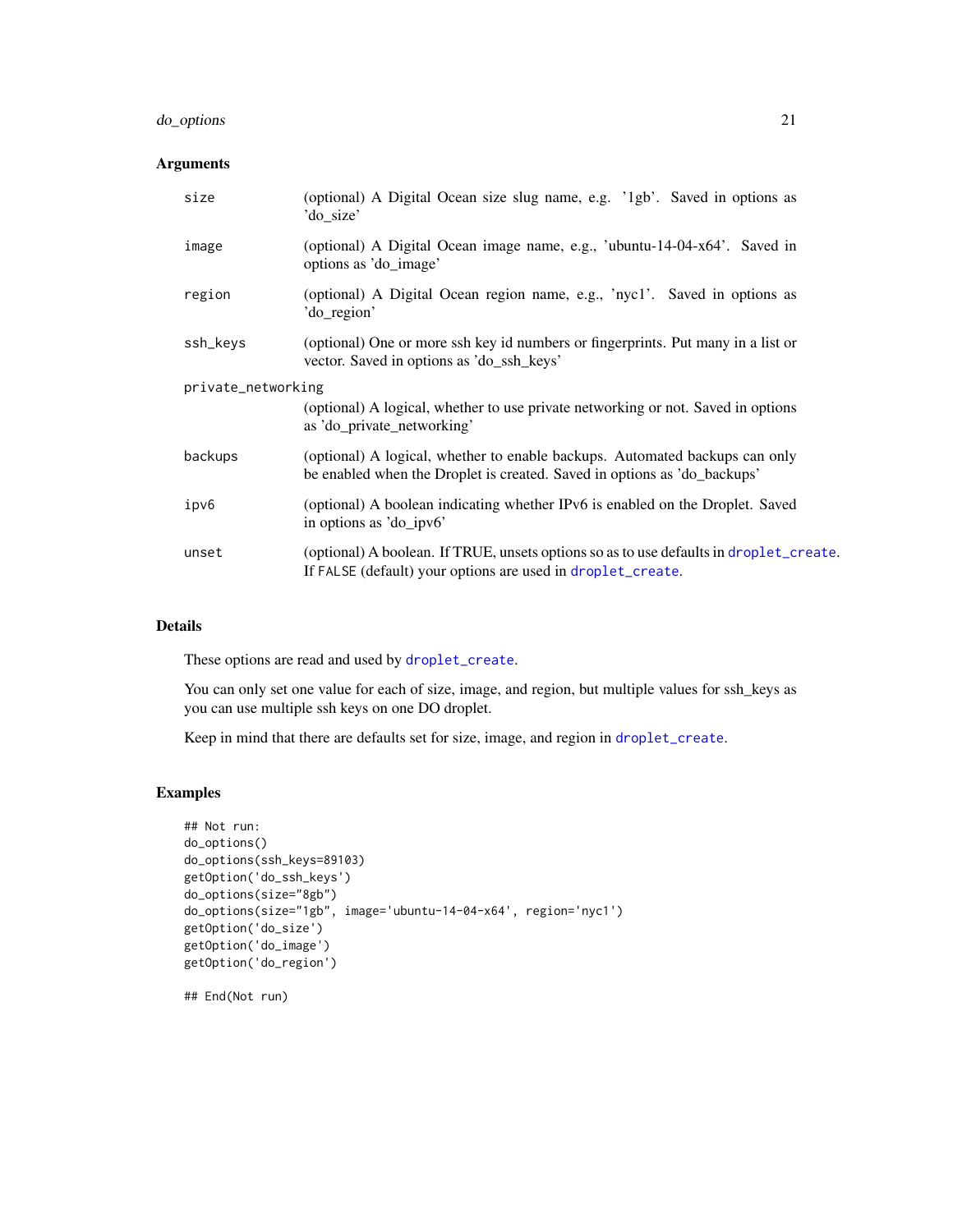<span id="page-21-0"></span>

### <span id="page-21-1"></span>Description

Retrieve a single droplet.

#### Usage

```
droplet(id, ...)
as.droplet(x)
```
## S3 method for class 'droplet' summary(object, ...)

### Arguments

| id        | (integer) Droplet id.                                                                                                                                           |
|-----------|-----------------------------------------------------------------------------------------------------------------------------------------------------------------|
| $\ddotsc$ | Additional arguments passed down to low-level API function $(d_0, \star)$                                                                                       |
| x         | Object to coerce. Can be an integer (droplet id), string (droplet name), a droplet<br>(duh), or an action (which waits until complete then returns the droplet) |
| object    | Droplet object to pass to summary                                                                                                                               |

### Examples

```
## Not run:
droplet(1234)
as.droplet("my-favourite-droplet")
as.droplet(10)
as.droplet(droplets()[[1]])
droplet(1234) %>% summary
## End(Not run)
```
<span id="page-21-2"></span>droplets *List all available droplets.*

### Description

List all available droplets.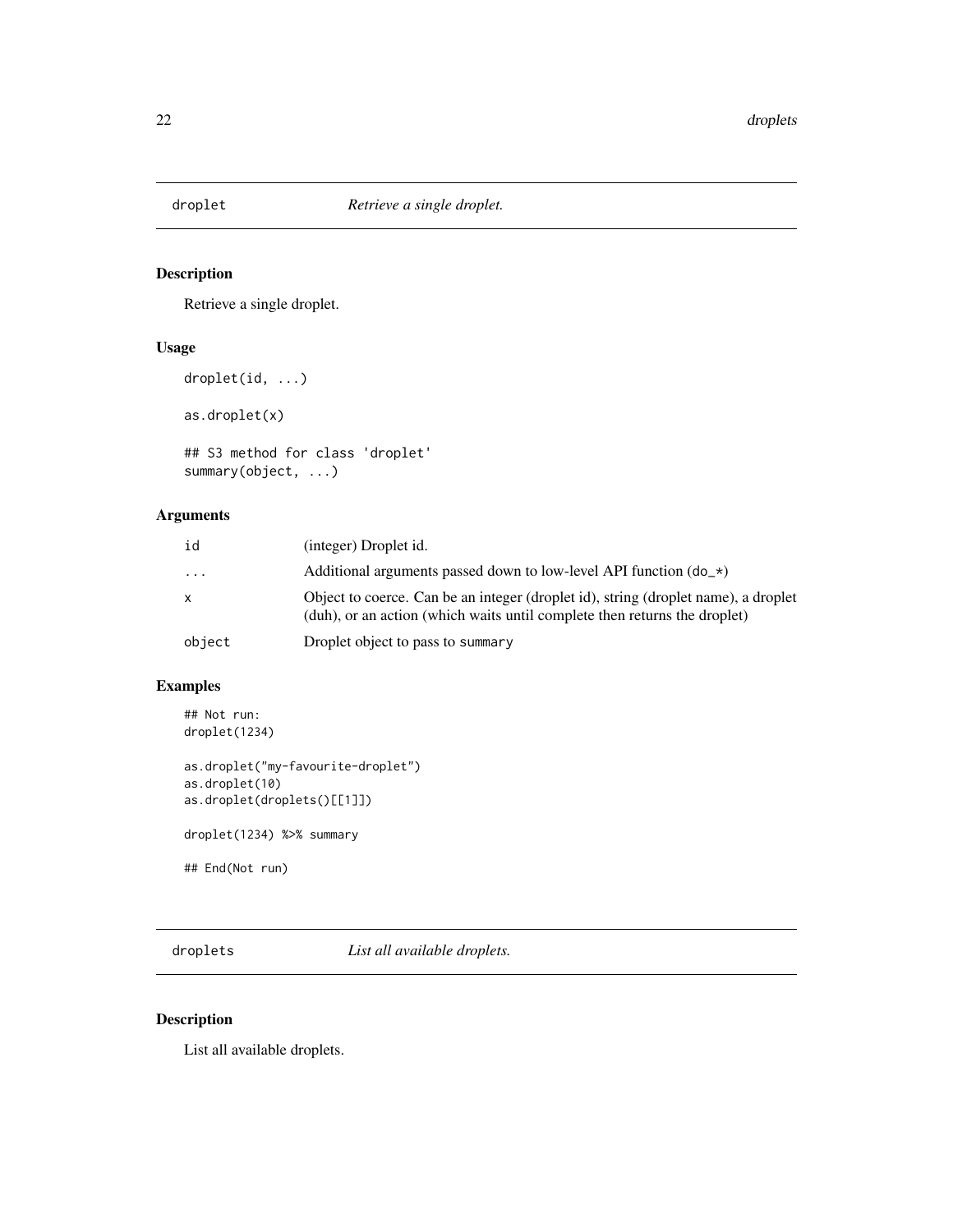### <span id="page-22-0"></span>droplets\_cost 23

### Usage

 $droplets(..., page = 1, per-page = 25, tag = NULL)$ 

### Arguments

| $\ddotsc$ | Additional arguments passed down to low-level API function $(d_0 x)$ |
|-----------|----------------------------------------------------------------------|
| page      | Page to return. Default: 1.                                          |
| per_page  | Number of results per page. Default: 25.                             |
| tag       | (character) Name of a tag. optional                                  |

### Examples

```
## Not run:
droplets()
droplets(per_page = 2)
droplets(per_page = 2, page = 2)
# list droplets by tag
tag_create(name = "stuffthings")
d <- droplet_create()
tag_resource(name = "stuffthings", resource_id = d$id,
  resource_type = "droplet")
droplets(tag = "stuffthings")
## End(Not run)
```
droplets\_cost *Calculate cost across droplets*

### Description

Calculate cost across droplets

### Usage

```
droplets_cost(x)
```
### Arguments

x Object to coerce. Can be an integer (droplet id), string (droplet name), a droplet (duh)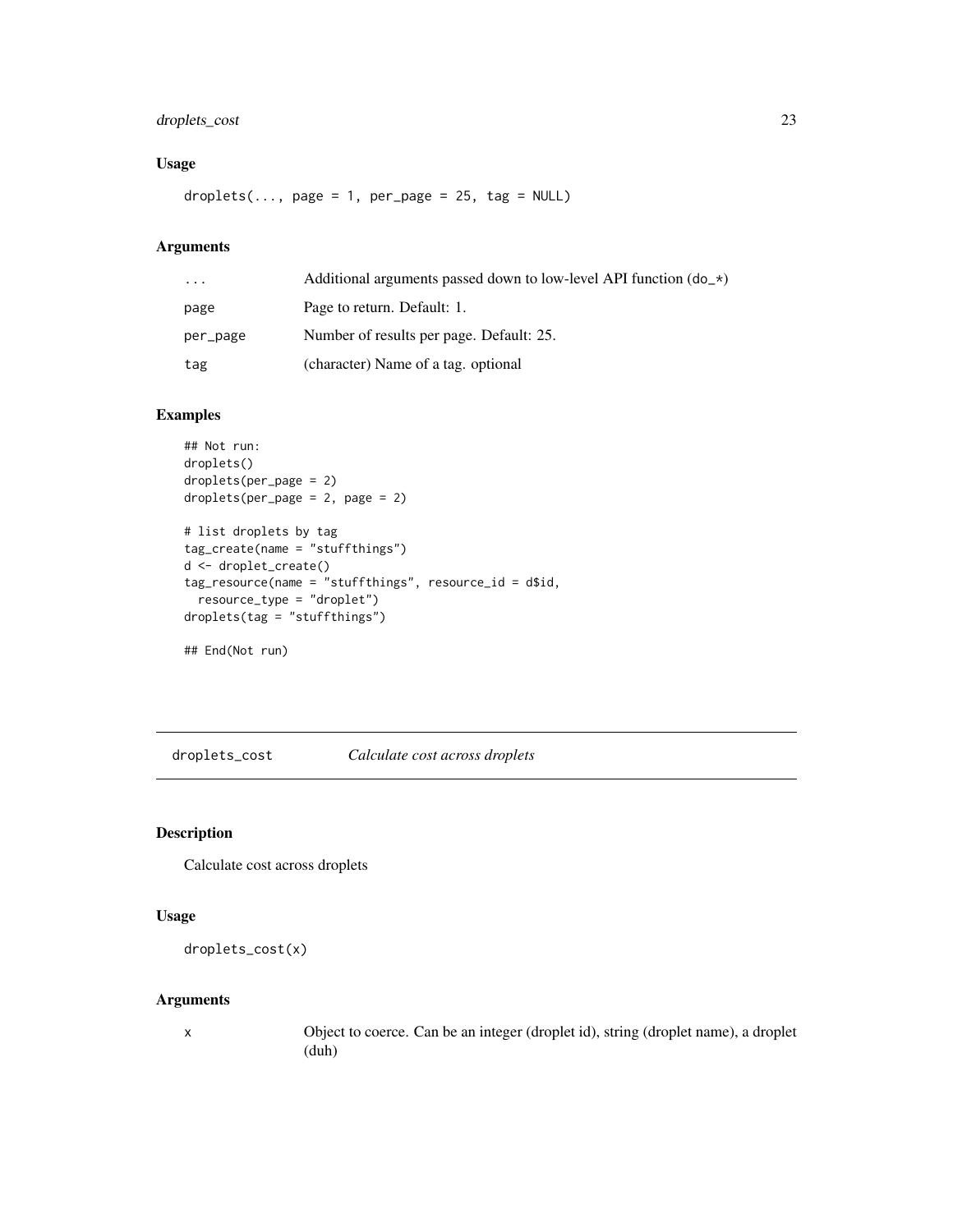#### Examples

```
## Not run:
droplets() %>% droplets_cost()
droplets()[[2]] %>% droplets_cost()
droplets()[2:4] %>% droplets_cost()
droplets_cost("FatedSpaghetti")
droplets_cost(11877599)
```
## End(Not run)

droplets\_create *Create many new droplets.*

### Description

There are defaults for each of size, image, and region so that a quick one-liner with one parameter is possible: simply specify the name of the droplet and your'e up and running.

#### Usage

```
droplets_create(names = NULL, size = getOption("do_size", "512mb"),
 image = getOption("do_image", "ubuntu-14-04-x64"),
 region = getOption("do_region", "sfo1"),
 ssh_keys = getOption("do_ssh_keys", NULL),
 backups = getOption("do_backups", NULL), ipv6 = getOption("do_ipv6",
 NULL), private_networking = getOption("do_private_networking", NULL),
  tags = NULL, user_data = NULL, cloudconfig = NULL, wait = TRUE, ...)
```

| names    | (character) Names of the droplets. The human-readable string you wish to use<br>when displaying the Droplet name. The name, if set to a domain name managed<br>in the DigitalOcean DNS management system, will configure a PTR record for<br>the Droplet. The name set during creation will also determine the hostname for<br>the Droplet in its internal configuration. Default: picks a random name from<br>words if none supplied. |
|----------|----------------------------------------------------------------------------------------------------------------------------------------------------------------------------------------------------------------------------------------------------------------------------------------------------------------------------------------------------------------------------------------------------------------------------------------|
| size     | (character) Size slug identifier. See sizes () for a complete list. Default: 512mb,<br>the smallest                                                                                                                                                                                                                                                                                                                                    |
| image    | (character/numeric) The image ID of a public or private image, or the unique<br>slug identifier for a public image. This image will be the base image for your<br>droplet. See images () for a complete list. Default: ubuntu-14-04-x64                                                                                                                                                                                                |
| region   | (character) The unique slug identifier for the region that you wish to deploy in.<br>See regions () for a complete list. Default: sfo1                                                                                                                                                                                                                                                                                                 |
| ssh_keys | (character) A character vector of key names, an integer vector of key ids, or<br>NULL, to use all keys in your account. Accounts with the corresponding private<br>key will be able to log in to the droplet. See keys() for a list of the keys that<br>you've added. Default: NULL                                                                                                                                                    |

<span id="page-23-0"></span>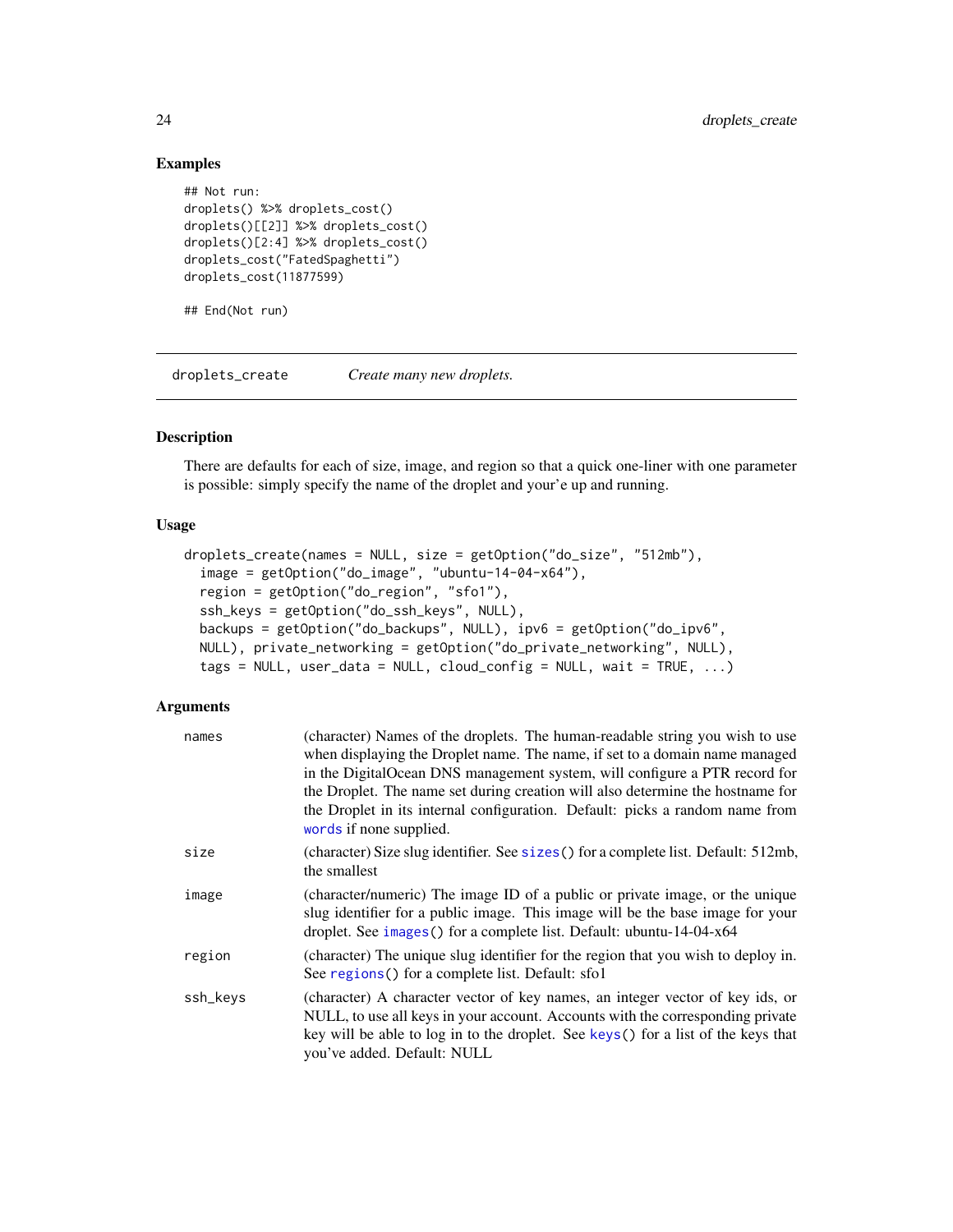<span id="page-24-0"></span>

| backups            | (logical) Enable backups. A boolean indicating whether automated backups<br>should be enabled for the droplet. Automated backups can only be enabled<br>when the droplet is created, and cost extra. Default: FALSE                                                                                                                                                                                                                                                                                                                                                                                                                                                  |
|--------------------|----------------------------------------------------------------------------------------------------------------------------------------------------------------------------------------------------------------------------------------------------------------------------------------------------------------------------------------------------------------------------------------------------------------------------------------------------------------------------------------------------------------------------------------------------------------------------------------------------------------------------------------------------------------------|
| ipv6               | (logical) A boolean indicating whether IPv6 is enabled on the droplet.                                                                                                                                                                                                                                                                                                                                                                                                                                                                                                                                                                                               |
| private_networking |                                                                                                                                                                                                                                                                                                                                                                                                                                                                                                                                                                                                                                                                      |
|                    | (logical) Use private networking. Private networking is currently only available<br>in certain regions. Default: FALSE                                                                                                                                                                                                                                                                                                                                                                                                                                                                                                                                               |
| tags               | (character) A vector of tag names to apply to the Droplet after it is created. Tag<br>names can either be existing or new tags. Default: list()                                                                                                                                                                                                                                                                                                                                                                                                                                                                                                                      |
| user_data          | (character) Gets passed to the droplet at boot time. Not all regions have this<br>enabled, and is not used by all images.                                                                                                                                                                                                                                                                                                                                                                                                                                                                                                                                            |
| cloud_config       | (character) Specify the name of a cloud config template to automatically gen-<br>erate cloud_config and submit in user metadata. Setting this is best practice:<br>the built-in templates use security best practices (disabling root log-in, security<br>autoupdates) to make it harder to hack your droplet.                                                                                                                                                                                                                                                                                                                                                       |
| wait               | If TRUE (default), wait until droplet has been initialised and is ready for use. If<br>set to FALSE we return a droplet object right away after droplet creation request<br>has been sent. Note that there won't be an IP address in the object yet. Note<br>that waiting means we ping the DigitalOcean API to check on the status of your<br>droplet, which uses up your API requests. The option do.wait_time can be<br>set to any positive integer to determine how many seconds between pings. The<br>default is 1 sec. Note that if you are creating droplets in a loop, parallel or<br>otherwise, set do. wait_time within the loop instead of outside of it. |
| .                  | Additional options passed down to POST                                                                                                                                                                                                                                                                                                                                                                                                                                                                                                                                                                                                                               |

### Details

Note that if you exit the R session or kill the function call after it's in waiting process (the string of ...), the droplet creation will continue.

### Value

Two or more droplet objects

### Examples

```
## Not run:
# if no names given, creates two droplets with random names
droplets_create()
# give names
droplets_create(names = c('drop1', 'drop2'))
droplets_create(names = c('drop3', 'drop4'))
# add tags
```

```
(d <- droplets_create(tags = 'mystuff'))
invisible(lapply(d, summary))
```
## End(Not run)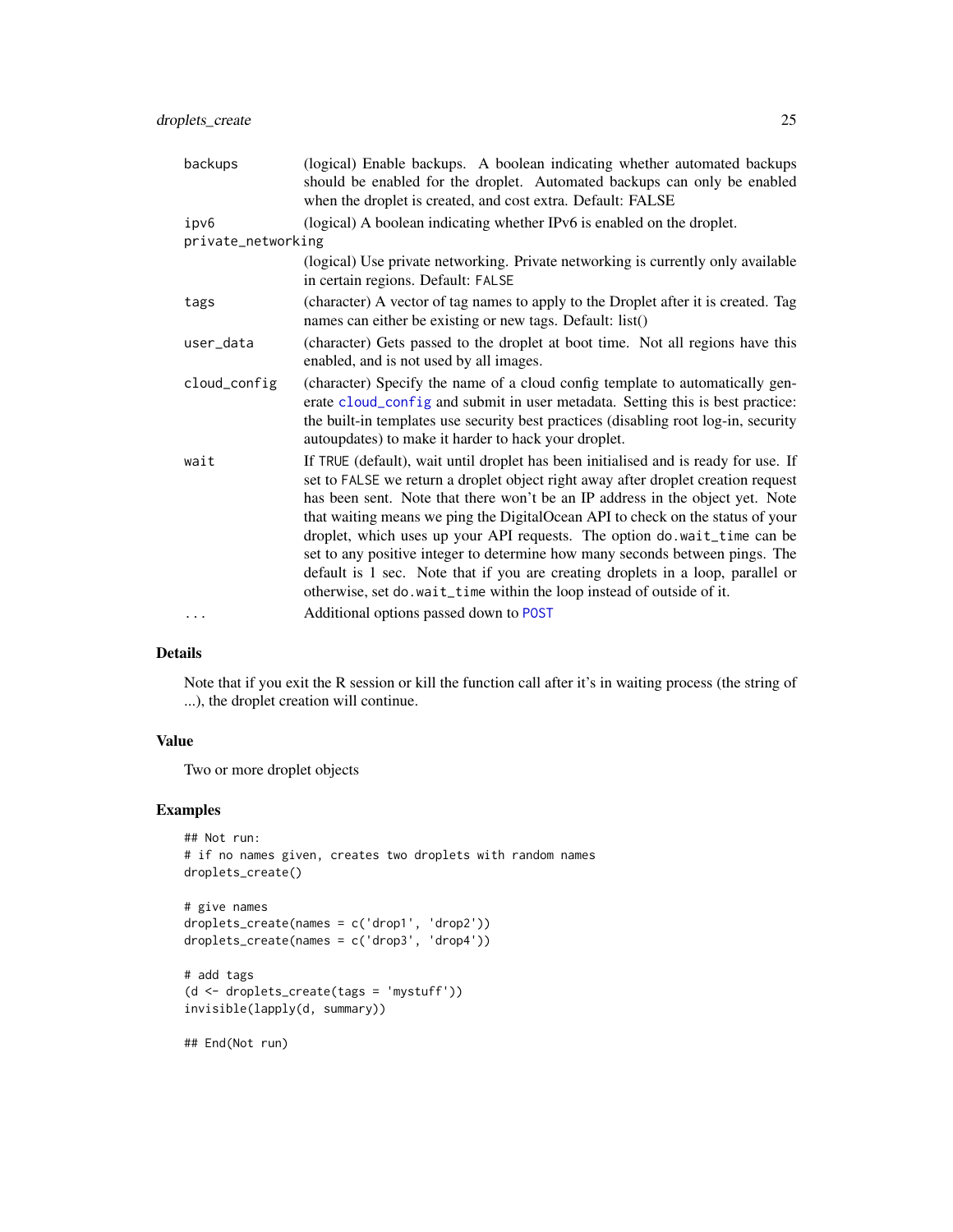<span id="page-25-0"></span>

#### Description

These droplet actions have no further arguments.

#### Usage

```
droplet_reboot(droplet, ...)
```
droplet\_power\_cycle(droplet, ...)

droplet\_shutdown(droplet, ...)

droplet\_power\_off(droplet, ...)

droplet\_power\_on(droplet, ...)

droplet\_reset\_password(droplet, ...)

droplet\_enable\_ipv6(droplet, ...)

droplet\_enable\_private\_networking(droplet, ...)

droplet\_enable\_backups(droplet, ...)

droplet\_disable\_backups(droplet, ...)

droplet\_upgrade(droplet, ...)

### Arguments

| droplet | A droplet, or something that can be coerced to a droplet by as droplet. |
|---------|-------------------------------------------------------------------------|
| .       | Additional options passed down to low-level API method.                 |

#### Details

- reboot This method allows you to reboot a droplet. This is the preferred method to use if a server is not responding
- powercycle This method allows you to power cycle a droplet. This will turn off the droplet and then turn it back on.
- shutdown Shutdown a running droplet. The droplet will remain in your account and you will continue to be charged for it.
- power\_off Shutdown a running droplet. The droplet will remain in your account and you will continue to be charged for it.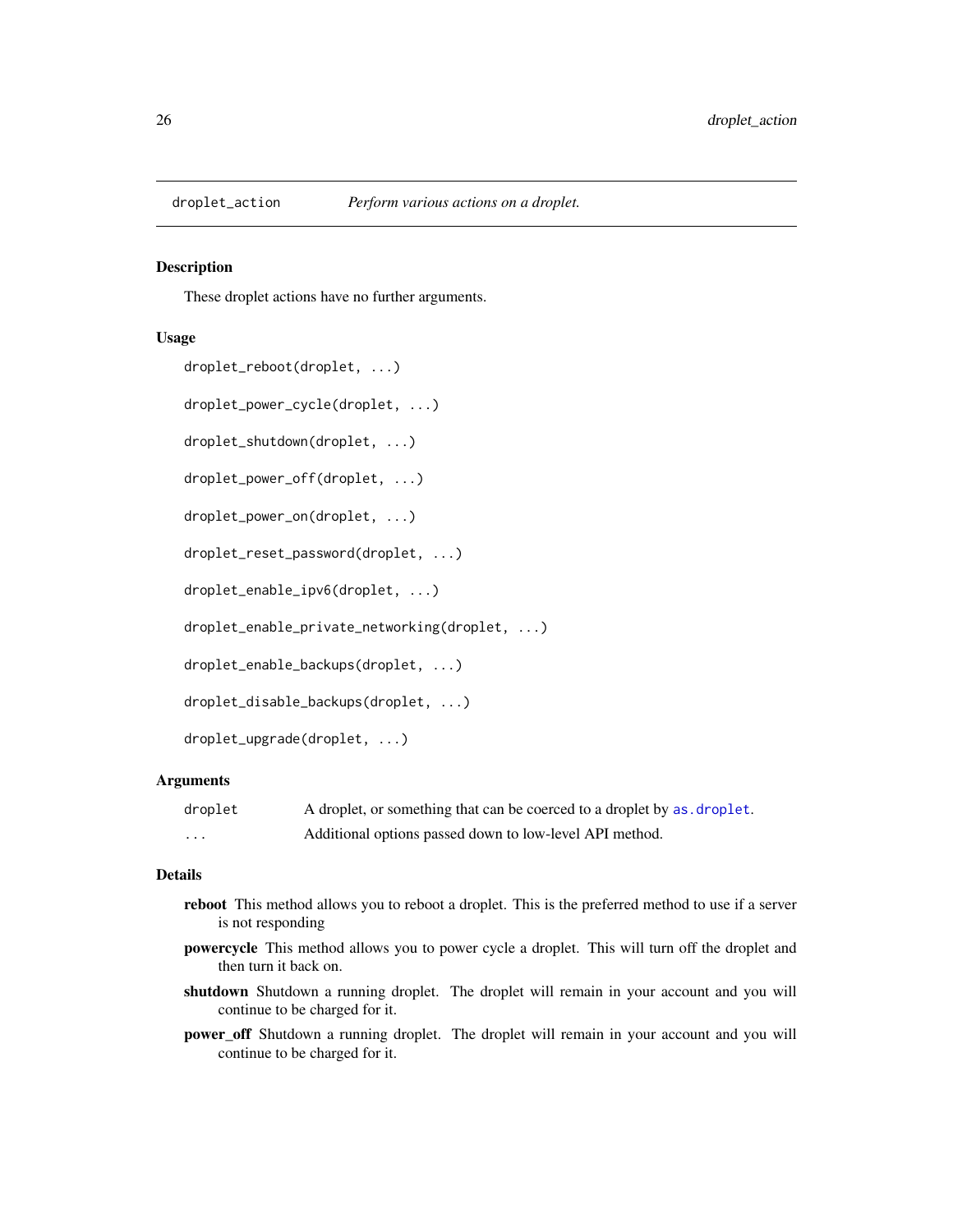- <span id="page-26-0"></span>reset\_password This method will reset the root password for a droplet. Please be aware that this will reboot the droplet to allow resetting the password.
- enable\_ipv6 Enable IPv6 networking on an existing droplet (within a region that has IPv6 available).
- enable\_private\_networking Enable private networking on an existing droplet (within a region that has private networking available)

disable\_backups Disables backups for a droplet.

power\_on Turn on a droplet that's turned off.

#### Examples

```
## Not run:
d <- droplets()
d[[1]] %>% droplet_reboot()
d[[2]] %>% droplet_power_cycle()
d <- droplet_create()
d %>% summary
d %>% droplet_enable_backups()
d %>% summary
## End(Not run)
```
droplet\_actions *Retrieve a droplet action or list all actions associatd with a droplet.*

### Description

Retrieve a droplet action or list all actions associatd with a droplet.

#### Usage

```
droplet_actions(droplet, actionid = NULL, ...)
```
#### Arguments

| droplet                 | A droplet, or something that can be coerced to a droplet by as, droplet. |
|-------------------------|--------------------------------------------------------------------------|
| actionid                | (integer) Optional. An action id.                                        |
| $\cdot$ $\cdot$ $\cdot$ | Additional options passed down to low-level API method.                  |

### Examples

```
## Not run:
droplet_actions(2428384)
droplet_actions(2428384, actionid=31223385)
```
## End(Not run)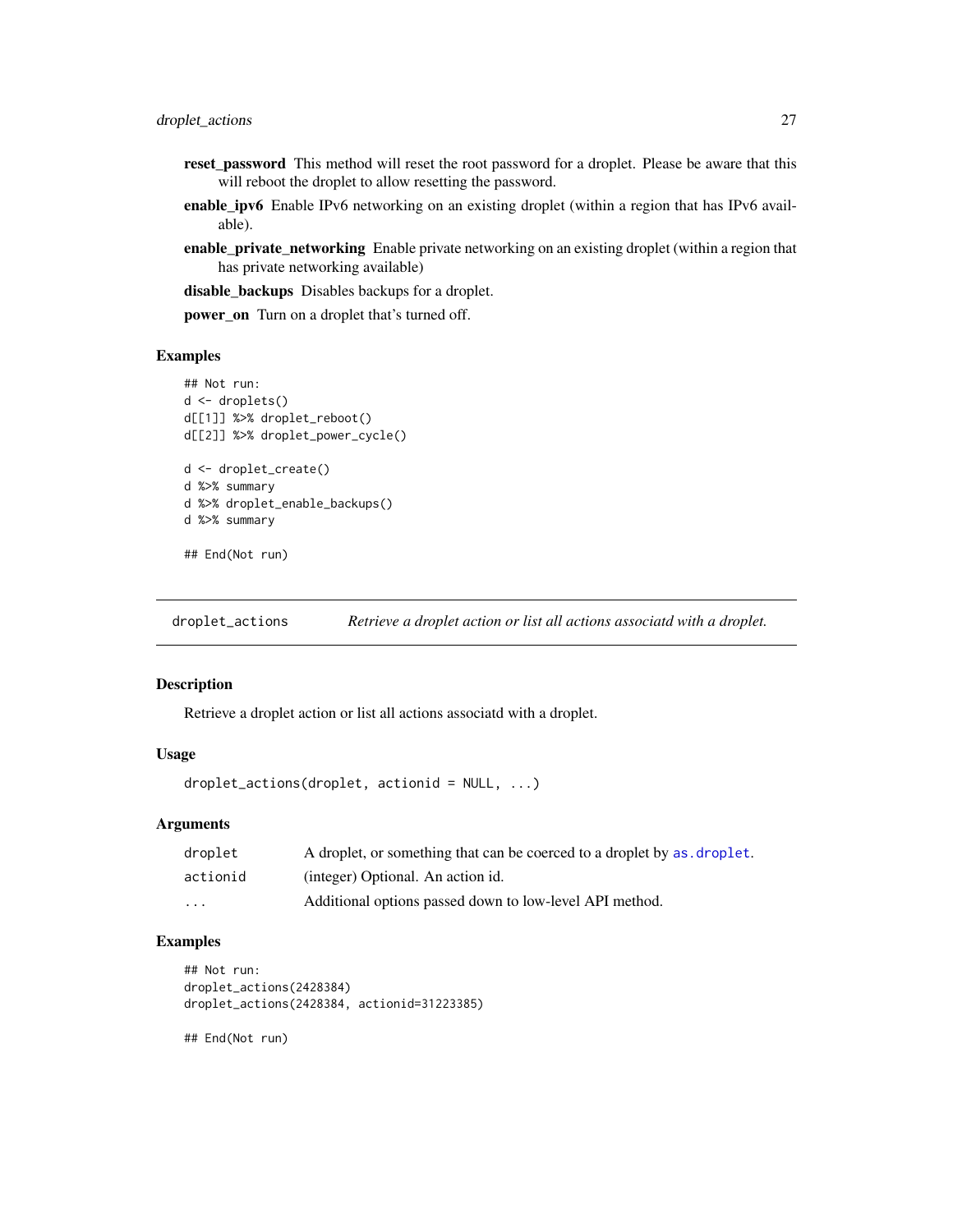<span id="page-27-1"></span><span id="page-27-0"></span>droplet\_create *Create a new droplet.*

### Description

There are defaults for each of size, image, and region so that a quick one-liner with one parameter is possible: simply specify the name of the droplet and your'e up and running.

#### Usage

```
droplet_create(name = random_name(), size = getOption("do_size", "512mb"),
  image = getOption("do_image", "ubuntu-14-04-x64"),
  region = getOption("do_region", "sfo1"),
  ssh_keys = getOption("do_ssh_keys", NULL),
 backups = getOption("do_backups", NULL), ipv6 = getOption("do_ipv6",
 NULL), private_networking = getOption("do_private_networking", NULL),
  tags = list(), user_data = NULL, cloud_config = NULL, wait = TRUE,
  ...)
```

| name               | (character) Name of the droplet. The human-readable string you wish to use<br>when displaying the Droplet name. The name, if set to a domain name managed<br>in the DigitalOcean DNS management system, will configure a PTR record for<br>the Droplet. The name set during creation will also determine the hostname for<br>the Droplet in its internal configuration. Default: picks a random name from<br>words if none supplied. |
|--------------------|--------------------------------------------------------------------------------------------------------------------------------------------------------------------------------------------------------------------------------------------------------------------------------------------------------------------------------------------------------------------------------------------------------------------------------------|
| size               | (character) Size slug identifier. See sizes () for a complete list. Default: 512mb,<br>the smallest                                                                                                                                                                                                                                                                                                                                  |
| image              | (character/numeric) The image ID of a public or private image, or the unique<br>slug identifier for a public image. This image will be the base image for your<br>droplet. See images () for a complete list. Default: ubuntu-14-04-x64                                                                                                                                                                                              |
| region             | (character) The unique slug identifier for the region that you wish to deploy in.<br>See regions () for a complete list. Default: sfo1                                                                                                                                                                                                                                                                                               |
| ssh_keys           | (character) A character vector of key names, an integer vector of key ids, or<br>NULL, to use all keys in your account. Accounts with the corresponding private<br>key will be able to log in to the droplet. See keys() for a list of the keys that<br>you've added. Default: NULL                                                                                                                                                  |
| backups            | (logical) Enable backups. A boolean indicating whether automated backups<br>should be enabled for the droplet. Automated backups can only be enabled<br>when the droplet is created, and cost extra. Default: FALSE                                                                                                                                                                                                                  |
| ipv6               | (logical) A boolean indicating whether IPv6 is enabled on the droplet.                                                                                                                                                                                                                                                                                                                                                               |
| private_networking |                                                                                                                                                                                                                                                                                                                                                                                                                                      |
|                    | (logical) Use private networking. Private networking is currently only available<br>in certain regions. Default: FALSE                                                                                                                                                                                                                                                                                                               |
|                    |                                                                                                                                                                                                                                                                                                                                                                                                                                      |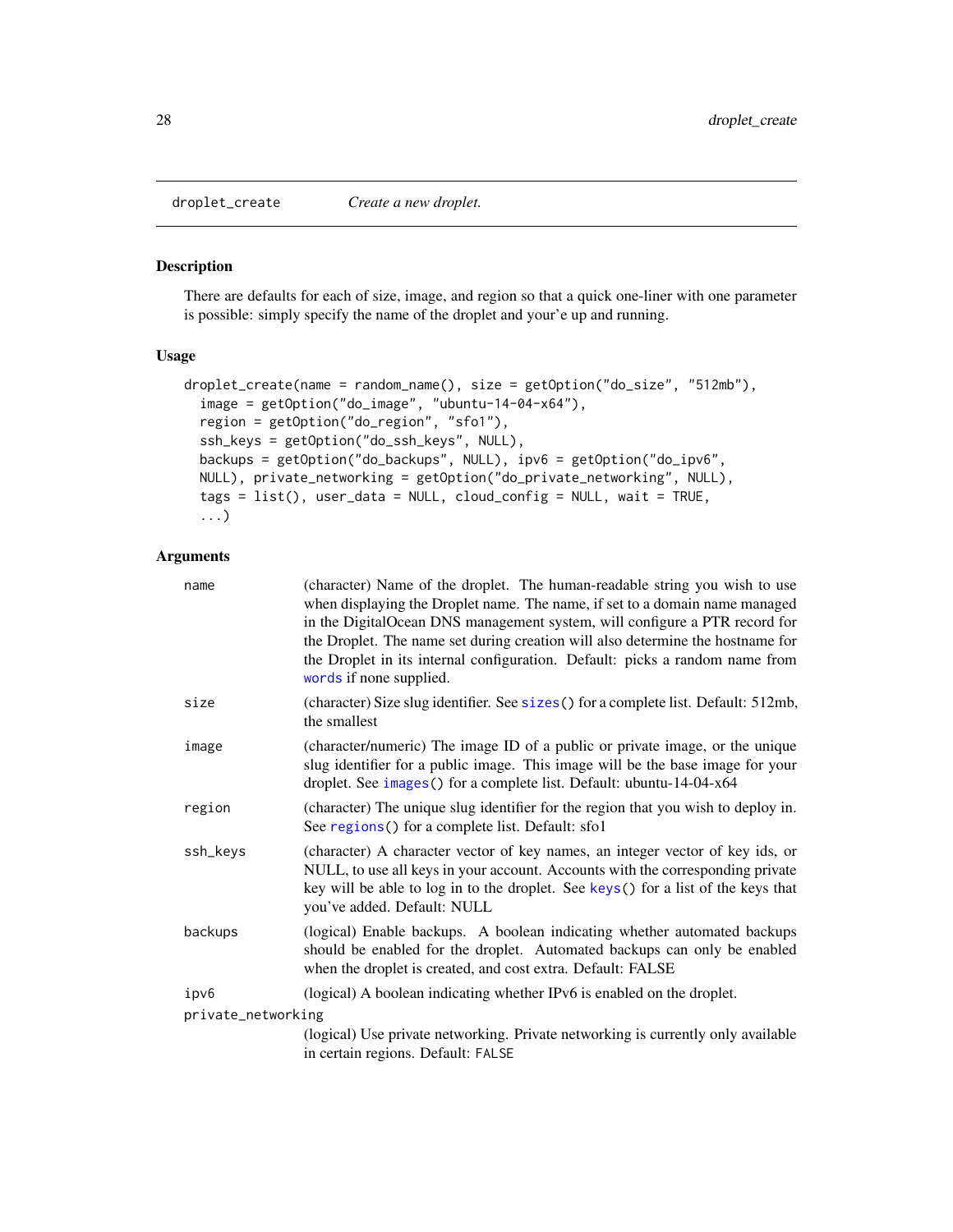<span id="page-28-0"></span>

| tags         | (character) A vector of tag names to apply to the Droplet after it is created. Tag<br>names can either be existing or new tags. Default: list()                                                                                                                                                                                                                                                                                                                                                                                                                                                                                                                     |
|--------------|---------------------------------------------------------------------------------------------------------------------------------------------------------------------------------------------------------------------------------------------------------------------------------------------------------------------------------------------------------------------------------------------------------------------------------------------------------------------------------------------------------------------------------------------------------------------------------------------------------------------------------------------------------------------|
| user_data    | (character) Gets passed to the droplet at boot time. Not all regions have this<br>enabled, and is not used by all images.                                                                                                                                                                                                                                                                                                                                                                                                                                                                                                                                           |
| cloud_config | (character) Specify the name of a cloud config template to automatically gen-<br>erate cloud_config and submit in user metadata. Setting this is best practice:<br>the built-in templates use security best practices (disabling root log-in, security<br>autoupdates) to make it harder to hack your droplet.                                                                                                                                                                                                                                                                                                                                                      |
| wait         | If TRUE (default), wait until droplet has been initialised and is ready for use. If<br>set to FALSE we return a droplet object right away after droplet creation request<br>has been sent. Note that there won't be an IP address in the object yet. Note<br>that waiting means we ping the DigitalOcean API to check on the status of your<br>droplet, which uses up your API requests. The option do.wait_time can be<br>set to any positive integer to determine how many seconds between pings. The<br>default is 1 sec. Note that if you are creating droplets in a loop, parallel or<br>otherwise, set do.wait_time within the loop instead of outside of it. |
| $\cdots$     | Additional options passed down to POST                                                                                                                                                                                                                                                                                                                                                                                                                                                                                                                                                                                                                              |

### Details

Note that if you exit the R session or kill the function call after it's in waiting process (the string of ...), the droplet creation will continue.

#### Value

A droplet object

### Examples

```
## Not run:
# by default we give your droplet a name
droplet_create()
# you can set your own droplet name
droplet_create('droppinit')
# set name, size, image, and region
droplet_create(name="newdrop", size = '512mb', image = 'ubuntu-14-04-x64',
  region = 'sfo1')
# use an ssh key
droplet_create(ssh_keys=89103)
# add tags
(d <- droplet_create(tags = c('venus', 'mars')))
summary(d)
## End(Not run)
```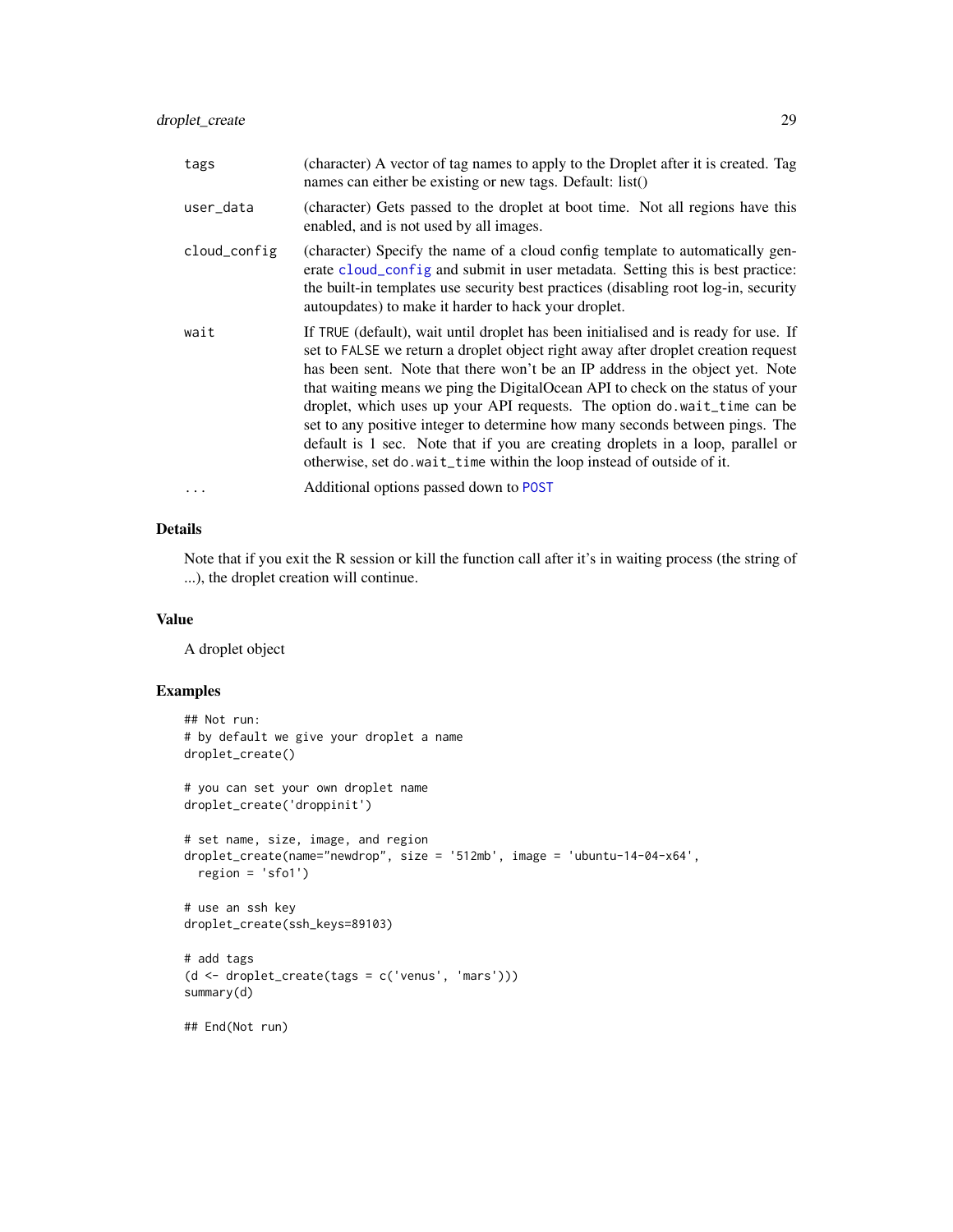<span id="page-29-0"></span>droplet\_delete *Delete a droplet.*

#### Description

This method deletes one of your droplets - this is irreversible.

### Usage

```
droplet\_delete(droplet = NULL, tag = NULL, ...)
```
### Arguments

| droplet | A droplet, or something that can be coerced to a droplet by as, droplet. |
|---------|--------------------------------------------------------------------------|
| tag     | (character) Name of a tag. optional                                      |
| $\cdot$ | Additional options passed down to low-level API method.                  |

### Examples

```
## Not run:
drops <- droplets()
drops[[1]] %>% droplet_delete()
drops[[2]] %>% droplet_delete()
droplet_create() %>% droplet_delete()
droplet_delete("lombard")
droplet_delete(12345)
# Delete all droplets
lapply(droplets(), droplet_delete)
# delete droplets by tag
## first, create a tag, then a droplet, then tag it
tag_create(name = "foobar")
e <- droplet_create()
tag\_resource(name = "foobar", resource_id = e$id)droplets(tag = "foobar")
## then delete the droplet by tag name
droplet_delete(tag = "foobar")
```
## End(Not run)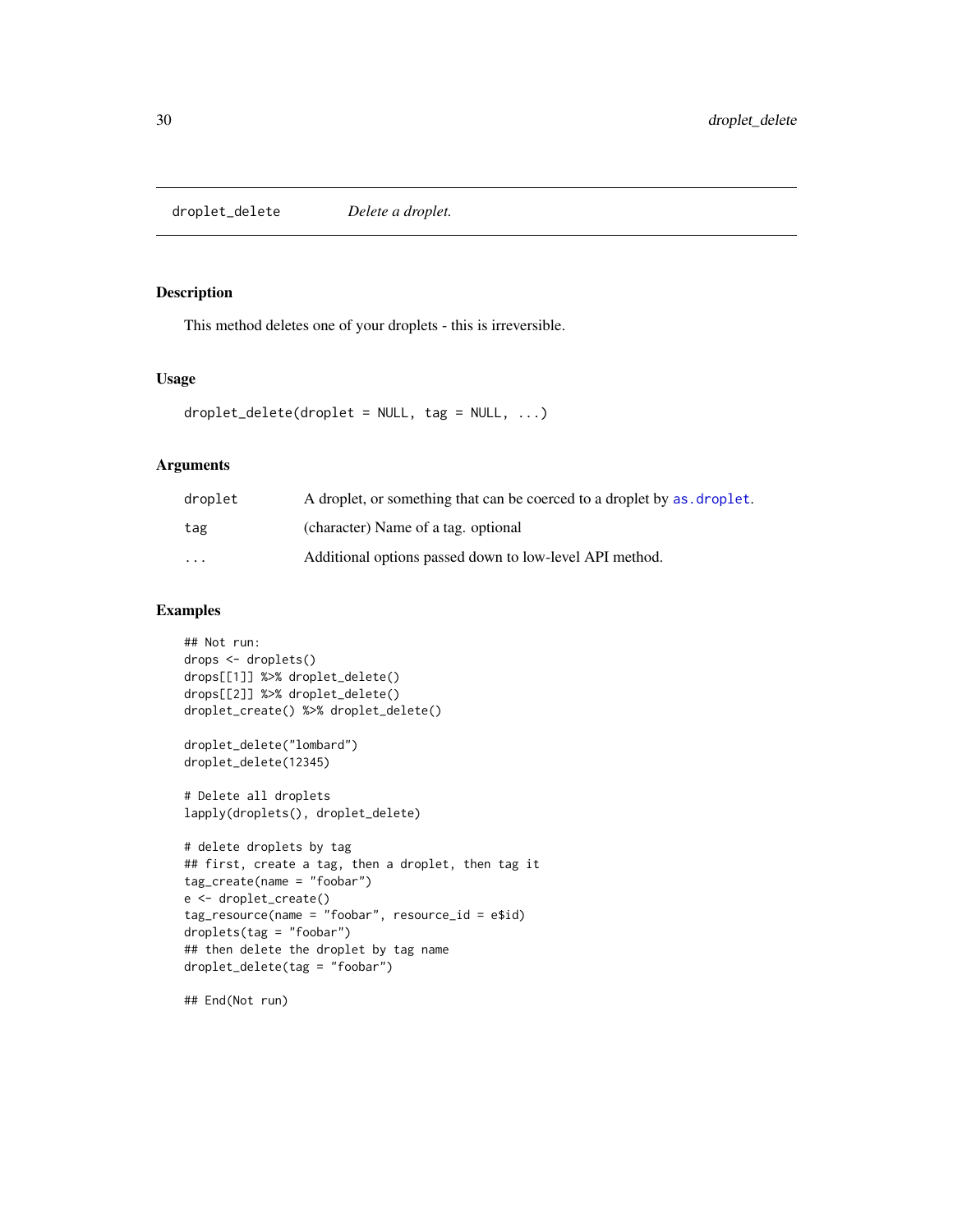<span id="page-30-0"></span>droplet\_do\_actions *Perform actions on one or more droplets associated with a tag*

#### Description

Perform actions on one or more droplets associated with a tag

#### Usage

```
droplet_do_actions(name, type, ...)
```
#### Arguments

| name      | (character) Name of the tag. Required.                                                                                                                                                                |
|-----------|-------------------------------------------------------------------------------------------------------------------------------------------------------------------------------------------------------|
| type      | (character) action type, one of 'power_cycle', 'power_on', 'power_off', 'shut-<br>down', 'enable_private_networking', 'enable_ipv6', 'enable_backups', 'disable_backups',<br>or 'snapshot'. Required. |
| $\ddotsc$ | Additional options passed down to POST                                                                                                                                                                |

### Examples

```
## Not run:
tag_create(name = "pluto")
d <- droplet_create()
tag_resource(name = "pluto", resource_id = d$id)
(x \leq - droplet_do_actions(name = "pluto", type = "power_off"))
# wait until completed, check with action(xx$actions[[1]]$id)
droplet_do_actions(name = "pluto", type = "power_on")
```

```
## End(Not run)
```
droplet\_execute *Execute R code on a droplet.*

### Description

Execute R code on a droplet.

#### Usage

```
droplet_execute(droplet, code, verbose = TRUE)
```

| droplet | A droplet, or object that can be coerced to a droplet by as droplet. |
|---------|----------------------------------------------------------------------|
| code    | Code to execute on a droplet.                                        |
| verbose | (logical) Print messages. Default: TRUE                              |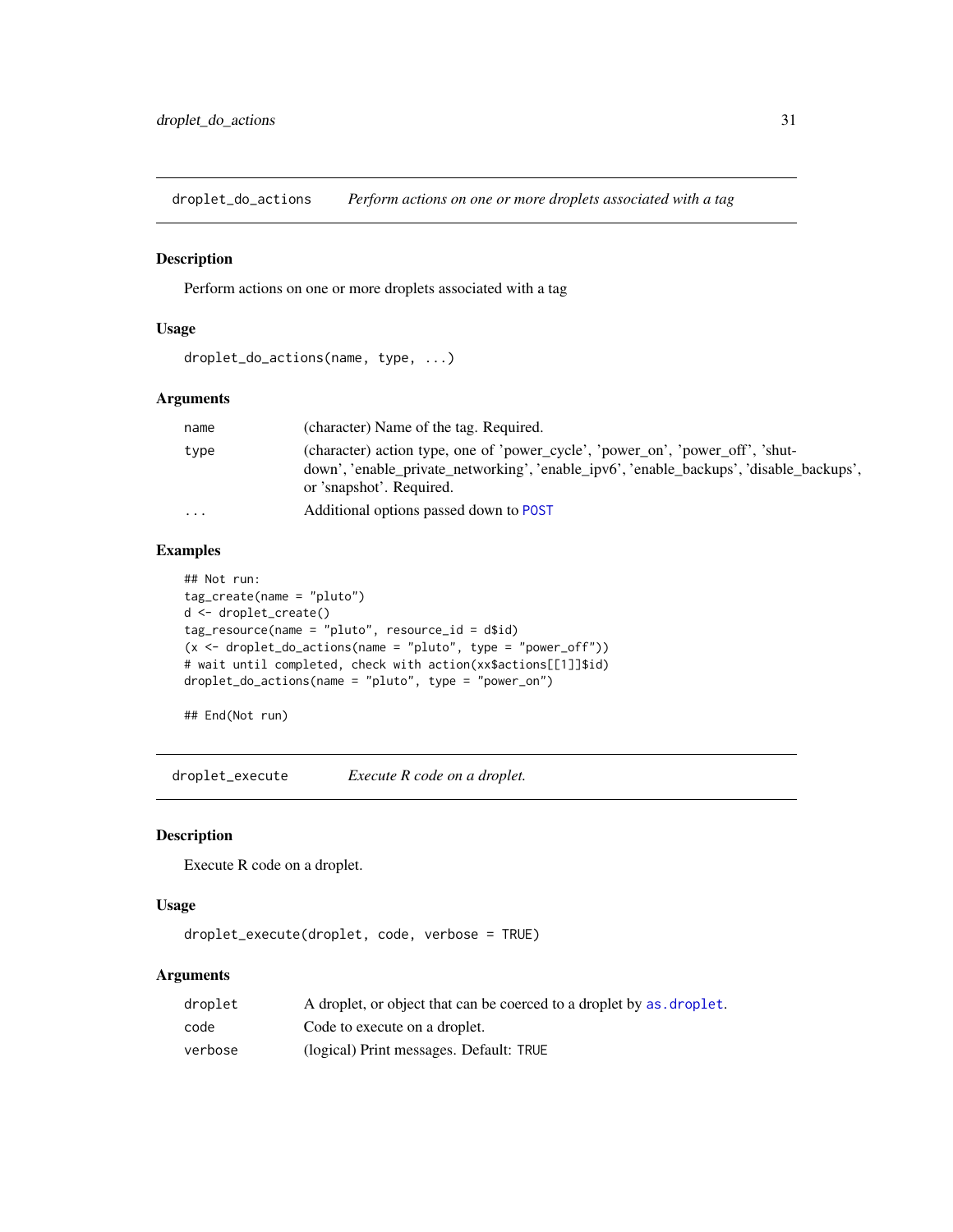### Details

Assumes that the droplet has R installed.

### Examples

```
## Not run:
d <- droplet_create() %>%
 debian_add_swap() %>%
 droplet_ssh("apt-get update") %>%
 debian_install_r()
results <- d %>% droplet_execute({
 x <- letters
 numbers <- runif(1000)
})
results$x
results$numbers
droplet_delete(d)
## End(Not run)
```
droplet\_freeze *Freeze/thaw droplets.*

### Description

Freeze powers off the droplet, snapshots to create an image, and deletes the droplet. Thaw performs the inverse: it takes an image and turns it into a running droplet.

### Usage

```
droplet_freeze(droplet, name = droplet$name, ...)
```

```
droplet_thaw(image, ...)
```

| droplet | A droplet, or something that can be coerced to a droplet by as droplet.                                      |
|---------|--------------------------------------------------------------------------------------------------------------|
| name    | Name for the image to be created, or to be used to create a new droplet. Defaults<br>to name of the droplet. |
| .       | For freeze, further args passed on to droplet_snapshot; thaw, args passed on<br>to droplet_create.           |
| image   | Image to thaw into a droplet.                                                                                |

<span id="page-31-0"></span>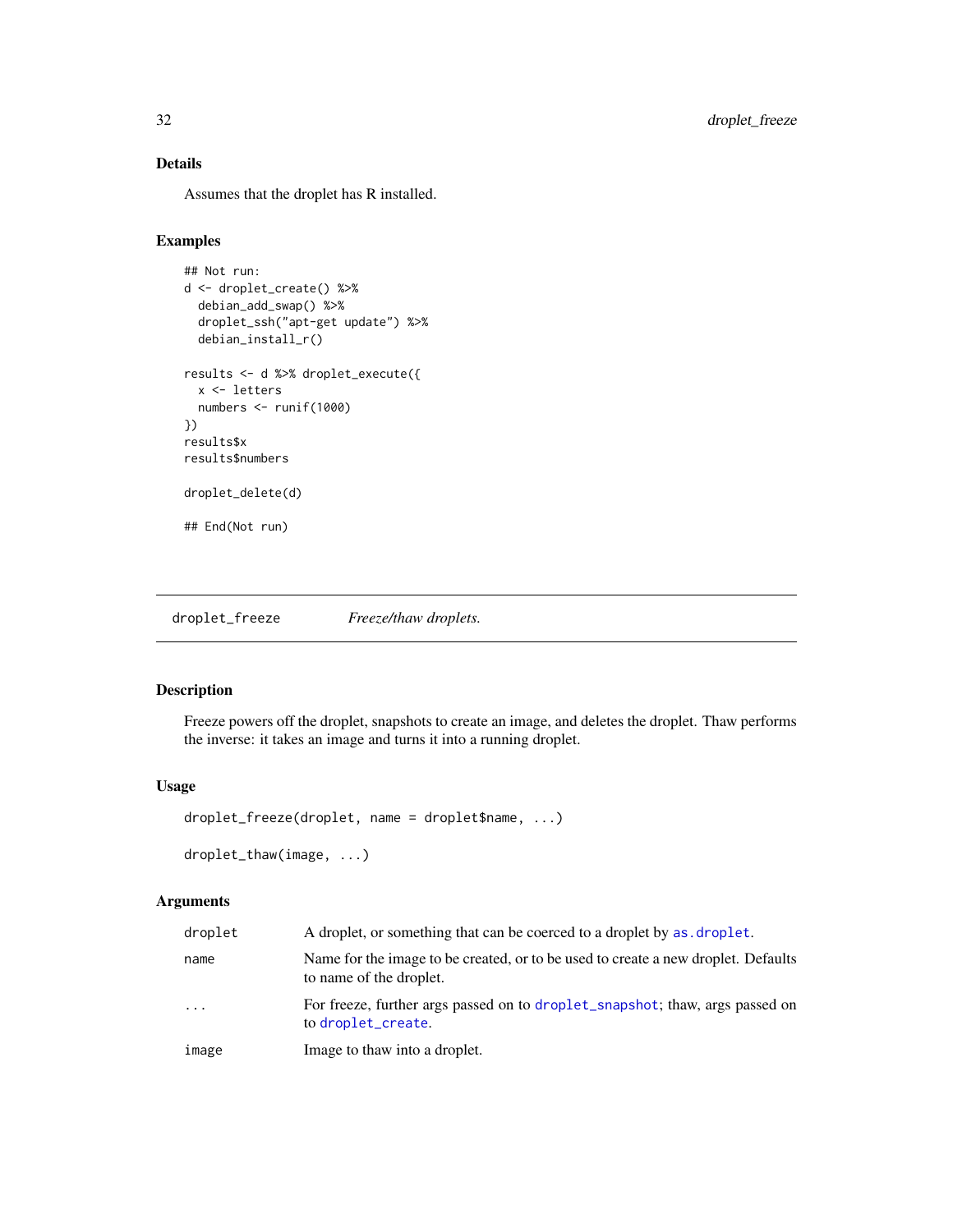### <span id="page-32-0"></span>Value

droplet\_freeze accepts a droplet as first argument, and returns an image; droplet\_thaw does the opposite: it accepts an image as first argument, and returns a droplet.

### Examples

```
## Not run:
# freeze
droplet_create(region = 'nyc3') %>% droplet_freeze()
# thaw
droplet_thaw(image='chiromantical-1412718795', region='nyc3')
## End(Not run)
```
droplet\_kernels\_list *List all available kernels for a droplet.*

### Description

List all available kernels for a droplet.

### Usage

```
droplet_kernels_list(droplet, ...)
```
### Arguments

| droplet           | A droplet, or something that can be coerced to a droplet by as droplet. |
|-------------------|-------------------------------------------------------------------------|
| $\cdot\cdot\cdot$ | Additional options passed down to low-level API method.                 |

### Examples

```
## Not run:
droplets()[[1]] %>% droplet_kernels_list
## End(Not run)
```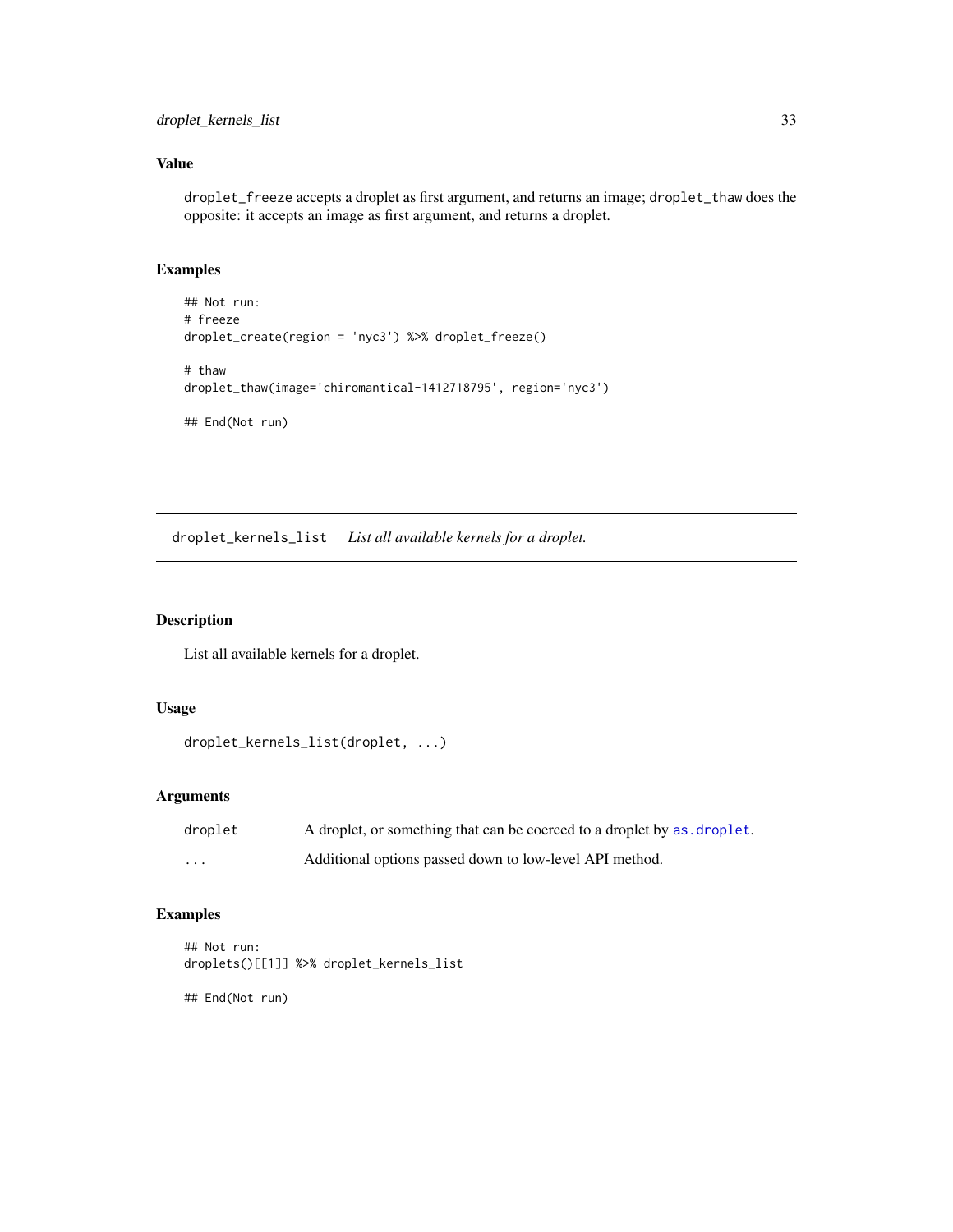<span id="page-33-0"></span>droplet\_modify *Modify a droplet.*

### Description

These methods allow you to modify existing droplets.

#### Usage

```
droplet_resize(droplet, size, ...)
droplet_rebuild(droplet, image, ...)
droplet_rename(droplet, name, ...)
droplet_change_kernel(droplet, kernel, ...)
```
### Arguments

| droplet | A droplet, or something that can be coerced to a droplet by as droplet.     |
|---------|-----------------------------------------------------------------------------|
| size    | (character) Size slug (name) of the image size. See sizes                   |
| $\cdot$ | Additional options passed down to low-level API method.                     |
| image   | (optional) The image ID of the backup image that you would like to restore. |
| name    | (character) The new name for the droplet                                    |
| kernel  | (numeric) The ID of the new kernel.                                         |

#### Details

- resize Resize a specific droplet to a different size. This will affect the number of processors and memory allocated to the droplet.
- rebuild Reinstall a droplet with a default image. This is useful if you want to start again but retain the same IP address for your droplet.
- rename Change the droplet name
- change\_kernel Change kernel ID.

Beware: droplet\_resize() does not seem to work, see resize()

#### Examples

```
## Not run:
droplets()[[1]] %>% droplet_rename(name='newname')
## End(Not run)
```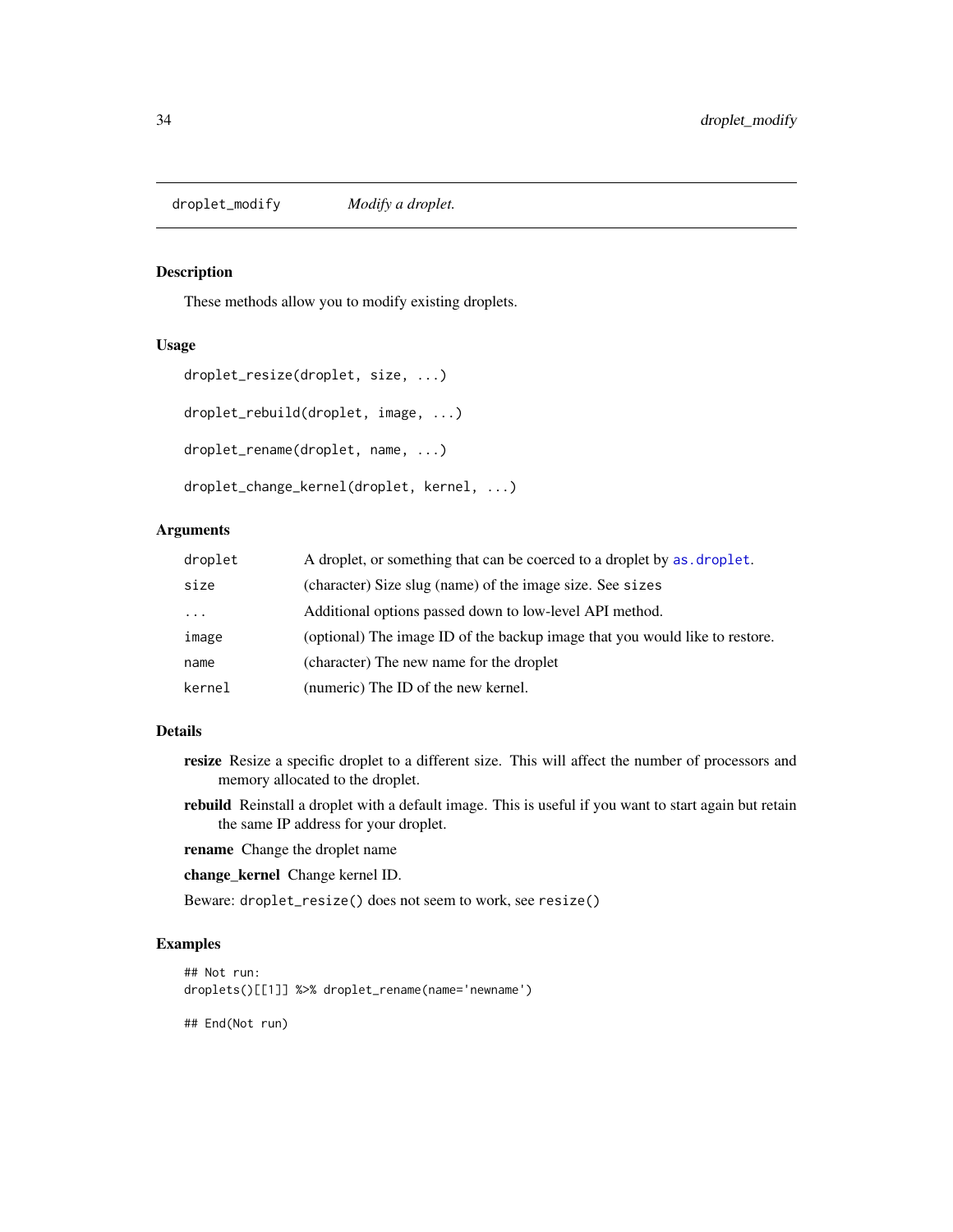<span id="page-34-0"></span>droplet\_reuse *Reuse a droplet or image by name*

### Description

Reuse a droplet or image by name

### Usage

droplet\_reuse(name, ...)

### Arguments

| name     | A name that could be a droplet or image name |
|----------|----------------------------------------------|
| $\cdots$ | Named options passed on to droplet_create.   |

### Details

Internally, we call the [droplets](#page-21-2) and [images](#page-7-1) (with private = TRUE) to get list of your droplets and images - and we check against those.

### Value

A droplet

### Examples

```
## Not run:
# matches droplet that exists
droplet_reuse(name = 'BeguiledAmmonia')
# matching image that exists
droplet_reuse(name = 'hadleyverse1', size = "1gb")
# no matching droplet or image
droplet_reuse(name = 'tablesandchairs')
```
## End(Not run)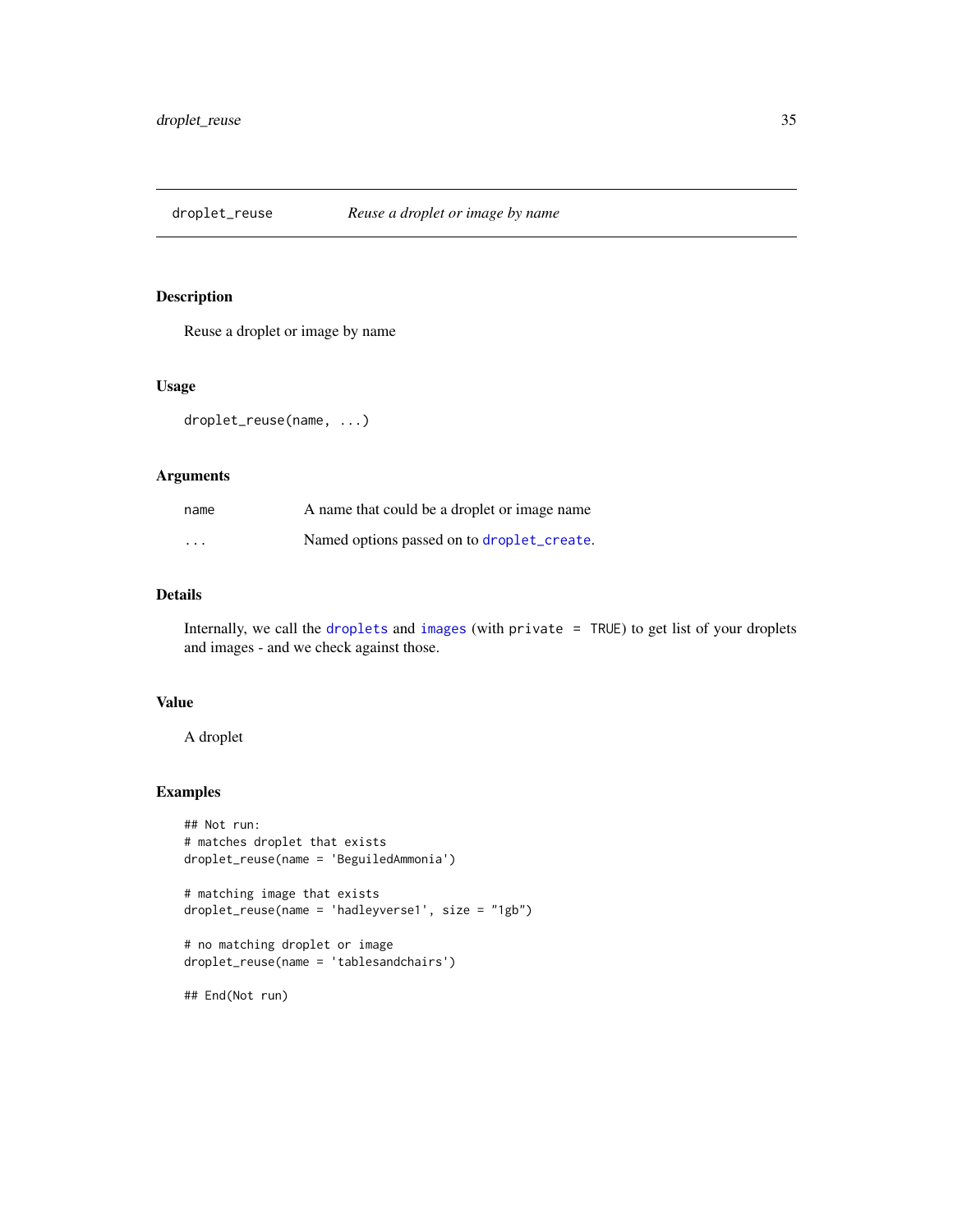<span id="page-35-1"></span><span id="page-35-0"></span>

#### Description

snapshot Take a snapshot of the droplet once it has been powered off, which can later be restored or used to create a new droplet from the same image. Please be aware this may cause a reboot.

snapshots\_list List available snapshots

backups\_list List available snapshots

restore Restore a droplet with a previous image or snapshot. This will be a mirror copy of the image or snapshot to your droplet. Be sure you have backed up any necessary information prior to restore.

#### Usage

```
droplet_snapshot(droplet, name = NULL, ...)
```

```
droplet_snapshots_list(droplet, ...)
```

```
droplet_restore(droplet, image, ...)
```

```
droplet_backups_list(droplet, ...)
```
### Arguments

| droplet  | A droplet number or the result from a call to droplets()                                                                                  |
|----------|-------------------------------------------------------------------------------------------------------------------------------------------|
| name     | (character) Optional. Name of the new snapshot you want to create. If not set,<br>the snapshot name will default to the current date/time |
| $\cdots$ | Additional options passed down to POST                                                                                                    |
| image    | (optional) The image ID of the backup image that you would like to restore.                                                               |

### Examples

```
## Not run:
d <- droplet_create()
d %>% droplet_snapshots_list()
d %>% droplet_backups_list()
d %>%
  droplet_power_off() %>%
  droplet_snapshot() %>%
  droplet_power_on() %>%
  droplet_snapshots_list()
# To delete safely
d %>%
```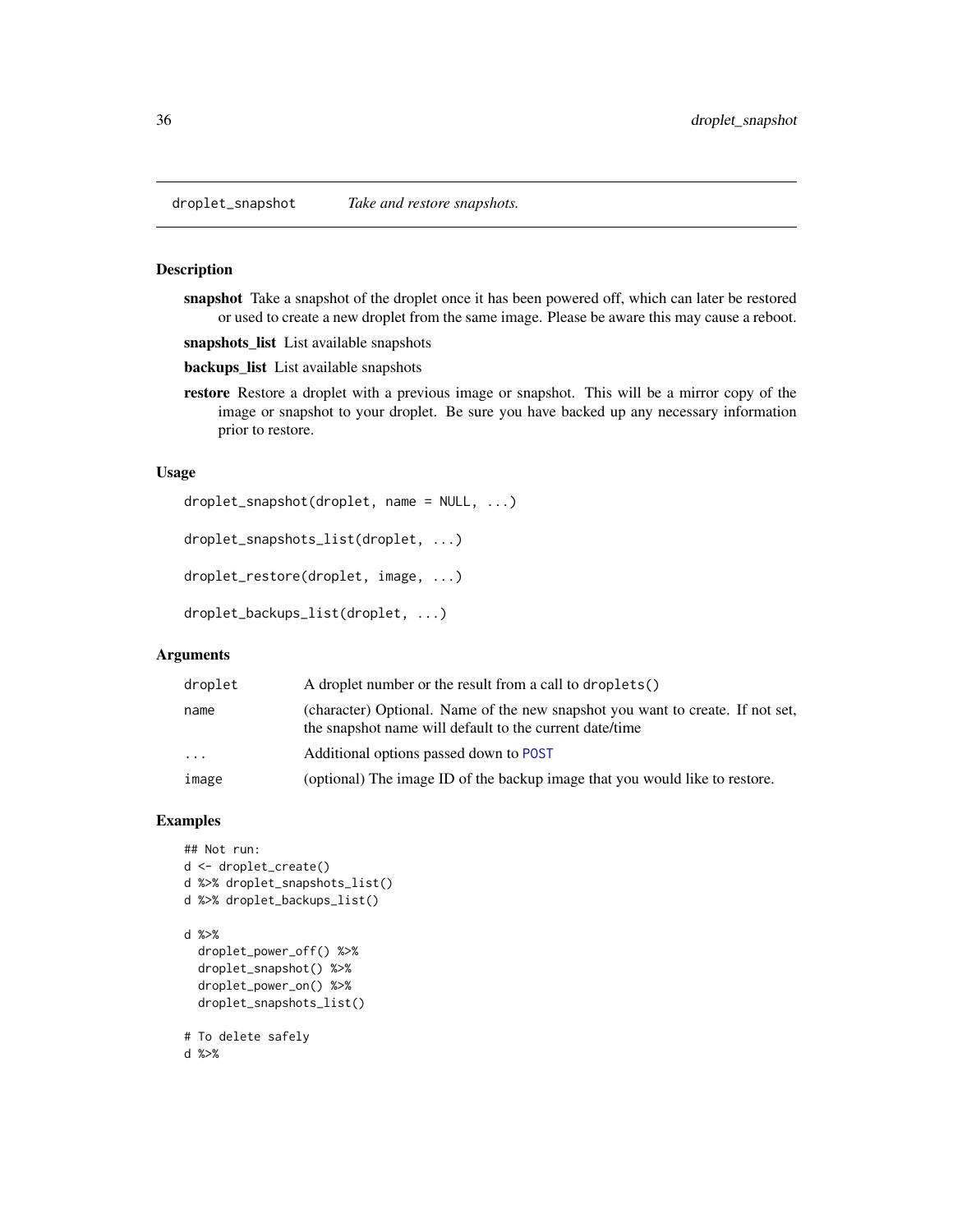### <span id="page-36-0"></span>droplet\_ssh 37

```
droplet_power_off() %>%
droplet_snapshot() %>%
droplet_delete() %>%
action_wait()
```
## End(Not run)

droplet\_ssh *Remotely execute ssh code, upload & download files.*

### Description

Assumes that you have ssh & scp installed, and password-less login set up on the droplet.

### Usage

```
droplet_ssh(droplet, ..., user = "root", verbose = FALSE)
droplet_upload(droplet, local, remote, user = "root", verbose = FALSE)
droplet_download(droplet, remote, local, user = "root", verbose = FALSE,
 overwrite = FALSE)
```
### Arguments

| droplet   | A droplet, or something that can be coerced to a droplet by as droplet.                                                 |
|-----------|-------------------------------------------------------------------------------------------------------------------------|
| $\ddotsc$ | Shell commands to run. Multiple commands are combined with && so that exe-<br>cution will halt after the first failure. |
| user      | User name. Defaults to "root".                                                                                          |
| verbose   | If TRUE, will print command before executing it.                                                                        |
|           | local, remote Local and remote paths.                                                                                   |
| overwrite | If TRUE, then overwrite destination files if they already exist.                                                        |

### Details

Uploads and downloads are recursive, so if you specify a directory, everything inside the directory will also be downloaded.

### Value

On success, the droplet (invisibly). On failure, throws an error.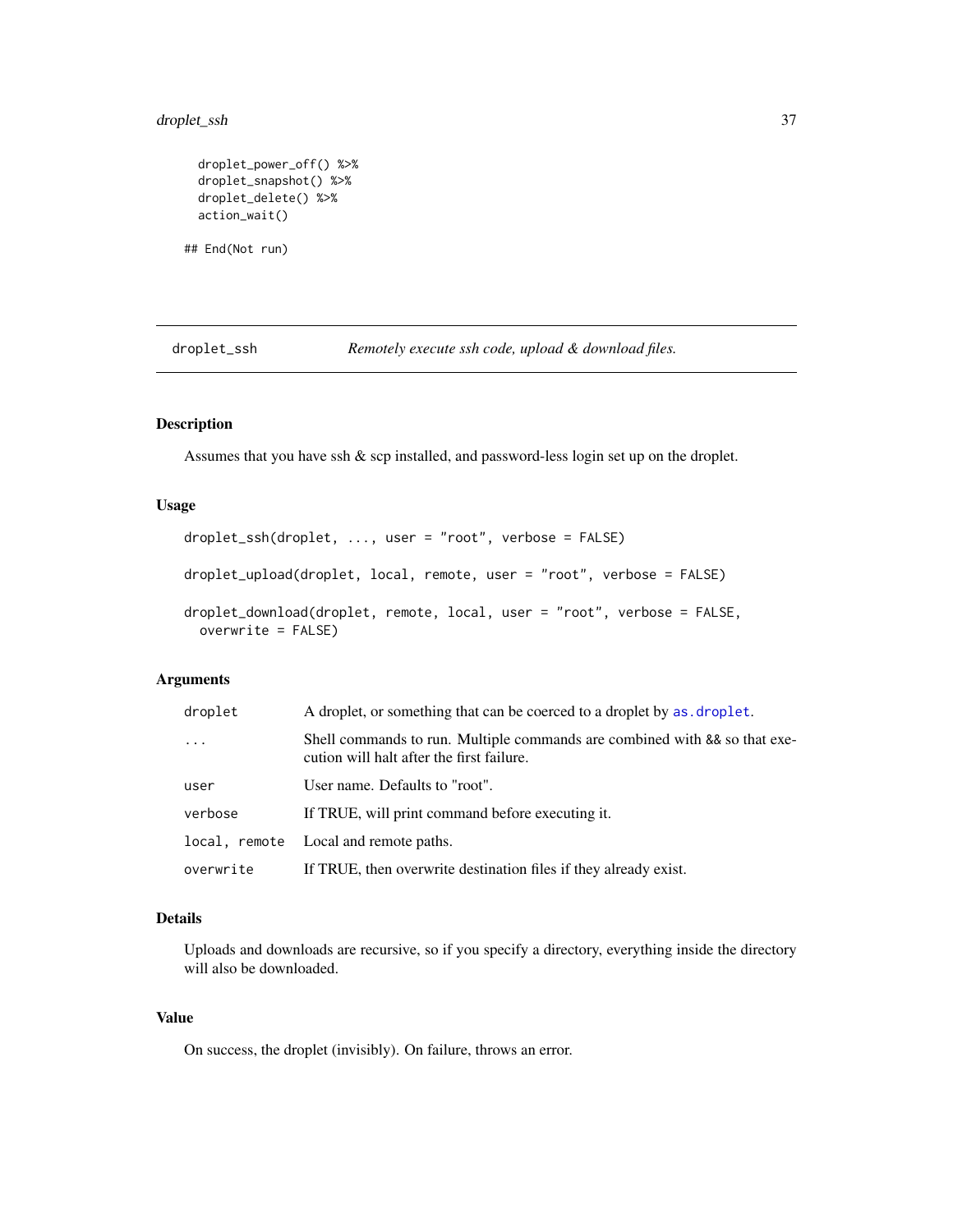### Examples

```
## Not run:
d <- droplet_create() %>% droplet_wait()
# Upgrade system packages
d %>%
  droplet_ssh("apt-get update") %>%
  droplet_ssh("sudo apt-get upgrade -y --force-yes") %>%
  droplet_ssh("apt-get autoremove -y")
# Install R
d %>%
  droplet_ssh("apt-get install r-base-core r-base-dev --yes --force-yes")
# Upload and download files -------------------------------------------------
tmp <- tempfile()
saveRDS(mtcars, tmp)
d %>% droplet_upload(tmp, "mtcars.rds")
tmp2 <- tempfile()
d %>% droplet_download("mtcars.rds", tmp2)
mtcars2 <- readRDS(tmp2)
stopifnot(all.equal(mtcars, mtcars2))
## End(Not run)
```
droplet\_upgrades\_list *List all droplets that are scheduled to be upgraded.*

#### Description

List all droplets that are scheduled to be upgraded.

#### Usage

```
droplet_upgrades_list(...)
```
#### Arguments

... Additional options passed down to low-level API method.

### Examples

```
## Not run:
droplet_upgrades_list()
```
## End(Not run)

<span id="page-37-0"></span>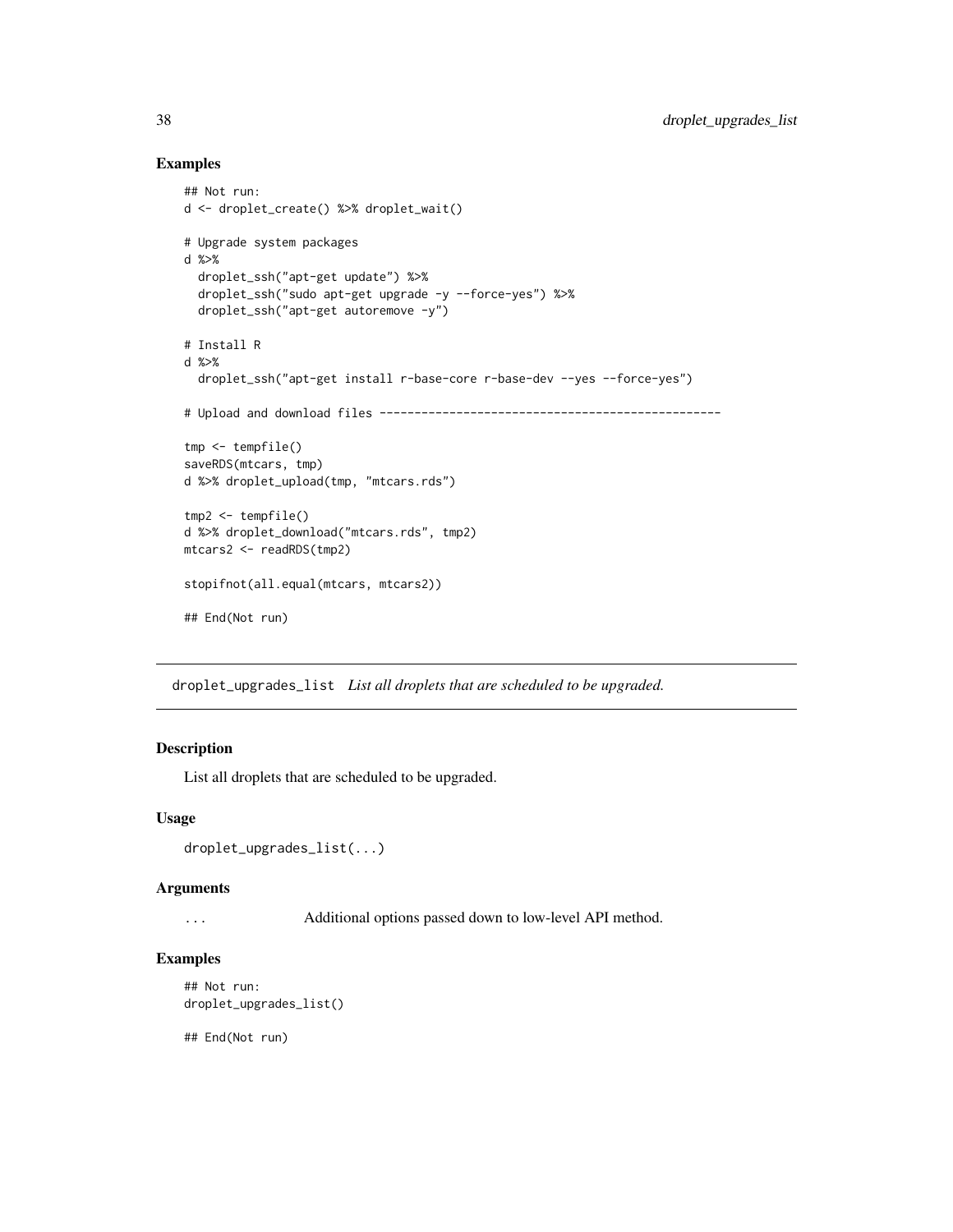<span id="page-38-1"></span><span id="page-38-0"></span>

### Description

Wait for a droplet to be ready.

#### Usage

droplet\_wait(droplet)

### Arguments

droplet A droplet, or something that can be coerced to a droplet by as. droplet.

### Examples

```
## Not run:
droplet_create() %>% droplet_wait()
```
## End(Not run)

image\_actions *Retrieve an action associated with a particular image id.*

### Description

Retrieve an action associated with a particular image id.

### Usage

```
image_actions(image, action_id, ...)
```
### Arguments

| image     | An image to modify.                                          |
|-----------|--------------------------------------------------------------|
| action id | An action id associated with an image.                       |
| $\cdots$  | Options passed on to httr::GET. Must be named, see examples. |

### Examples

```
## Not run:
image_actions(5710271, 31221438)
```
## End(Not run)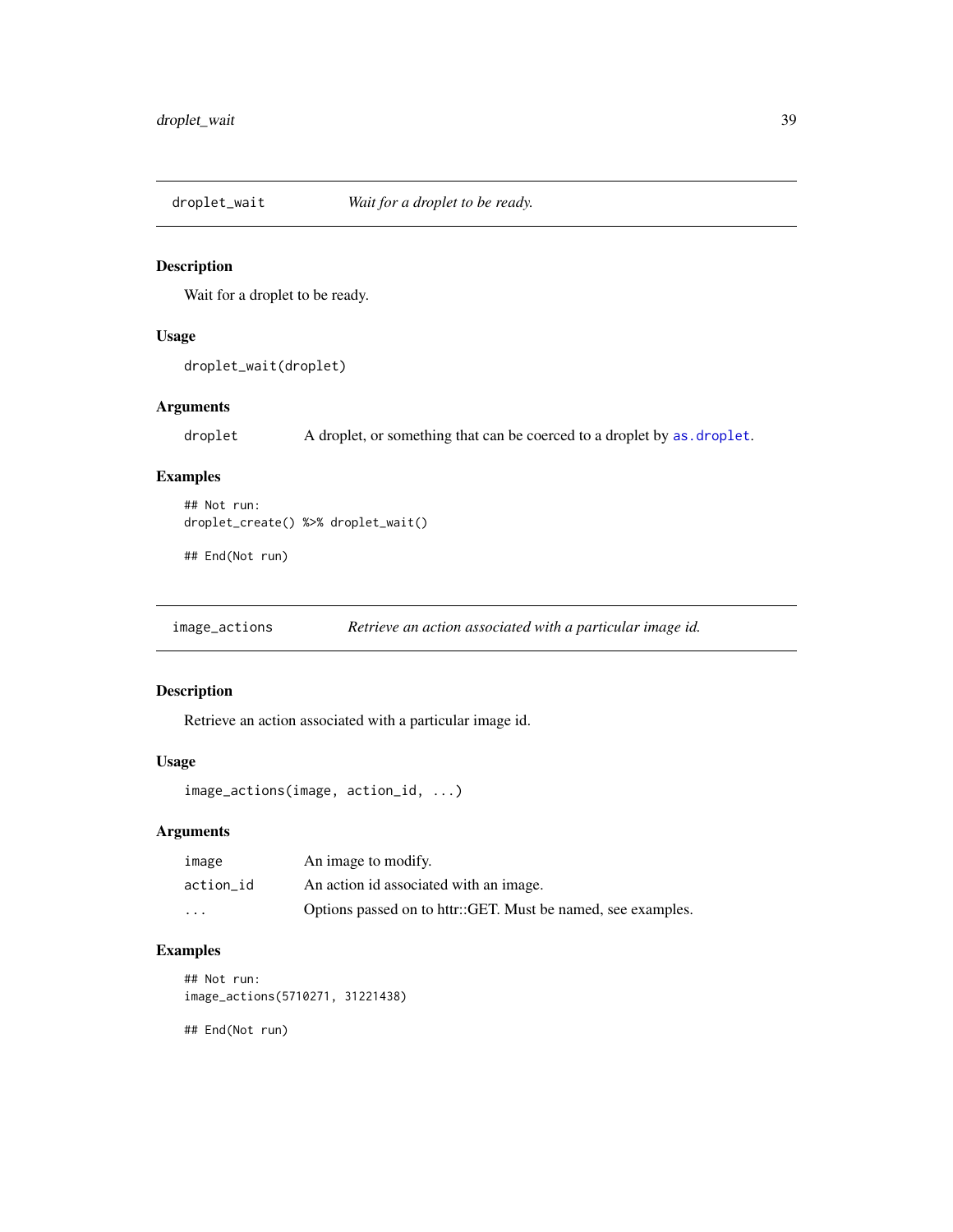<span id="page-39-0"></span>

### Description

Convert an backup image to a snapshot.

### Usage

```
image_convert(image, ...)
```
### Arguments

| image   | An image to modify.                                          |
|---------|--------------------------------------------------------------|
| $\cdot$ | Options passed on to httr::GET. Must be named, see examples. |

### Examples

```
## Not run:
# get a backup image
img <- images(TRUE)[[1]]
# then convert to a snapshot
# image_convert(img)
## End(Not run)
```
image\_delete *Rename/delete an image*

#### Description

There is no way to restore a deleted image so be careful and ensure your data is properly backed up before deleting it.

### Usage

```
image_delete(image, ...)
```

```
image_rename(image, name, ...)
```

| image                | An image to modify.                                          |
|----------------------|--------------------------------------------------------------|
| $\ddot{\phantom{0}}$ | Options passed on to httr::GET. Must be named, see examples. |
| name                 | (character) New name for image.                              |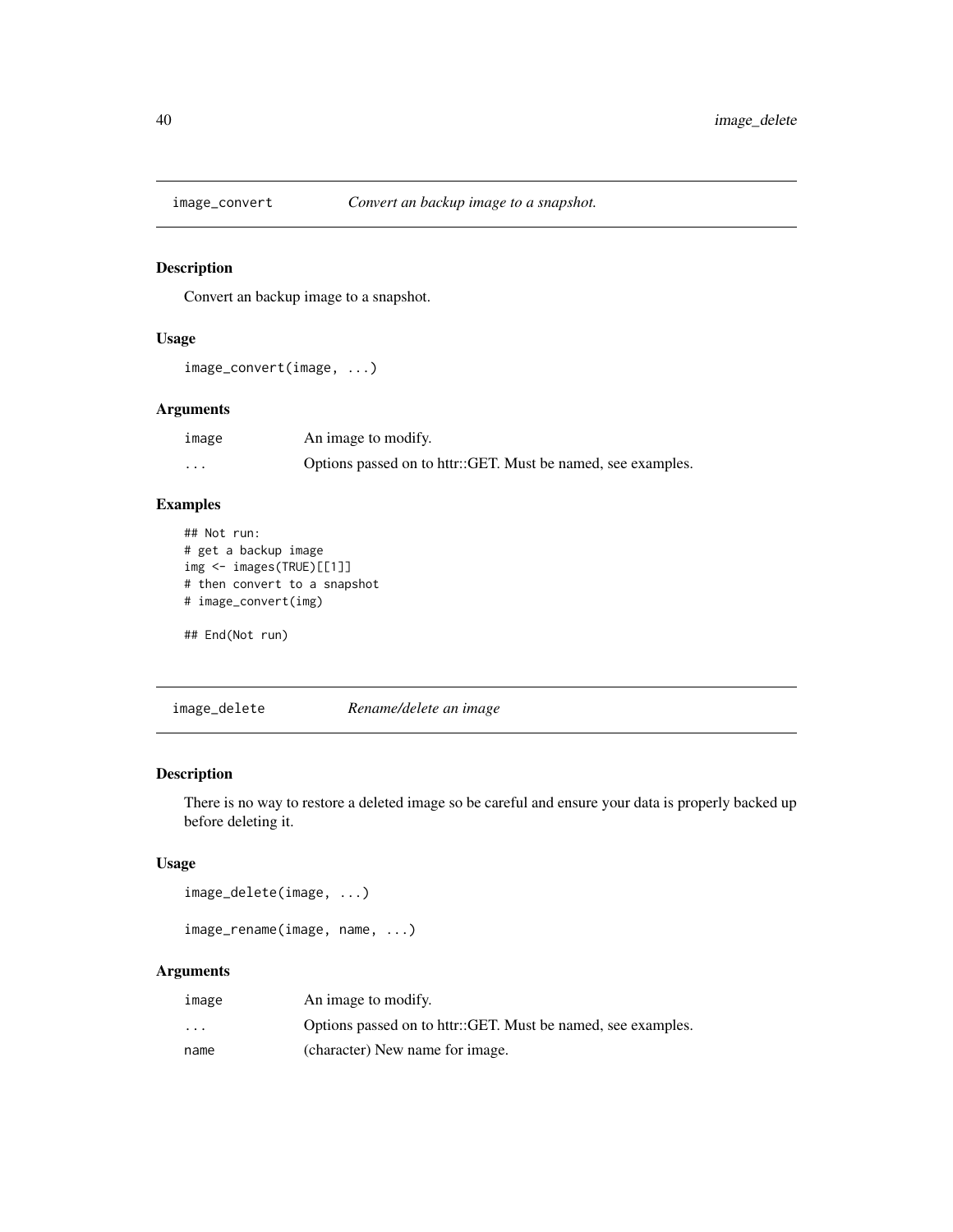### <span id="page-40-0"></span>image\_transfer 41

### Examples

```
## Not run:
image_delete(5620385)
# Delete all of your snapshots
## BE CAREFUL WITH THIS ONE
# lapply(images(TRUE), image_delete)
## End(Not run)
```
image\_transfer *Transfer an image to a specified region.*

### Description

Transfer an image to a specified region.

### Usage

```
image_transfer(image, region, ...)
```
### Arguments

| image                   | An image to modify.                                                    |
|-------------------------|------------------------------------------------------------------------|
| region                  | (numeric) Required. The region slug that represents the region target. |
| $\cdot$ $\cdot$ $\cdot$ | Options passed on to httr::GET. Must be named, see examples.           |

#### Examples

```
## Not run:
image_transfer(image=images(TRUE)[[1]], region='nyc2')
image_transfer(image=images(TRUE)[[1]], region='ams2')
```
## End(Not run)

key-crud *Create, update, and delete ssh keys.*

#### Description

Create, update, and delete ssh keys.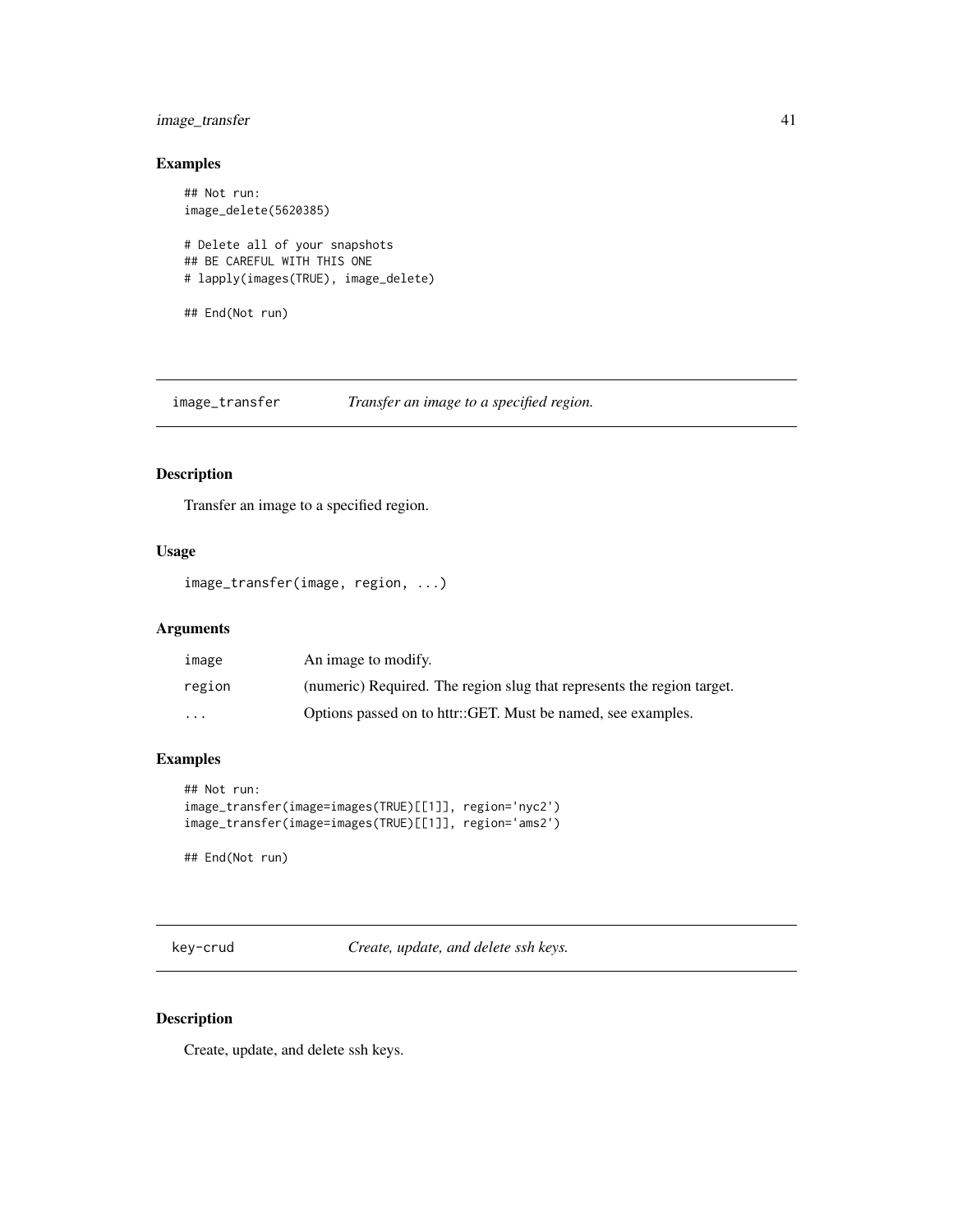### <span id="page-41-0"></span>Usage

```
key_create(name, public_key, ...)
key_rename(key, name, ...)
key_delete(key, ...)
```
### Arguments

| name       | (character) The name to give the new SSH key in your account. |
|------------|---------------------------------------------------------------|
| public_key | (character) A string containing the entire public key.        |
| $\cdot$    | Other options passed on to low-level API methods.             |
| key        | (key) Key to modify.                                          |

### Examples

```
## Not run:
k <- key_create("key", readLines("~/.ssh/id_rsa.pub"))
k <- key_rename(k, "new_name")
key_delete(k)
```
## End(Not run)

<span id="page-41-1"></span>keys *List your ssh keys, or get a single key*

### Description

List your ssh keys, or get a single key

#### Usage

```
keys(..., page = 1, per-page = 25)key(x, \ldots)as.sshkey(x)
```

| $\cdots$ | Additional arguments passed down to low-level API function $(d_0, \star)$                  |
|----------|--------------------------------------------------------------------------------------------|
| page     | Page to return. Default: 1.                                                                |
| per_page | Number of results per page. Default: 25.                                                   |
| X        | For key the numeric id. For as shkey, a number (the id), a string (the name),<br>or a key. |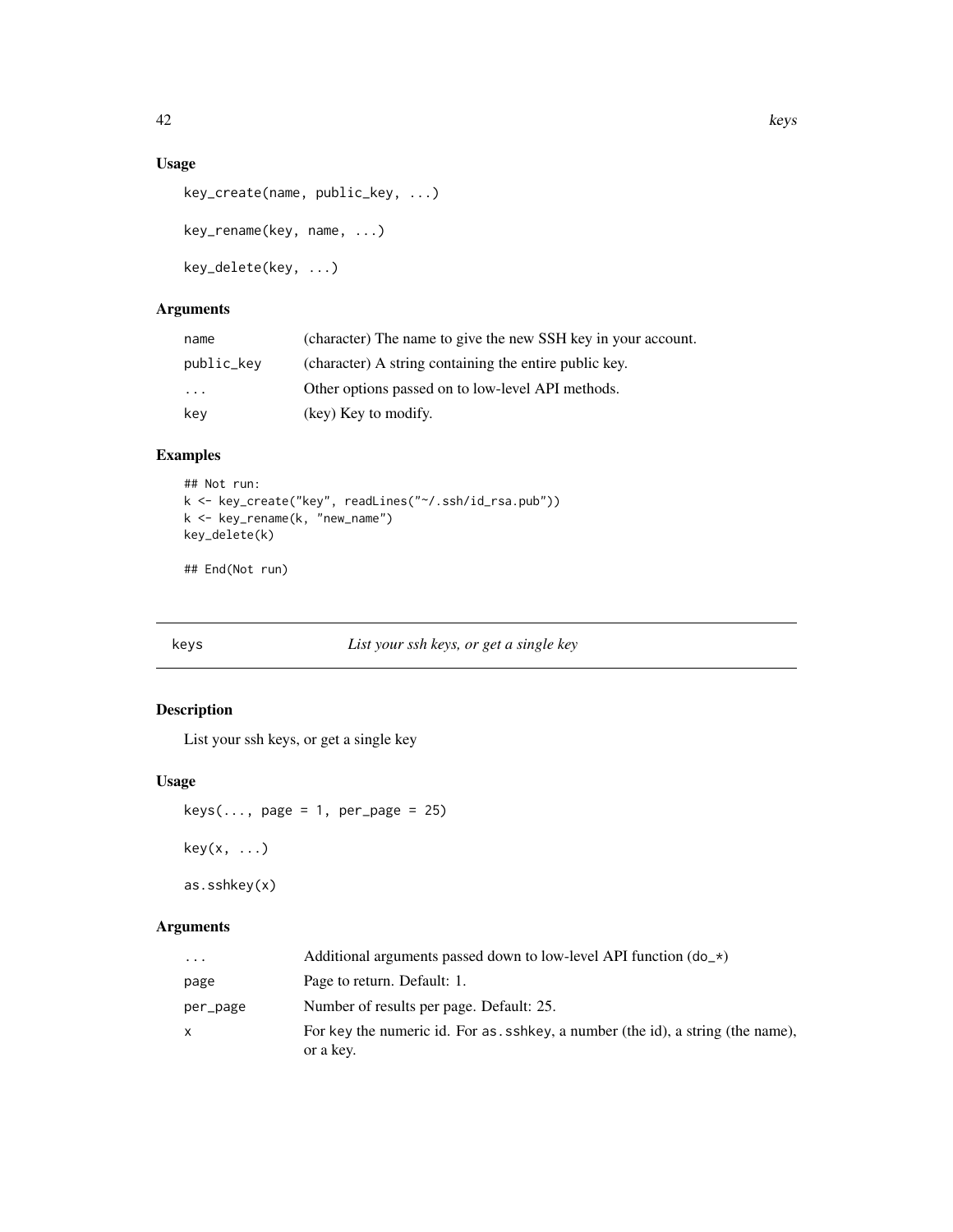#### <span id="page-42-0"></span>neighbors 43

### Examples

```
## Not run:
keys()
as.sshkey(328037)
as.sshkey("hadley")
```
## End(Not run)

neighbors *List neighbors*

### Description

List neighbors

### Usage

neighbors(...)

droplet\_neighbors(droplet, ...)

### Arguments

| .       | Additional options passed down to low-level API method.                 |
|---------|-------------------------------------------------------------------------|
| droplet | A droplet, or something that can be coerced to a droplet by as droplet. |

#### Examples

```
## Not run:
# List a droplet's neighbors on the same physical server
droplets()[[3]] %>% droplet_neighbors()
# List all neighbors on the same physical server
neighbors()
```
## End(Not run)

| nouns | Nouns to use for seeding random word selection when name not given |
|-------|--------------------------------------------------------------------|
|       | for a droplet                                                      |

### Description

Nouns to use for seeding random word selection when name not given for a droplet

### Details

A vector of 1000 nouns From the GitHub repo <https://github.com/dariusk/corpora> - the data is licensed CC0.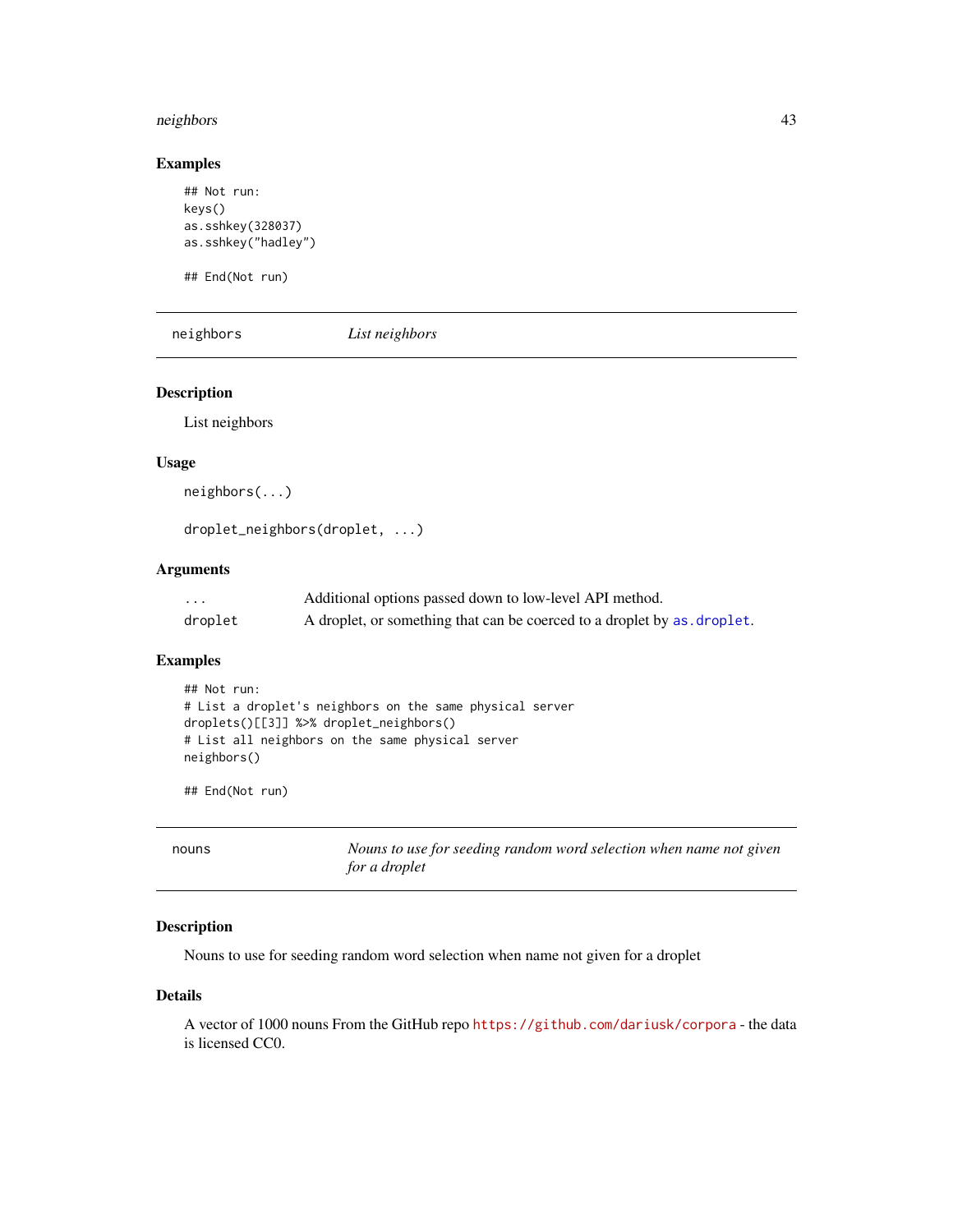<span id="page-43-1"></span><span id="page-43-0"></span>

#### Description

Get list of regions and their metadata

#### Usage

regions(page = 1, per\_page =  $25, ...$ )

#### Arguments

| page     | Page to return. Default: 1.              |
|----------|------------------------------------------|
| per_page | Number of results per page. Default: 25. |
| .        | Named options passed on to GET.          |

### Examples

## Not run: regions()

## End(Not run)

resize *Resize a droplet by power off, snapshot, and create new droplet*

#### Description

Resize a droplet by power off, snapshot, and create new droplet

#### Usage

```
resize(droplet, delete_original = TRUE, ...)
```
### Arguments

droplet A droplet, or something that can be coerced to a droplet by as. droplet. delete\_original (logical) Delete original droplet. Default: TRUE ... Named options passed on to [droplet\\_create](#page-27-1).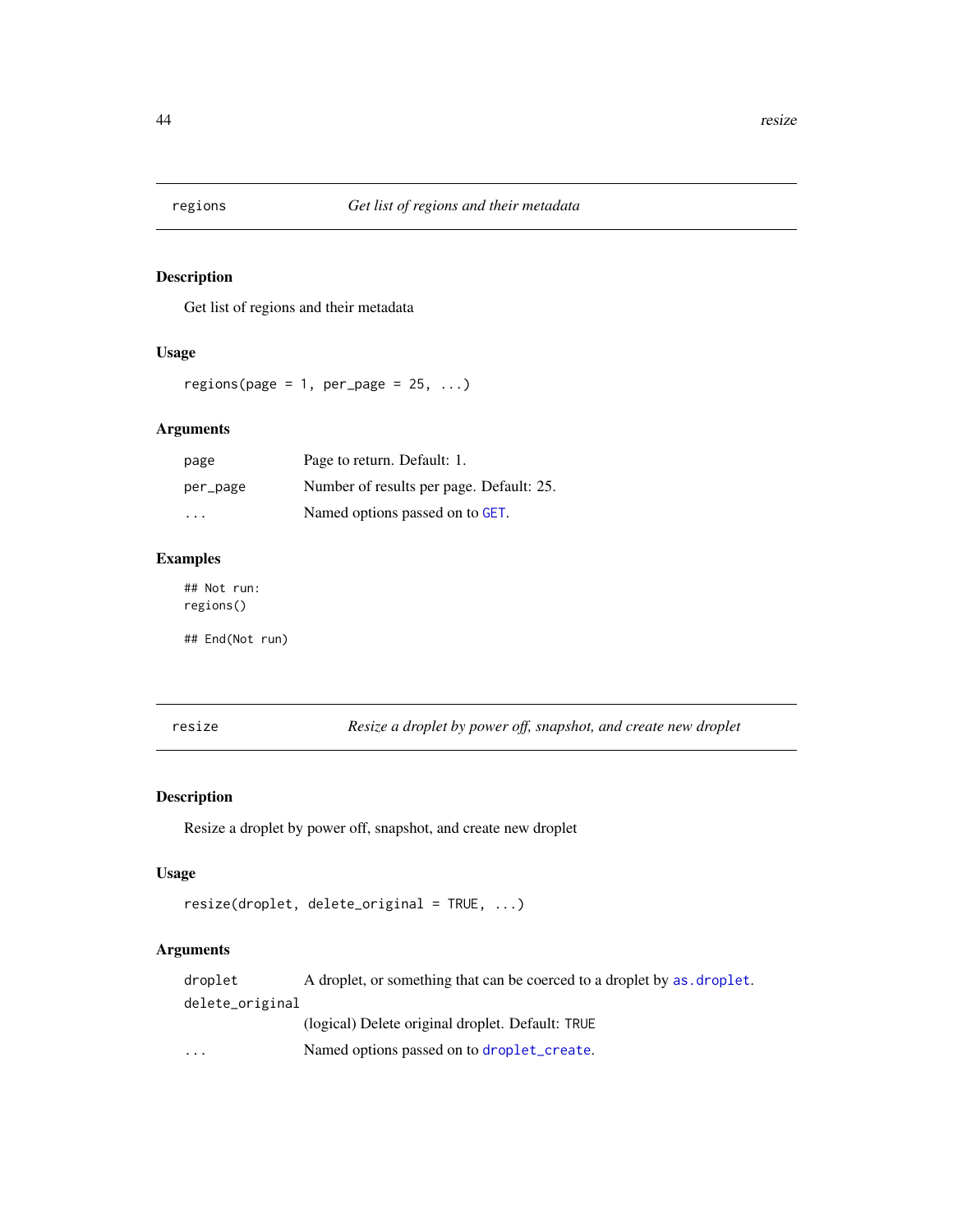<span id="page-44-0"></span>sizes and the state of the state of the state of the state of the state of the state of the state of the state of the state of the state of the state of the state of the state of the state of the state of the state of the

### Details

Note that you can not resize a droplet while it is powered on. Thus, this function powers off your droplet, makes a snapshot, then creates a new droplet from that snapshot. We use [droplet\\_wait](#page-38-1) in between these steps to wait for each to finish. You can optionally delete the original droplet.

### Value

A droplet

### Examples

```
## Not run:
d <- droplet_create()
d # current size is 512mb
d %>% resize(size = "2gb")
```
## End(Not run)

<span id="page-44-1"></span>sizes *Get all the available sizes that can be used to create a droplet.*

#### Description

Get all the available sizes that can be used to create a droplet.

#### Usage

 $sizes(page = 1, per-page = 25, ...)$ 

#### Arguments

| page     | Page to return. Default: 1.              |
|----------|------------------------------------------|
| per_page | Number of results per page. Default: 25. |
| $\cdots$ | Named options passed on to GET.          |

### Value

A data.frame with available sizes (RAM, disk, no. CPU's) and their costs

#### Examples

## Not run: sizes() ## End(Not run)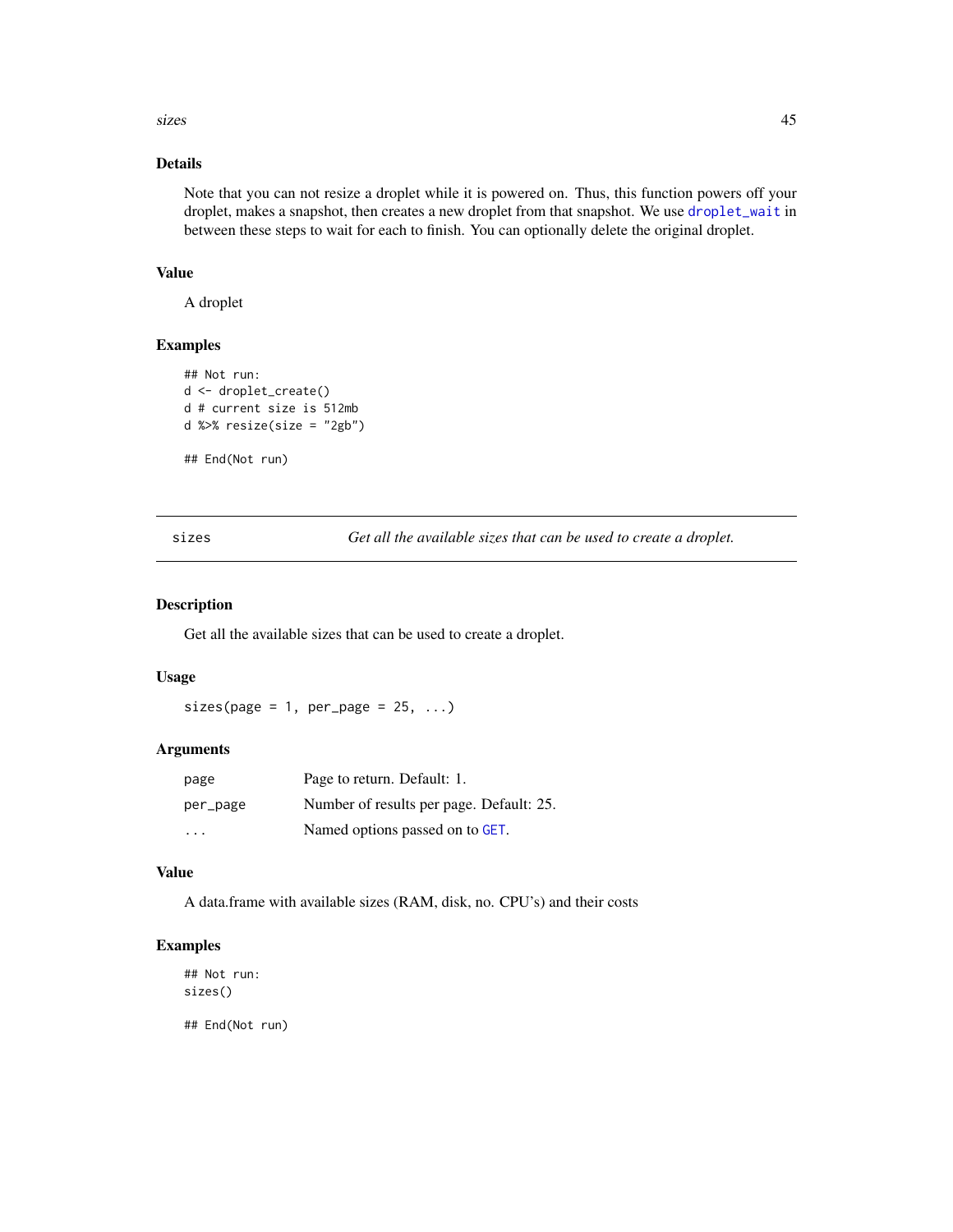<span id="page-45-0"></span>standardise\_keys *Standardise specification of ssh keys.*

### Description

Standardise specification of ssh keys.

#### Usage

```
standardise_keys(ssh_keys = NULL)
```
### Arguments

ssh\_keys An integer vector of given key ids, a character vector of key ids, or NULL, to use all ssh keys in account.

### Value

A integer vector of key ids.

### Examples

```
## Not run:
standardise_keys(123)
standardise_keys(123L)
standardise_keys()
standardise_keys("hadley")
```
## End(Not run)

tags *List tags*

### Description

List tags

### Usage

tags(...) tag(name, ...) as.tag(x)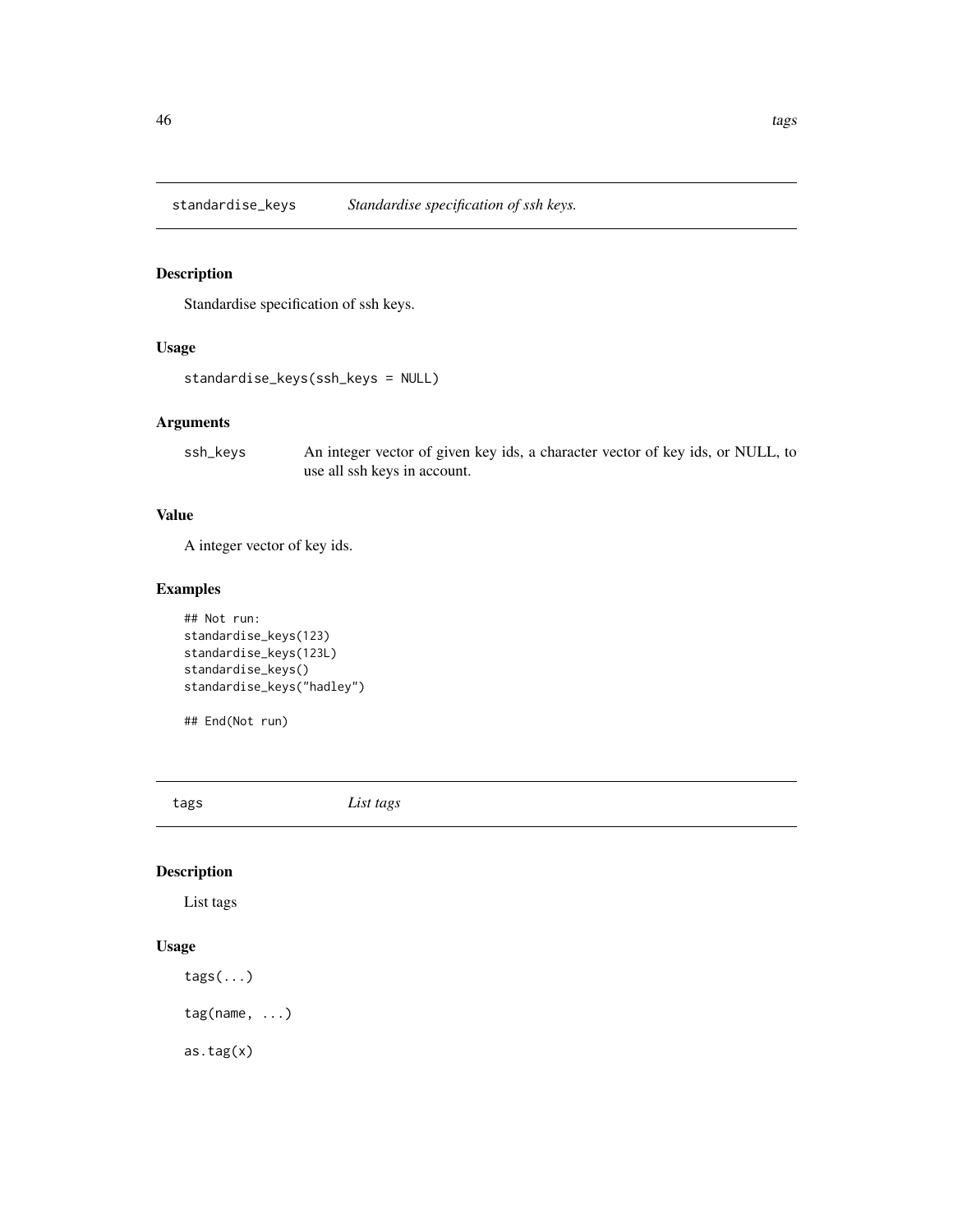### <span id="page-46-0"></span>tag\_create 47

### Arguments

| .    | Additional options passed down to GET |
|------|---------------------------------------|
| name | (character) Name of the tag           |
| x    | Object to coerce to a tag.            |

### Details

tags gets all your tag, tag gets a tag by name

### Value

Many tag objects in a list

### Examples

```
## Not run:
# get all your tags
tags()
# get a tag by name
tag("stuffthings")
tag("helloworld")
## End(Not run)
## Not run:
tag_create("pluto")
as.tag('pluto')
as.tag(tag_create("howdyhoneighbor"))
```

```
## End(Not run)
```
tag\_create *Create a tag*

### Description

Create a tag

### Usage

tag\_create(name, ...)

| name     | (character) Name of the tag            |
|----------|----------------------------------------|
| $\cdots$ | Additional options passed down to POST |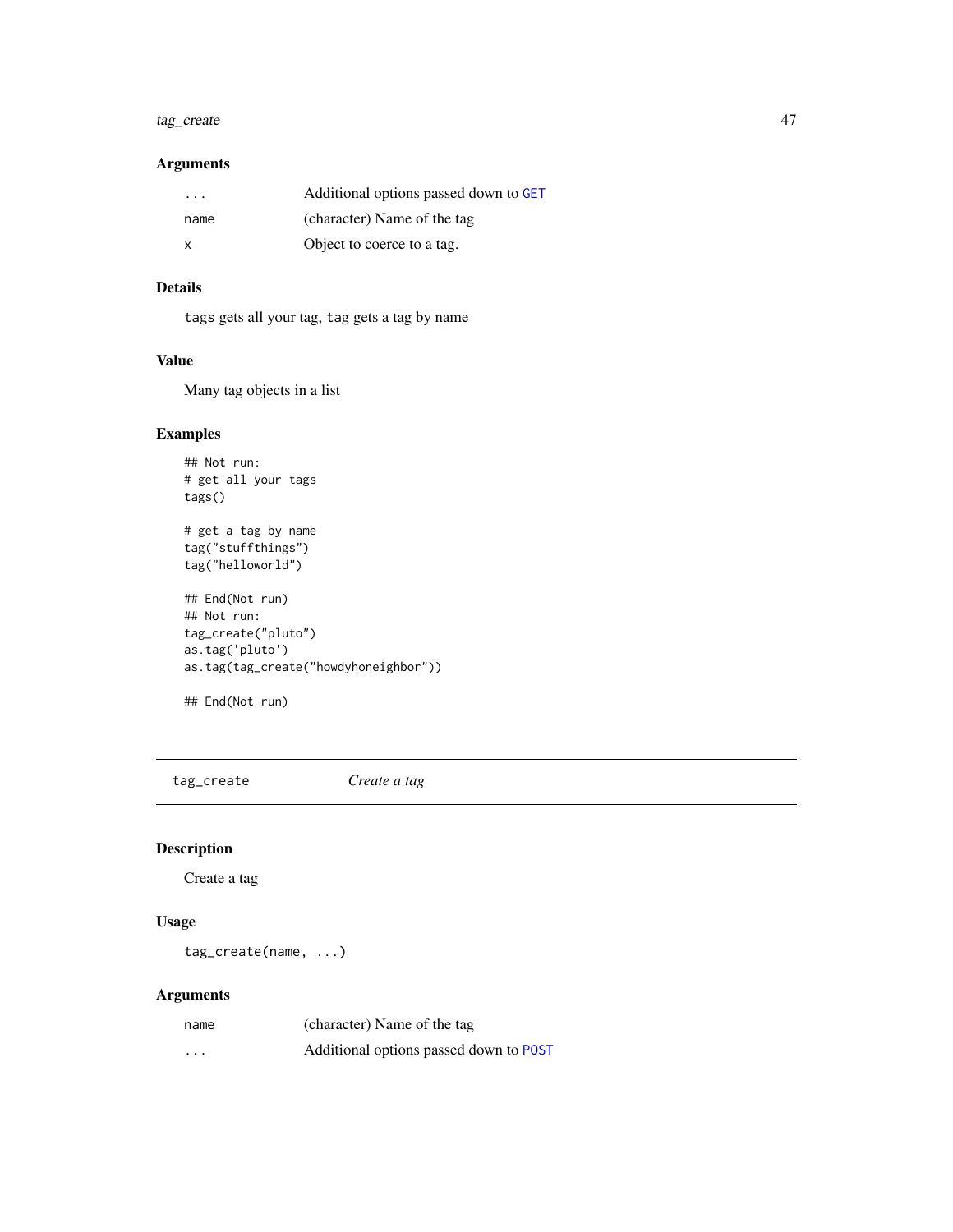### Value

A tag object

### Examples

```
## Not run:
tag_create(name = "venus")
## End(Not run)
```
tag\_delete *Delete a tag*

## Description

Delete a tag

### Usage

tag\_delete(name, ...)

### Arguments

| name                    | (character) Name of the tag              |
|-------------------------|------------------------------------------|
| $\cdot$ $\cdot$ $\cdot$ | Additional options passed down to DELETE |

#### Value

nothing, if successful

## Examples

```
## Not run:
tag_delete(name = "helloworld")
## End(Not run)
```
<span id="page-47-0"></span>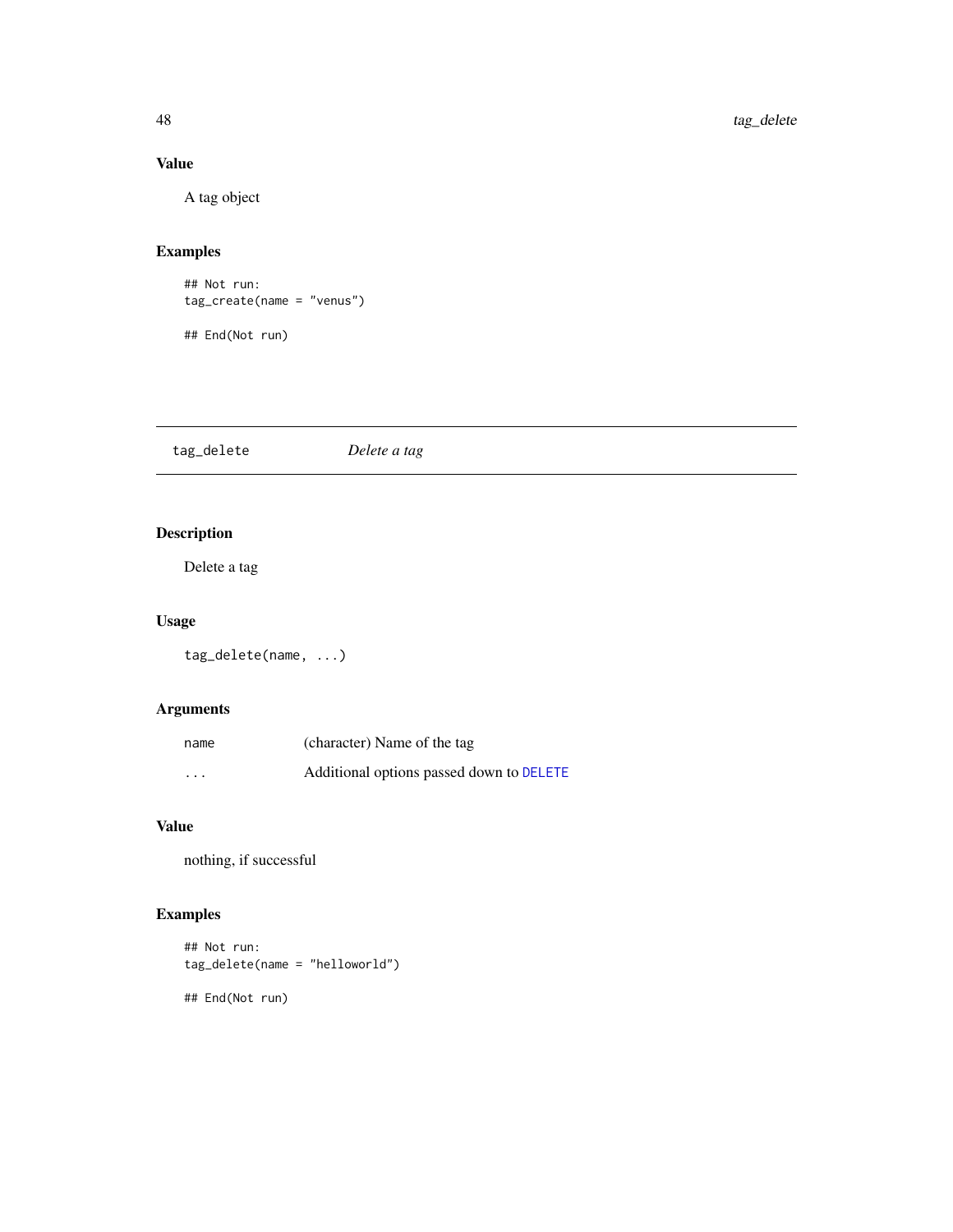<span id="page-48-0"></span>tag\_resource *Tag a resource*

#### Description

Tag a resource

### Usage

```
tag_resource(name, resource_id = NULL, resource_type = "droplet",
 resources = NULL, ...)
```
### Arguments

| name          | (character) Name of the tag                                                                               |
|---------------|-----------------------------------------------------------------------------------------------------------|
| resource_id   | (integer) a droplet id                                                                                    |
| resource_type | (character) only "droplet" for now. Default: "droplet"                                                    |
| resources     | (list) instead of resource id and resource type you can pass in a list to this<br>parameter, see examples |
| $\cdots$      | Additional options passed down to POST                                                                    |

### Value

logical, TRUE if successful

### Examples

```
## Not run:
d <- droplet_create()
tag_resource(name = "stuffthings", resource_id = d$id,
  resource_type = "droplet")
tag_resource("stuffthings", resources = list(list(resource_id = d$id,
  resource_type = "droplet")))
## End(Not run)
```
tag\_resource\_delete *Untag a resource*

### Description

Untag a resource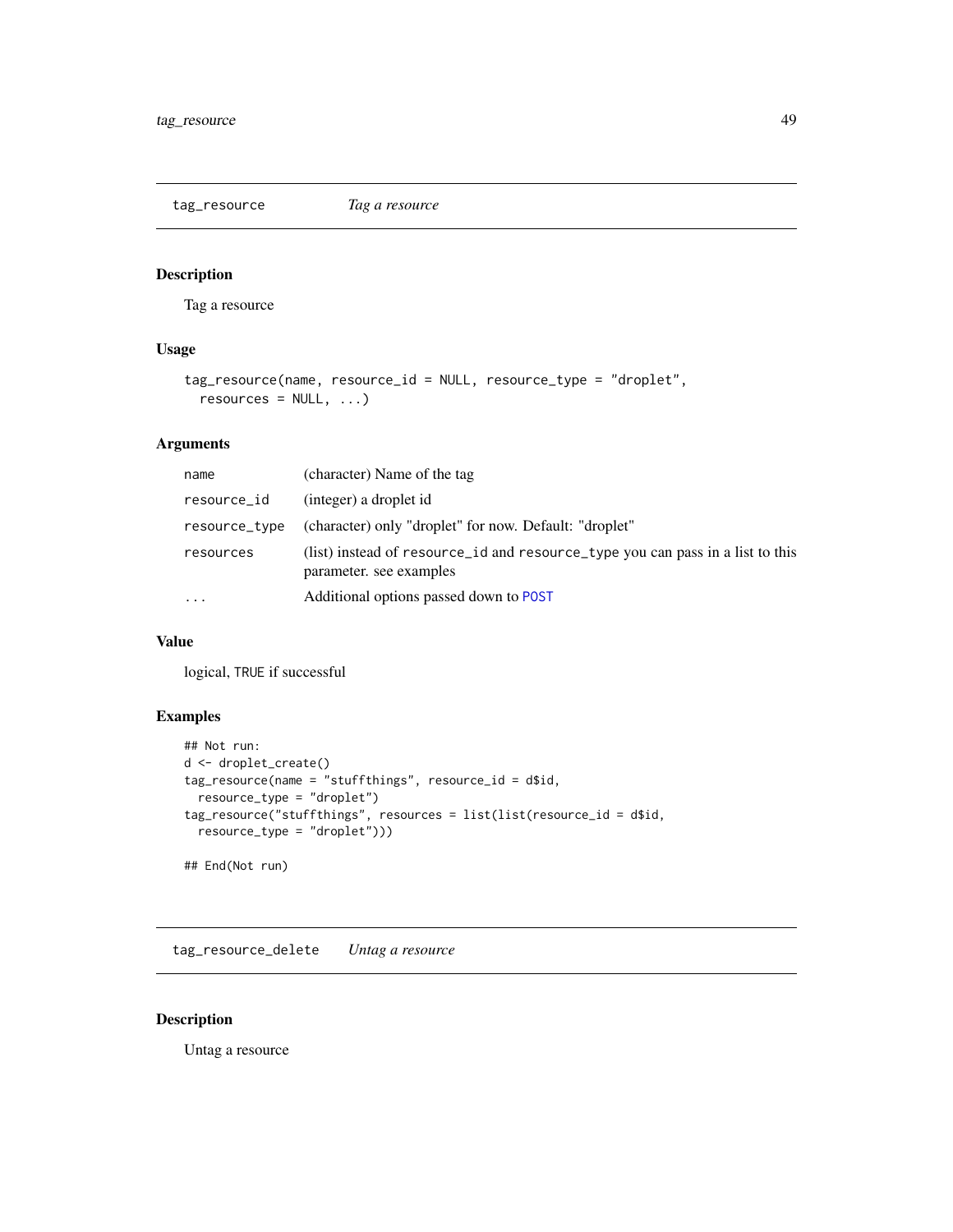#### Usage

```
tag_resource_delete(name, resource_id = NULL, resource_type = "droplet",
 resources = NULL, ...)
```
#### Arguments

| name          | (character) Name of the tag                                                                               |
|---------------|-----------------------------------------------------------------------------------------------------------|
| resource_id   | (integer) a droplet id                                                                                    |
| resource_type | (character) only "droplet" for now. Default: "droplet"                                                    |
| resources     | (list) instead of resource_id and resource_type you can pass in a list to this<br>parameter, see examples |
| .             | Additional options passed down to DELETE                                                                  |

#### Value

logical, TRUE if successful

#### Examples

```
## Not run:
d <- droplet_create()
tag_resource(name = "stuffthings", resource_id = d$id,
 resource_type = "droplet")
## same as this because only allowed resource type right now is "droplet"
# tag_resource(name = "stuffthings", resource_id = d$id)
tag_resource_delete(name = "stuffthings", resource_id = d$id,
  resource_type = "droplet")
```
## End(Not run)

volume\_attach *Attach a volume to a droplet*

### Description

Attach a volume to a droplet

#### Usage

```
volume_attach(volume, droplet, region = "nyc1", ...)
volume_detach(volume, droplet, region = "nyc1", ...)
volume_resize(volume, size, region = "nyc1", ...)
volume_action(volume, actionid, ...)
volume_actions(volume, page = 1, per_page = 25, ...)
```
<span id="page-49-0"></span>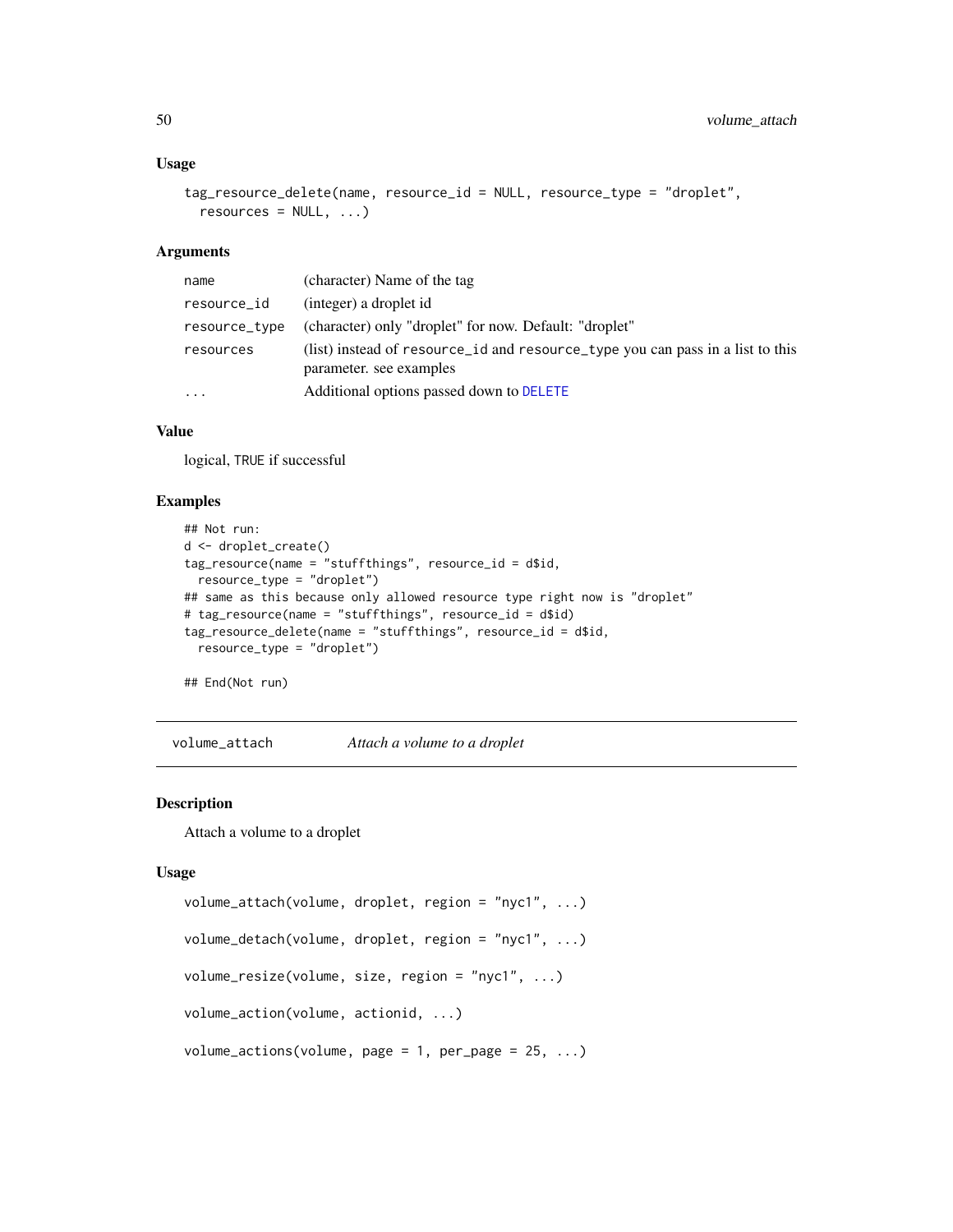### <span id="page-50-0"></span>volume\_attach 51

### Arguments

| volume   | A volume, or something that can be coerced to a volume by as volume.                                                                                                                                                                                                                                       |
|----------|------------------------------------------------------------------------------------------------------------------------------------------------------------------------------------------------------------------------------------------------------------------------------------------------------------|
| droplet  | A droplet, or something that can be coerced to a droplet by as droplet.                                                                                                                                                                                                                                    |
| region   | (character) The region where the Block Storage volume will be created. When<br>setting a region, the value should be the slug identifier for the region. When you<br>query a Block Storage volume, the entire region object will be returned. Should<br>not be specified with a snapshot_id. Default: nyc1 |
| $\cdots$ | Additional options passed down to GET, POST, etc.                                                                                                                                                                                                                                                          |
| size     | (integer) The size of the Block Storage volume in GiB                                                                                                                                                                                                                                                      |
| actionid | (integer) Optional. An action id.                                                                                                                                                                                                                                                                          |
| page     | Page to return. Default: 1.                                                                                                                                                                                                                                                                                |
| per_page | Number of results per page. Default: 25.                                                                                                                                                                                                                                                                   |

### Details

Note that there is a way to attach a volume to or remove from a droplet by name, but we only support doing this by ID. However, as the user, all you need to do is make a volume class object via [as.volume](#page-9-1) and pass it to volume\_attach or volume\_detach, which is pretty darn easy.

#### Examples

```
## Not run:
# resize a volume
## create a volume
(vol1 <- volume_create('foobar', 5))
## resize it
volume_resize(vol1, 6)
volume(vol1)
# attach a volume to a droplet
## create a droplet
(d <- droplet_create(region = "nyc1"))
## attach volume to droplet
volume_attach(vol1, d)
## refresh droplet info, see volumes slot
droplet(d$id)
# detach a volume from a droplet
(act <- volume_detach(vol1, d))
## refresh droplet info, see volumes slot
droplet(d$id)
```

```
# list an action
volume_action(vol1, 154689758)
```

```
# list all volume actions
volume_actions(volumes()[[1]])
```
## End(Not run)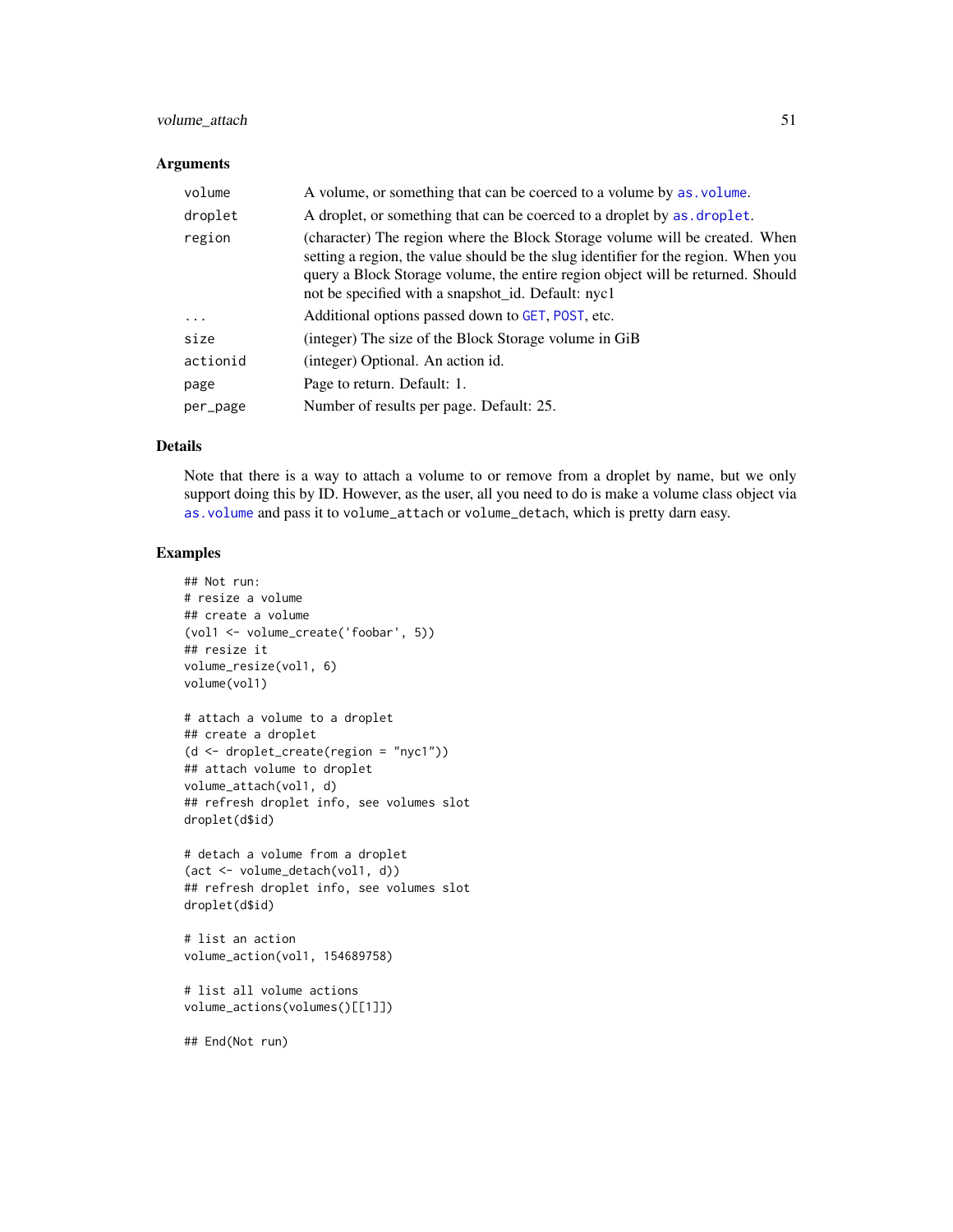<span id="page-51-1"></span><span id="page-51-0"></span>words *1000 words to use for seeding random word selection when name not given for a droplet*

## Description

1000 words to use for seeding random word selection when name not given for a droplet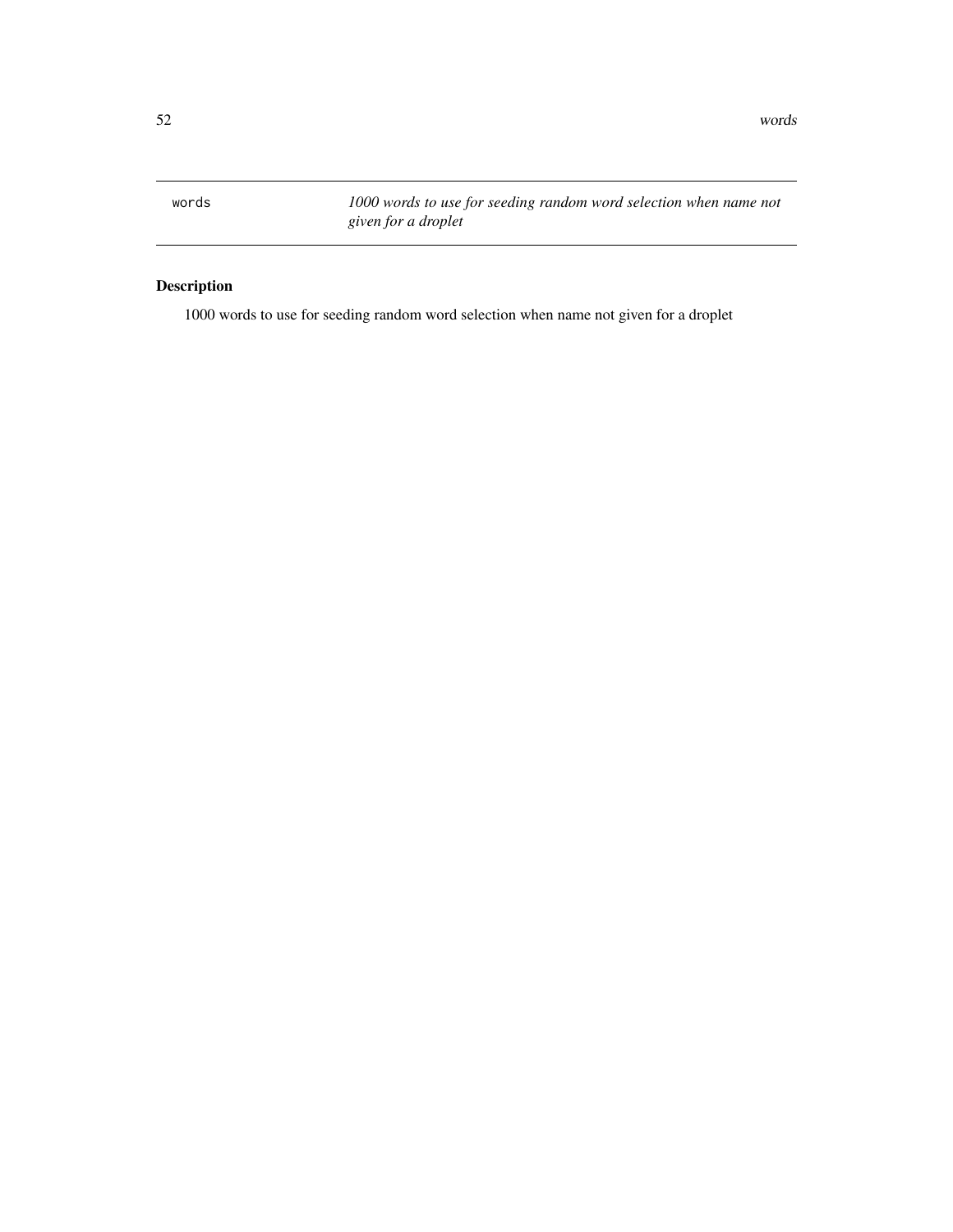# <span id="page-52-0"></span>**Index**

DELETE, *[48](#page-47-0)*, *[50](#page-49-0)* do\_oauth, *[3](#page-2-0)*, [20](#page-19-0)

∗Topic data adjectives, [5](#page-4-0) nouns, [43](#page-42-0) words, [52](#page-51-0) ∗Topic package analogsea-package, [3](#page-2-0) account, [4](#page-3-0) action, [4](#page-3-0) action\_wait *(*actions*)*, [5](#page-4-0) actions, [5](#page-4-0) adjectives. [5](#page-4-0) analogsea *(*analogsea-package*)*, [3](#page-2-0) analogsea-defunct, [6](#page-5-0) analogsea-deprecated, [6](#page-5-0) analogsea-package, [3](#page-2-0) as.domain *(*domains*)*, [18](#page-17-0) as.domain\_record, [6](#page-5-0) as.droplet, *[12](#page-11-0)*, *[16](#page-15-0)*, *[26,](#page-25-0) [27](#page-26-0)*, *[30–](#page-29-0)[34](#page-33-0)*, *[37](#page-36-0)*, *[39](#page-38-0)*, *[43,](#page-42-0) [44](#page-43-0)*, *[51](#page-50-0)* as.droplet *(*droplet*)*, [22](#page-21-0) as.image, [8](#page-7-0) as.snapshot, *[9](#page-8-0)*, [9](#page-8-0) as.sshkey *(*keys*)*, [42](#page-41-0) as.tag *(*tags*)*, [46](#page-45-0) as.url.domain\_record *(*as.domain\_record*)*, [6](#page-5-0) as.volume, [10,](#page-9-0) *[11](#page-10-0)*, *[51](#page-50-0)* cloud\_config, *[25](#page-24-0)*, *[29](#page-28-0)* debian, [12](#page-11-0) debian\_add\_swap *(*debian*)*, [12](#page-11-0) debian\_apt\_get\_install *(*debian*)*, [12](#page-11-0) debian\_apt\_get\_update *(*debian*)*, [12](#page-11-0) debian\_install\_r *(*debian*)*, [12](#page-11-0) debian\_install\_rstudio *(*debian*)*, [12](#page-11-0) debian\_install\_shiny *(*debian*)*, [12](#page-11-0)

do\_options, [20](#page-19-0) docklet\_create, [15](#page-14-0) docklet\_docker *(*docklet\_create*)*, [15](#page-14-0) docklet\_images *(*docklet\_create*)*, [15](#page-14-0) docklet\_ps *(*docklet\_create*)*, [15](#page-14-0) docklet\_pull *(*docklet\_create*)*, [15](#page-14-0) docklet\_rm *(*docklet\_create*)*, [15](#page-14-0) docklet\_rstudio *(*docklet\_create*)*, [15](#page-14-0) docklet\_rstudio\_addusers *(*docklet\_create*)*, [15](#page-14-0) docklet\_run *(*docklet\_create*)*, [15](#page-14-0) docklet\_shinyapp *(*docklet\_create*)*, [15](#page-14-0) docklet\_shinyserver *(*docklet\_create*)*, [15](#page-14-0) docklet\_stop *(*docklet\_create*)*, [15](#page-14-0) docklets\_create, [13,](#page-12-0) *[17](#page-16-0)* domain *(*domains*)*, [18](#page-17-0) domain\_create, [19](#page-18-0) domain\_delete *(*domain\_create*)*, [19](#page-18-0) domain\_record *(*as.domain\_record*)*, [6](#page-5-0) domain\_record\_create *(*as.domain\_record*)*, [6](#page-5-0) domain\_record\_delete *(*as.domain\_record*)*, [6](#page-5-0) domain\_record\_update *(*as.domain\_record*)*, [6](#page-5-0) domain\_records *(*as.domain\_record*)*, [6](#page-5-0) domains, [18](#page-17-0) droplet, [22](#page-21-0) droplet\_action, [26](#page-25-0) droplet\_actions, [27](#page-26-0) droplet\_backups\_list *(*droplet\_snapshot*)*, [36](#page-35-0) droplet\_change\_kernel *(*droplet\_modify*)*, [34](#page-33-0) droplet\_create, *[21](#page-20-0)*, [28,](#page-27-0) *[32](#page-31-0)*, *[35](#page-34-0)*, *[44](#page-43-0)* droplet\_delete, [30](#page-29-0) droplet\_disable\_backups *(*droplet\_action*)*, [26](#page-25-0) droplet\_do\_actions, [31](#page-30-0)